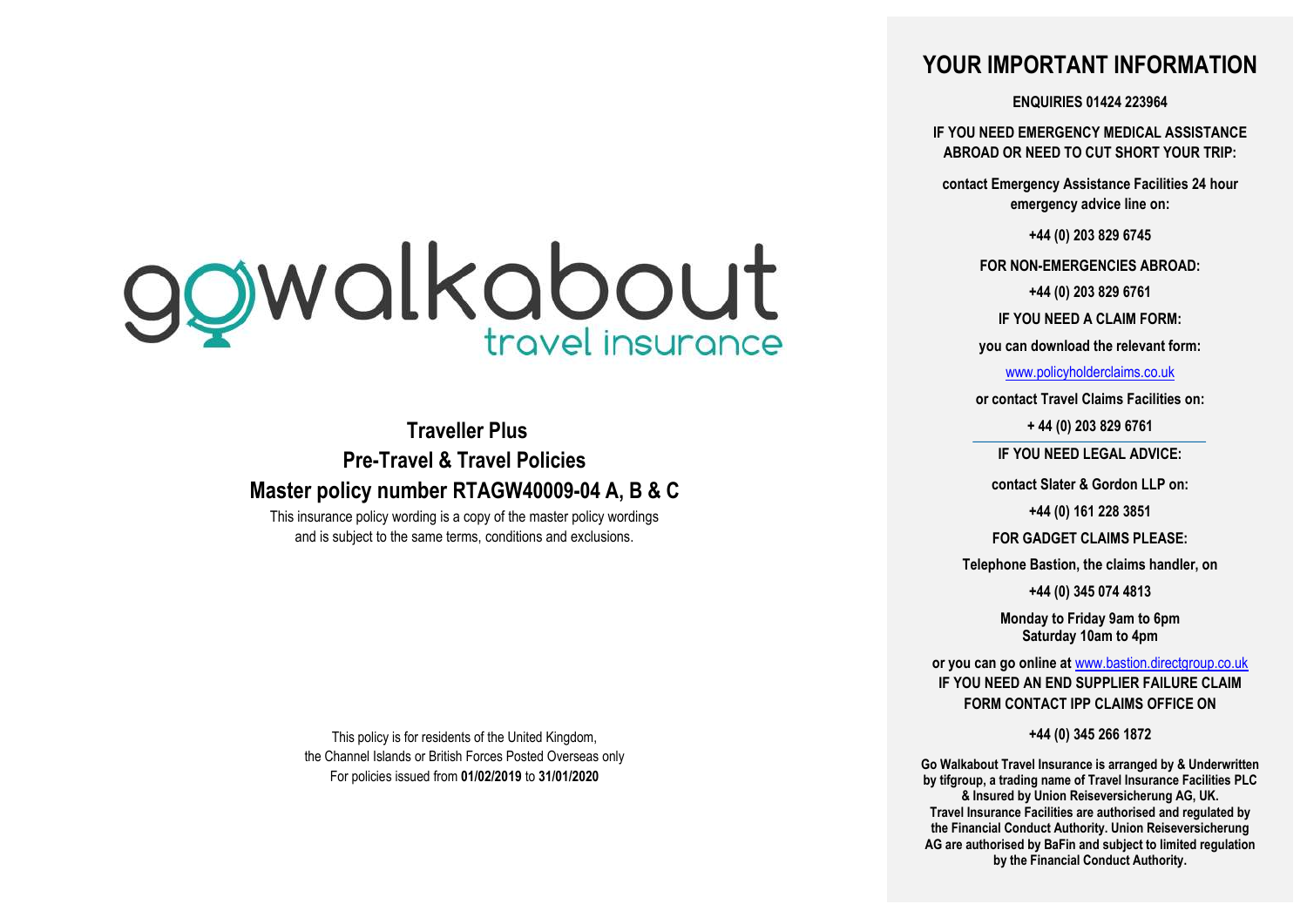| Page             | <b>Contents</b>                                                                                                                                                                               |                | Page 1<br>Our pledge to you                                                                                                                                                                                              |
|------------------|-----------------------------------------------------------------------------------------------------------------------------------------------------------------------------------------------|----------------|--------------------------------------------------------------------------------------------------------------------------------------------------------------------------------------------------------------------------|
| $\boldsymbol{2}$ | Important contact numbers                                                                                                                                                                     |                | It is our aim to give a high standard of service and to meet any claims covered by these policies<br>honestly, fairly and promptly. We occasionally get complaints and these are usually through a                       |
| $3 - 4$          | How to make a claim                                                                                                                                                                           |                | misunderstanding or insufficient information. Any complaint will be investigated at once and the                                                                                                                         |
| $5 - 7$          | Summary of cover                                                                                                                                                                              |                | matter resolved as quickly as possible. Please see the last page of the policy for information on<br>our complaints procedure.                                                                                           |
| 8                | Disclosure of medical conditions                                                                                                                                                              |                | <b>Policy information</b>                                                                                                                                                                                                |
| 9                | How your policies work                                                                                                                                                                        |                | Your insurance is covered under three master policy numbers, RTAGW40009-04 A & C your pre-                                                                                                                               |
| $10 - 12$        | <b>Definitions</b>                                                                                                                                                                            |                | travel policy and RTAGW40009-04 B & C your travel policy, specially arranged by Go Walkabout                                                                                                                             |
| $13 - 14$        | Conditions and exclusions applying to your policies                                                                                                                                           |                | Travel Insurance on behalf of Travel Insurance Facilities, insured by the United Kingdom and<br>Republic of Ireland Branch Office of Union Reiseversicherung AG. Sections B10 and C1 are                                 |
|                  | YOUR PRE-TRAVEL POLICY                                                                                                                                                                        | <b>Section</b> | underwritten by a separate insurer and details can be found as shown on the table of contents.                                                                                                                           |
| 15               | If you are not able to go on your trip                                                                                                                                                        | A <sub>1</sub> | Cover is provided for each traveller who is shown as having paid the insurance premiums and<br>whose name appears on the insurance validation documentation. In the event that you have paid                             |
|                  | YOUR TRAVEL POLICY                                                                                                                                                                            |                | for a trip on behalf on other individuals not insured on this policy please be advised that your                                                                                                                         |
| 16               | If your travel plans are disrupted                                                                                                                                                            | <b>B1</b>      | policy only provides cover for your proportion of trip costs, as opposed to the amount you have<br>paid on behalf of others.                                                                                             |
| 17               | If you need emergency medical attention                                                                                                                                                       | <b>B2</b>      | We have a cancellation and refund policy, which you will find in full on page 9. Please be aware                                                                                                                         |
| 18               | If you need to come home early                                                                                                                                                                | <b>B3</b>      | no refund of the insurance premium will be given after the policies have been issued if you have<br>travelled on, claimed or intend to claim against the policy.                                                         |
| 19               | If your possessions are lost, stolen, damaged or delayed                                                                                                                                      | <b>B4</b>      | Criteria for purchase                                                                                                                                                                                                    |
| 20               | If your cash or passport is lost or stolen                                                                                                                                                    | <b>B5</b>      | This insurance is sold on the understanding that you and anyone travelling with you and named on the                                                                                                                     |
| 20               | Personal liability                                                                                                                                                                            | <b>B6</b>      | insurance validation documentation:<br>Have not started the trip.<br>$\bullet$                                                                                                                                           |
| 21               | Accidental death and disability benefit                                                                                                                                                       | <b>B7</b>      | Travel must take place within 2 years of the start date of your policy.<br>$\bullet$                                                                                                                                     |
| 21               | If you need legal advice                                                                                                                                                                      | <b>B8</b>      | Take all possible care to safeguard against accident, injury, loss or damage as if you had no insurance<br>$\bullet$<br>cover.                                                                                           |
| 22               | Hijacking or Kidnap                                                                                                                                                                           | <b>B9</b>      | Have had your main home in the United Kingdom, the Channel Islands or BFPO and have not spent more<br>$\bullet$<br>than six months abroad in the year before buying this policy.                                         |
| 22               | Return home extension                                                                                                                                                                         |                | Are not travelling specifically to receive medical treatment during your trip or in the knowledge that you<br>$\bullet$                                                                                                  |
| 23               | Gadget extension                                                                                                                                                                              | <b>B10</b>     | are likely to need treatment.<br>Is aged 59 years and under on your Traveller Plus travel insurance at the start date of the policy.<br>$\bullet$                                                                        |
|                  | Please note section B10 is administered by Bastion Insurance Services Limited and Underwritten by<br>UK General Insurance Limited on behalf of Great Lakes Insurance SE. See page 23 for more |                | Understand there is no cover for cruises.<br>Is not travelling independently of the named insured adults on the policy where they are aged 17 years                                                                      |
| 24               | information.<br><b>End Supplier Failure</b>                                                                                                                                                   | C <sub>1</sub> | and under.                                                                                                                                                                                                               |
|                  | Please note Section C1 is provided by International Passenger Protection Limited and underwritten by                                                                                          |                | Are travelling with the intention to return to the United Kingdom, Channel Islands or BFPO within your trip<br>$\bullet$<br>dates unless an extension has been agreed with us and we have confirmed in writing. For more |
|                  | Liberty Mutual Insurance Europe SE if you are based inside the EEA or Liberty Managing Agency<br>Limited if you are based in Switzerland. page 24 for more information.                       |                | information on proof of intent to return please refer to page 9.<br>Separate criteria for sections B10 and C1 can be found on the pages detailed in the table of contents.<br>$\bullet$                                  |
| 25               | Additional sports & hazardous activities                                                                                                                                                      |                | Are not travelling against the advice of your doctor or a medical professional such as your dentist.                                                                                                                     |
| 26               | If you need to claim                                                                                                                                                                          |                |                                                                                                                                                                                                                          |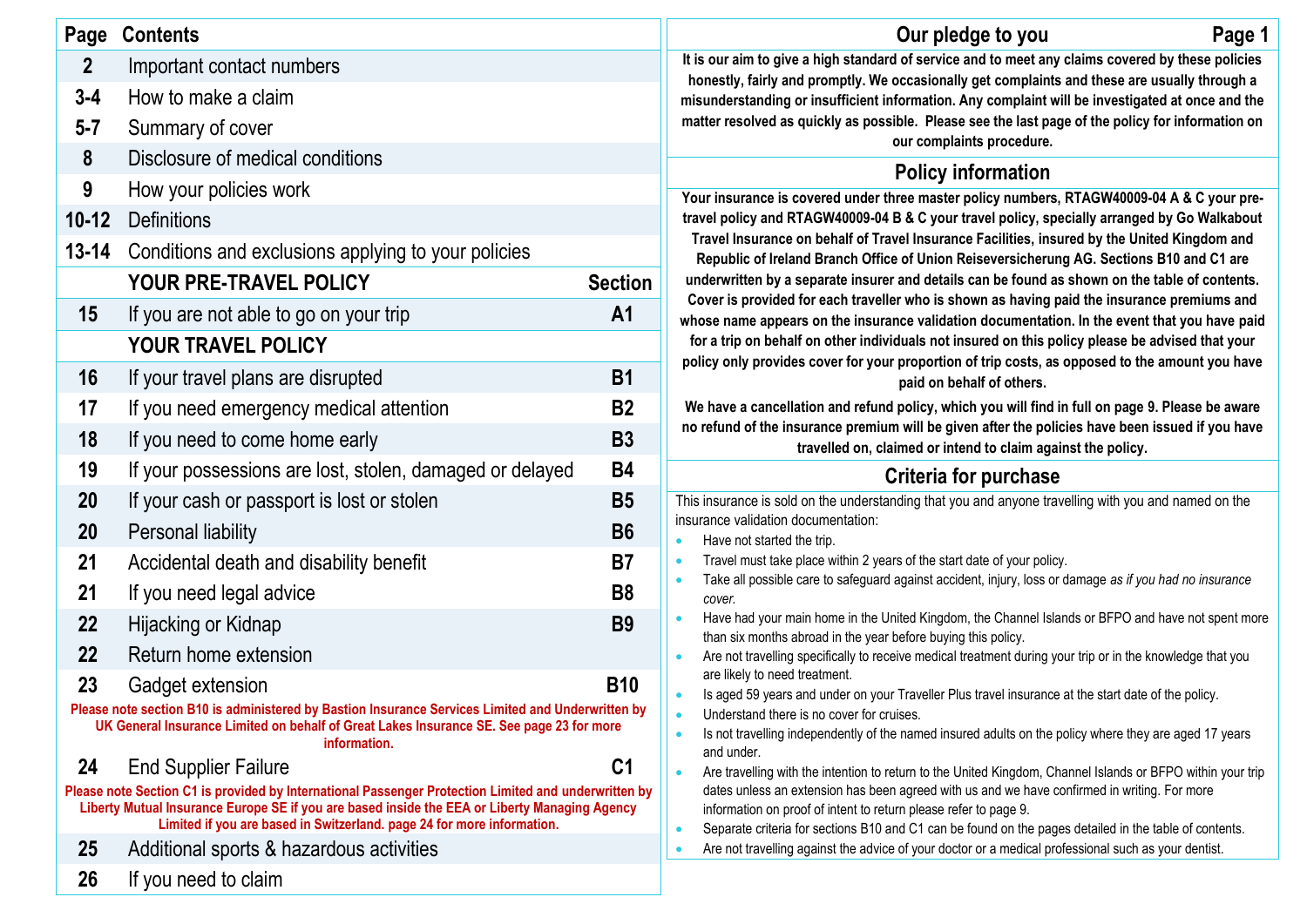# **ACCURATE & RELEVANT INFORMATION PAGE 2**

You have a duty to take reasonable care to answer questions fully and accurately, and that any information you give to us is not misleading. This applies both when you take the policy out and at any time during the policy do not do so, we reserve the right to void your policy from inception and refuse all claims made against it. In the event that it becomes necessary to cancel your policy following a misrepresentation or suspected fraud, we seven days' notice of cancellation of the policy by recorded delivery to you at your last known address.

# **YOUR IMPORTANT CONTACT NUMBERS**

## **TO DISCUSS YOUR POLICY CALL GO WALKABOUT ON 01424 223964 OR FOR MEDICAL SCREENING CALL TRAVEL ADMINISTRATION FACILITIES ON 0203 829 6656**

Make sure you have all your medical information and medication details and policy number to hand. Go Walkabout Open 9am – 5pm Mon-Fri, closed on Saturday. Travel Administration Facilities open 8am-8pm Monday to Friday, 9am-5pm Saturday.

# **FOR LEGAL ADVICE**

please contact Slater & Gordon LLP **0161 228 3851** or fax **0161 909 4444** Open 9am-5pm Monday-Friday



# **IN CASE OF A SERIOUS EMERGENCY**

please contact the 24 hour emergency assistance service provided by Emergency Assistance Facilities

# **+44 (0) 203 829 6745**

Your policy covers treatment at a public/state facility only, unless approved by us. Call an ambulance using the local equivalent of a 999 number, or alternatively by dialling 112 within the EU, and then contact Emergency Assistance Facilities for advice. We strongly suggest you put their telephone number, +44 (0) 203 829 6745, into your mobile phone before you travel so that it is to hand if you need it. Get details of the hospital you are that our Emergency Assistance Facilities doctor will be able to obtain a medical report at the earliest possible opportunity. You may need to pay the policy excess locally and ask the hospital to send the rest of their bil Facilities at: 1 Tower View, Kings Hill, West Malling, Kent, ME19 4UY. Our appointed assistance service, Emergency Assistance Facilities, will explain this to them and provide them with a faxed/email confirmation if necess

### **You will need to have some basic information for them to hand:**

- your telephone number in case you are cut off
- patient's name, age and as much information about the medical situation as possible
- name of the hospital, ward, treating doctor and telephone numbers if you have them
- tell them that you have Go Walkabout Traveller Plus Travel Insurance, policy number and the date it was bought.
- have the patient's UK GP contact details in case they need further medical information.

where this service is available are: Cyprus, Bulgaria, Egypt and Turkey[. www.chargecare.net](http://www.chargecare.net/)

### **Things to be aware of/remember**

- **Your policy does not cover any costs for private medical treatment unless authorised by us.**
- **NEVER** give your passport to a clinic or hospital.
- It is not always possible to return home immediately after discharge following injury or illness, you will be able to return home when the assistance service considers it safe and airline regulations have been met. Sometimes you will need to stay in resort for a while longer before returning home so the assistance team will arrange additional accommodation for you.
- You may be required to obtain your medical records in the event of a claim.

# **OUT-PATIENT TREATMENT OR MINOR INJURY OR ILLNESS**

If you need to see a doctor, ask your hotel reception or tour representative for the nearest public/state medical facility. Some hotels will urge you to seek private treatment however this is not necessary as private medic greatly and are not equipped to deal with all emergencies. They may give you unnecessary treatment and at inflated prices - if you are ever in doubt please call the assistance team for advice on where to seek treatment. In should show them your EHIC card and have it accepted, as medical treatment will be free or at a reduced cost and you will not be required to contribute towards the claim as the standard policy excess will be reduced to NIL excesses applied to declared conditions will still be required to be paid, if related to the cause of you requiring medical treatment). You will only be covered for the cost of private treatment if this is approved in adva Assistance Facilities. If your outpatient bill is less than £500 then you will need to pay this to the medical facility, and ensure you keep all receipts so you can claim upon your return. In the event that you need to see when you are travelling in any of the countries listed below then it may be that immediate payment can be arranged locally using the services of Charge Care International whom we have appointed to act on our behalf. To take advantage of this service please show the treating doctor or clinic the logo shown to the right as this will enable them to identify our membership and avoid language difficulties. If the hospital you are treated at subscribes to this service they will ask to see your proof of insurance so it is important to carry this with you. You will be asked to complete a CharaeCare simple Charge Care form to confirm the nature of the treatment received. The doctor or clinic will collect the policy excess from you and send their bill to Charge Care for payment. The countries



# **WHAT IF YOU WANT TO COME HOME EARLY?**

This policy covers you to come home early because you are ill or injured only if medical treatment is not available locally. If you are thinking of cutting short your trip because you are not well then you must contact Eme Facilities on +44 (0) 203 829 6745 for advice first. If you need to come home for any other reason, such as the illness of a close relative in the United Kingdom, Channel Islands or BFPO then you should make your own arran bearing in mind your duty to act at all times as if uninsured. If you are not sure whether your circumstances are included in the cover then call Travel Claims Facilities on +44 (0) 203 829 6761.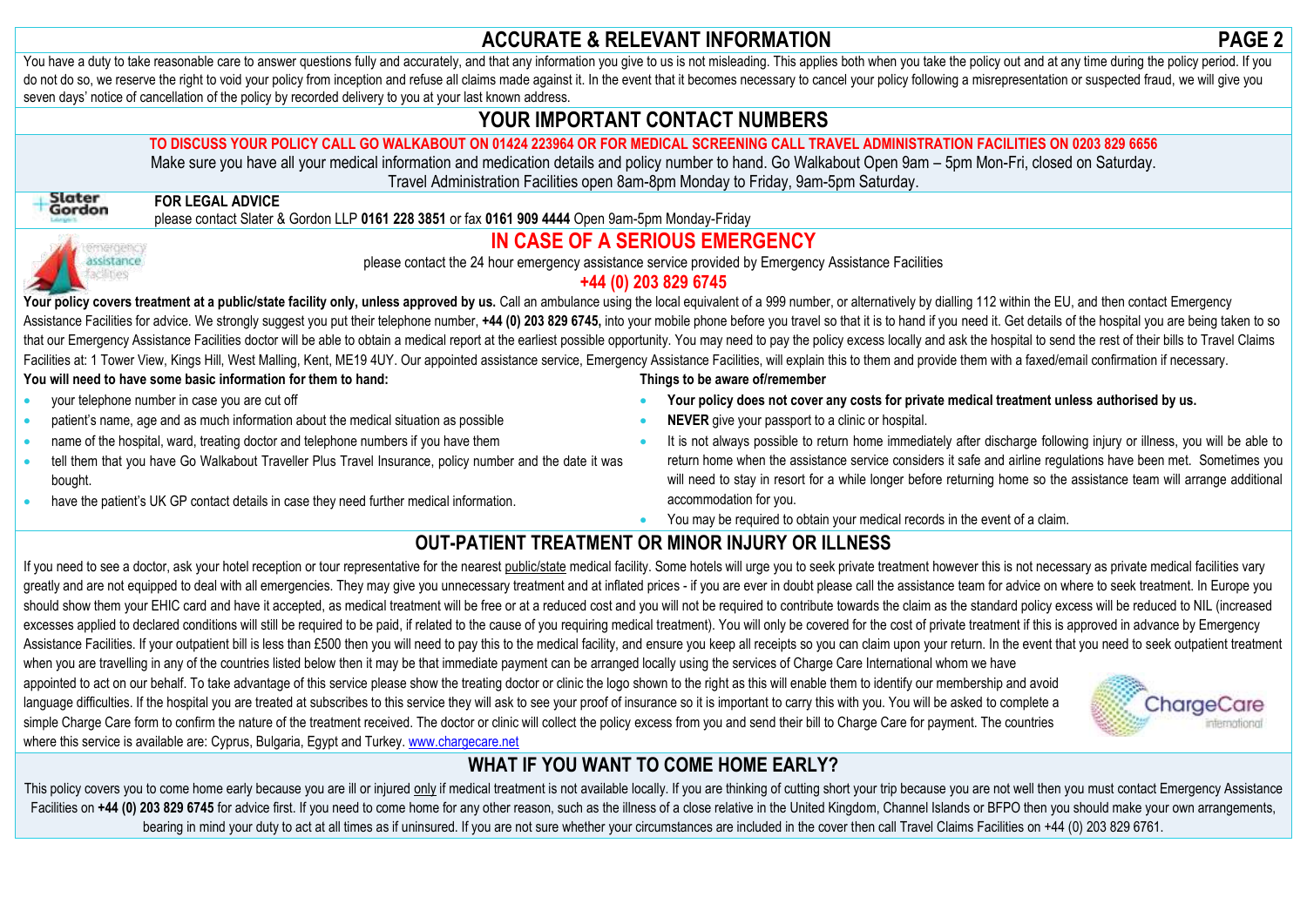# **HOW TO MAKE A CLAIM PAGE 3**

*Make sure you check your schedule of insurance and your policy to make sure that what you are claiming for is covered; you should also take note of the policy excess as this will be deducted from any settlement made directly to you.*

*For medical emergency claims where you have not paid anything but there are outstanding bills you would like us to settle on your behalf you will need to pay the excess to us in advance, either by cheque payable to Travel Claims Facilities, or you can call and we can take payment over the phone.*

**Telephone our Claims Line**

# **0203 829 6761**

**8am-8pm Monday to Friday, Saturday 9am-1pm**

**[www.tifgroup.co.uk/services/claims/forms/](http://www.tifgroup.co.uk/services/claims/forms/)**

**Please listen carefully to the instructions so that your call is directed to the correct team.**

You can download the appropriate claim form from this webpage. This claim form will have a 'check list' of documents and evidence we will need to process your claim. **Please ensure you provide us with this information. If you are unable to then please include a note as to why certain evidence cannot be provided.**

We will send you the appropriate claim form by email (or post if you prefer). This claim form will have a 'check list' of documents and evidence we will need to process your claim, please ensure you provide us with this in are unable to then please include a note as to why certain evidence cannot be provided.

Once you return this form to us, we will supply you with a claim number and send you an acknowledgement of this by email (please keep watch on your spam/junk folders).

You may submit your claim form and evidence by email but you should not destroy the originals in case we need them. For personal possession claims or any claim with receipted items (taxi, pharmacy, receipts etc.) you will send the originals in to us prior to settlement.

Please read the general conditions contained in this policy document and the relevant sections of your policy for more information.

We may refuse to reimburse you for any expenses for which you cannot provide receipts or bills, along with evidence of ownership and/or proof of purchase.

You should also report the theft or accidental loss of any mobile phone within 24 hours of discovery to your Airtime Provider and blacklist your handset.

| <b>Airtime Providers' numbers:</b> |                      |        |                      |          |                      |          |                      |  |
|------------------------------------|----------------------|--------|----------------------|----------|----------------------|----------|----------------------|--|
|                                    | +44 (0) 7782 333 333 | 02     | +44 (0) 8705 214 000 | T-Mobile | +44 (0) 845 412 5000 | Vodafone | +44 (0) 7836 191 191 |  |
| <b>BT</b> Mobile                   | +44 (0) 8000 322 111 | Orange | +44 (0) 7973 100 150 | Virgin   | +44 (0) 8456 000 789 | --       | +44 (0) 7953 966 250 |  |

If your gadget is damaged you must provide this gadget for inspection / repair. Please note all repairs are carried out within the UK and repaired or replacement gadgets can only be despatched back to a UK address.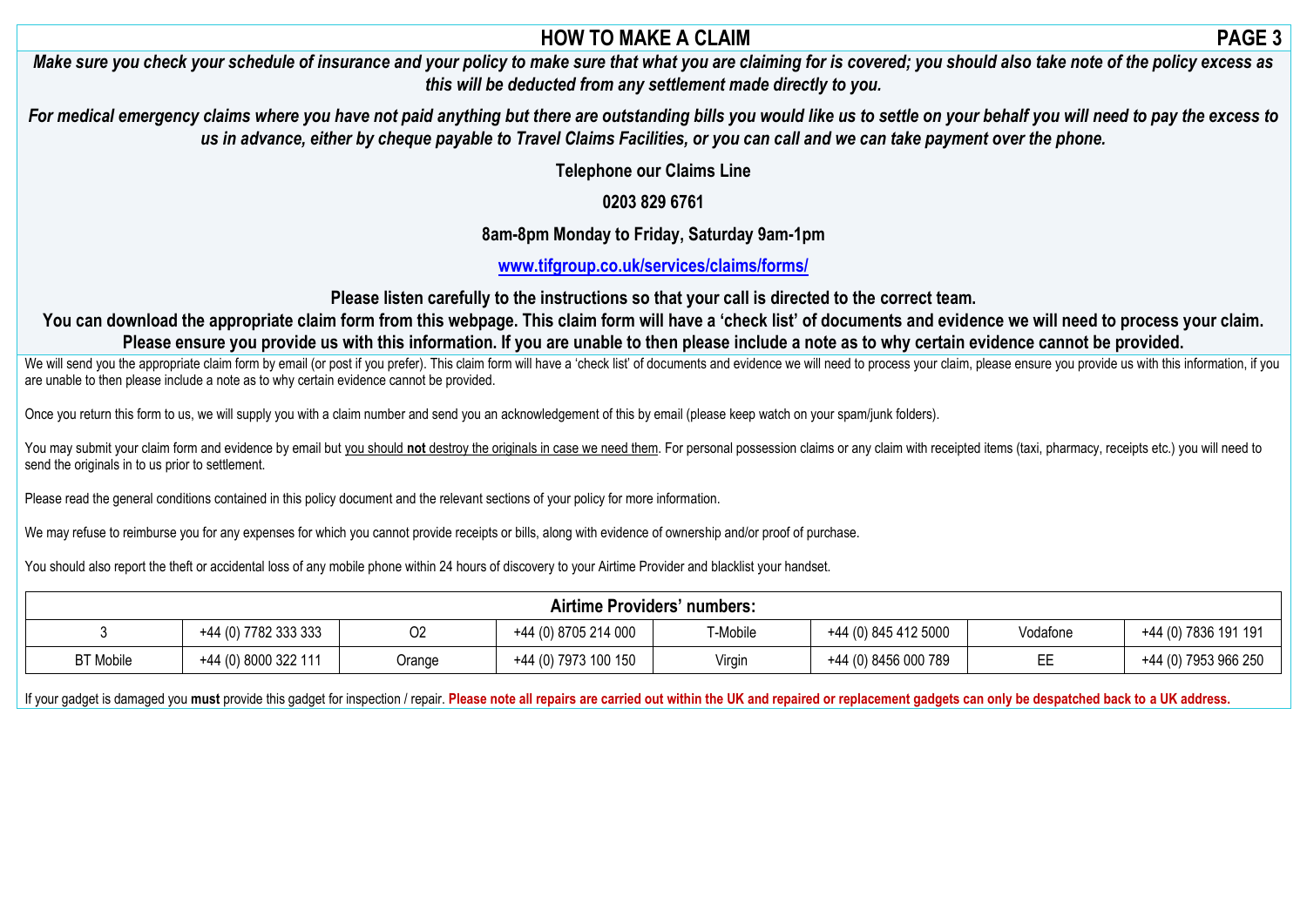# **HOW TO MAKE A CLAIM (CONTINUED) PAGE 4**

**The following conditions apply when making a claim**

### **If you need to make a claim under Section A1 or Sections B1 – B9 We can:**

### **You need to:**

- produce your insurance validation documentation confirming you are insured before a claim is admitted.
- give us full details in writing of any incident that may result in a claim under any section of the policy at the earliest possible time.
- provide all necessary information and assistance we may require at your own expense (including where necessary medical certification and details of your National Health number or equivalent and Private Health Insurance).
- pass on to us immediately every writ, summons, legal process or other communication in connection with the claim.
- provide full details of any House Contents and All Risks insurance policies you may have.
- ensure that all claims are notified within 3 months of the incident occurring.
- not abandon any property to us or the claims office.
- not admit liability for any event or offering to make any payment without our prior written consent.
- cancel all benefits provided by this policy without refund of premium when a payment has been made for cancellation or curtailment of the trip.
- not make any payment for any event that is covered by another insurance policy.
- only pay a proportionate amount of the claim where there is other insurance in force covering the same risk and to require details of such other insurance.
- settle all claims under the law of the country that you live in within the United Kingdom or the Channel Islands unless we agree otherwise with you.
- submit any disputes arising out of this contract to the exclusive jurisdiction of the courts of the country that you live in within the United Kingdom or the Channel Islands.
- make your policy void where a false declaration is made or any claim is found to be fraudulent.
- take over and deal with, in your name, the defence/settlement of any claim made under the policy.
- subrogate against the responsible party and take proceedings in your name, but at our expense, to recover for our benefit the amount of any payment made under the policy.
- obtain information from your medical records (with your permission) for the purpose of dealing with any medical claims. No personal information will be disclosed to any outside person or organisation without your prior approval.
- only make claims payments by electronic BACS transfer, unless otherwise agreed by us.
- we will pay a maximum of £80 for medical records/ completion of a medical certificate.

# **If you need to make a claim under Section B10 (Gadget extension)**

- You must inform the police within 48 hours of discovery of any incident relating to theft, accidental loss or malicious damage, and obtain a written incident report. If the item is a mobile phone, you must also report the incident to your airtime provider within 24 hours.
- You must provide us with details of the claim and any other contract, guarantee, warranty or insurance that may apply to the loss including but not limited to household insurance. Where appropriate a rateable proportion of the claim may be recovered direct from these insurers.
- You must provide evidence of ownership for your gadgets and proof of travel to support any claim, and any other receipts or documents that it is reasonable for us to request. If you cannot provide evidence of ownership or proof of travel your claim will not be valid.
- You must pay the policy excess before your claim can be finalised
- You cannot transfer the insurance to someone else without notifying us in writing and receiving confirmation from us.



We will process your claim under the terms and conditions of Section B10 of this insurance based on the first reason notified to us for the claim. If your claim is not covered and you then submit a claim having changed the reason, we will consider this as fraud. Details of all such cases will be passed to the appropriate agencies for action.

# **If you need to make claim under section C1 (End supplier failure)**

• We may refuse to reimburse you for any expenses for which you cannot provide receipts or bills.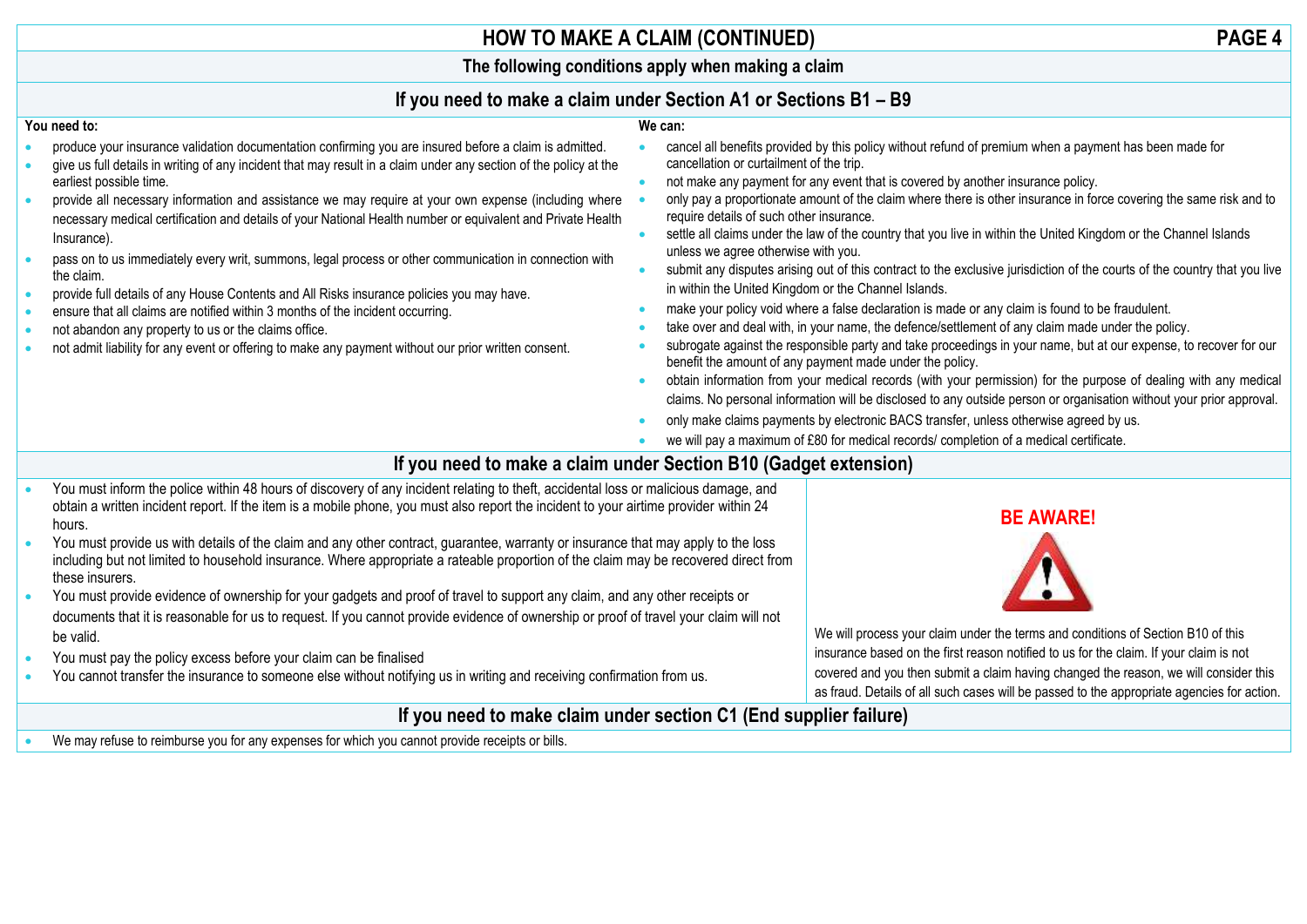|           | <b>Summary of cover</b>                                                                                                                                                                                                                                                                                                                                                                                                                                                                                                                                                         |                                          |                        |                                                                                                                                                                                                                                                                                                                                                                                                                                                                                                                                                                                                                                                                                                                                                                             | Pages 5-7  |
|-----------|---------------------------------------------------------------------------------------------------------------------------------------------------------------------------------------------------------------------------------------------------------------------------------------------------------------------------------------------------------------------------------------------------------------------------------------------------------------------------------------------------------------------------------------------------------------------------------|------------------------------------------|------------------------|-----------------------------------------------------------------------------------------------------------------------------------------------------------------------------------------------------------------------------------------------------------------------------------------------------------------------------------------------------------------------------------------------------------------------------------------------------------------------------------------------------------------------------------------------------------------------------------------------------------------------------------------------------------------------------------------------------------------------------------------------------------------------------|------------|
|           | (this is only a brief description of the cover provided and some of the principal conditions, you must refer to the relevant section in the policy wording for full details.)                                                                                                                                                                                                                                                                                                                                                                                                   |                                          |                        |                                                                                                                                                                                                                                                                                                                                                                                                                                                                                                                                                                                                                                                                                                                                                                             |            |
|           | Section:<br><b>Benefit:</b>                                                                                                                                                                                                                                                                                                                                                                                                                                                                                                                                                     | Cover available up to:                   |                        | Cover is only provided if:<br>Your excess:                                                                                                                                                                                                                                                                                                                                                                                                                                                                                                                                                                                                                                                                                                                                  |            |
|           | PRE-TRAVEL POLICY (cover starts when you pay your premium)                                                                                                                                                                                                                                                                                                                                                                                                                                                                                                                      |                                          |                        |                                                                                                                                                                                                                                                                                                                                                                                                                                                                                                                                                                                                                                                                                                                                                                             |            |
| A1        | If you are unable to go on your trip<br>Cover for your proportion of prepaid transport, accommodation & additional travel expenses, and<br>pre-paid excursions booked before you go on your trip, that you cannot recover from any other<br>source if you cannot travel due to your, a close relative, the person you are intending to stay<br>with, or a business associate's death, injury or illness, redundancy, required as a witness or<br>member of the jury in a court of law, or the requirements of H.M. Forces (Course charges or<br>tuition fees are not included). | £2,500                                   |                        | cancellation is caused by yours, your travelling companions, the person you are intending<br>to stay with, a business associate or your close relatives' death, injury or illness,<br>redundancy, requirement as a witness or member of the jury in a court of law, or HM<br>forces requirements.<br>the cancellation is not due to your existing medical condition, unless declared and<br>accepted by us in writing.<br>the cancellation is not due to an existing medical condition of a non-travelling close<br>relative, the person you are intending to stay with, a business associate or travelling<br>companion.<br>cancellation is not because of the failure of your travel agent, tour operator or due to the<br>advice of the Foreign and Commonwealth Office. | £75        |
|           | TRAVEL POLICY (cover starts when you leave home to begin your trip)                                                                                                                                                                                                                                                                                                                                                                                                                                                                                                             |                                          |                        |                                                                                                                                                                                                                                                                                                                                                                                                                                                                                                                                                                                                                                                                                                                                                                             |            |
| B1.       | If your travel plans are disrupted<br>If your departure is delayed by 12 hours or more<br>Benefit for delays over 12 hours at your international departure point to help contribute towards<br>additional accommodation, car parking charges, food, drinks or telephone calls not provided by<br>your carrier.                                                                                                                                                                                                                                                                  | £20 per 12hrs up to<br>a maximum of £200 | $\bullet$              | you are at the airport/port/station.<br>you have obtained written confirmation of the delay from your booking agents, airline or<br>transport provider.<br>you are unable to recoup costs from any other provider or agency.<br>your trip is more than 2 days in duration.                                                                                                                                                                                                                                                                                                                                                                                                                                                                                                  | <b>Nil</b> |
|           | If you choose to a cancel after a 24 hour delay<br>If your outbound journey from the UK, Channel Islands or BFPO is delayed by more than 24<br>hours and you decide to abandon your trip.                                                                                                                                                                                                                                                                                                                                                                                       | £2,500<br>conditions.                    |                        | you are claiming for the circumstances listed and not for your failure to arrive in time to<br>check in due to any other reason such as traffic, road closures and/or adverse weather                                                                                                                                                                                                                                                                                                                                                                                                                                                                                                                                                                                       | £75        |
|           | Missed departure - Outbound journey only<br>Cover for alternative transport costs if you miss your outbound departure from your international<br>departure point if, after leaving home, your car becomes un-driveable due to a mechanical<br>breakdown or your public transport is delayed causing you to miss your departure from the<br>United Kingdom, Channel Islands or BFPO.                                                                                                                                                                                             | £1,000                                   |                        | you have independent written confirmation of the circumstances.<br>you are not claiming for your missed return journey back to the United Kingdom, Channel<br>Islands or BFPO                                                                                                                                                                                                                                                                                                                                                                                                                                                                                                                                                                                               | Nil        |
| <b>B2</b> | If you need emergency medical attention<br>To cover customary and reasonable fees or charges for necessary and emergency medical<br>expenses, necessary travel and accommodation or repatriation costs in the event of your illness,<br>injury or death during your trip.                                                                                                                                                                                                                                                                                                       | £10,000,000                              | $\bullet$<br>$\bullet$ | you are not claiming for any private medical treatment.<br>you have called our emergency assistance service to authorise bills over £500.<br>you are claiming for emergency essential treatment received in a state facility and                                                                                                                                                                                                                                                                                                                                                                                                                                                                                                                                            | £75        |
|           | <b>Emergency dental treatment</b><br>Cover for emergency dental treatment only to treat sudden pain.                                                                                                                                                                                                                                                                                                                                                                                                                                                                            | £100                                     |                        | unrelated to any existing medical condition (unless you have declared to us and we have<br>accepted in writing, and you have paid the required premium).<br>you are not claiming for work involving the use of precious metals in any dental treatment.<br>you are not claiming for the provision of dentures, crowns or veneers.                                                                                                                                                                                                                                                                                                                                                                                                                                           | <b>Nil</b> |
|           | Public hospital inconvenience benefit per 24 hours<br>For each 24 hours you are an inpatient in a public hospital to cover costs of newspapers,<br>telephone calls, food, visitors transport etc. during your hospitalisation, up to the maximum<br>amount shown.                                                                                                                                                                                                                                                                                                               | £20 per 24hrs up to a<br>maximum of £200 |                        | you are in a public/state hospital.                                                                                                                                                                                                                                                                                                                                                                                                                                                                                                                                                                                                                                                                                                                                         | <b>Nil</b> |
| <b>B3</b> | If you need to come home early<br>Pro-rata refund of your pre-paid unused trip costs from the day you come home if you, or your<br>travel companion, have to return early because you, the person you are travelling with, the<br>person you are staying with, a close relative or business associate in your home country,<br>unexpectedly suffer injury, illness or death.                                                                                                                                                                                                    | £500                                     |                        | you have actually returned home earlier than originally booked.<br>you need to come home early due to your illness and you have contacted and had<br>approval from our emergency assistance service.<br>you are not claiming due to your existing medical condition, unless declared and<br>accepted by us in writing.<br>you are not claiming due to an existing medical condition of a non-travelling close<br>relative, the person you are intending to stay with, a business associate or travelling<br>companion.                                                                                                                                                                                                                                                      | £75        |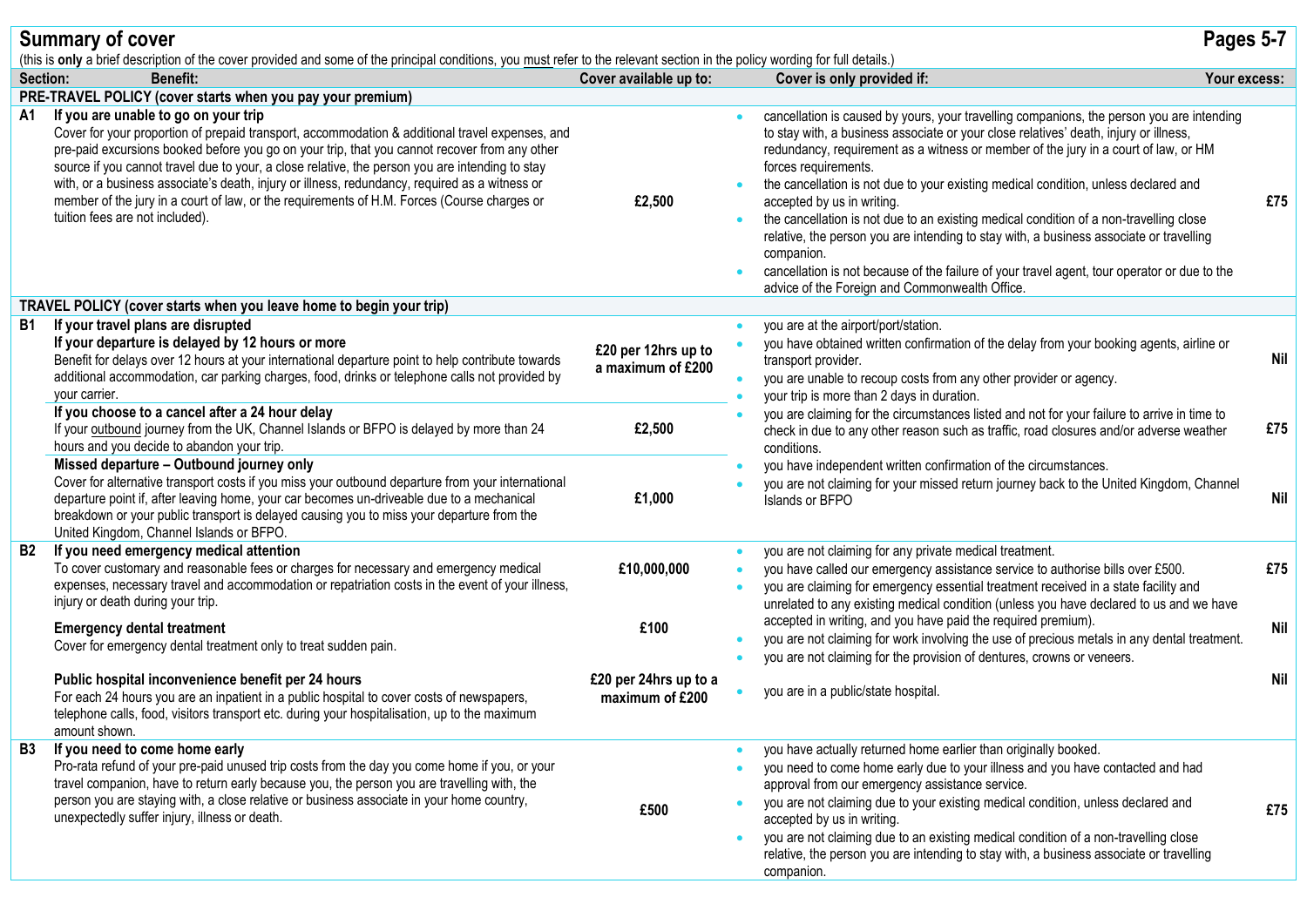| Section:       | <b>Benefit:</b>                                                                                                                                                                                                                                                                                                                                                                                                                                                                                            | Cover available up to:                                                        |                                                                            | Cover is only provided if:                                                                                                                                                                                                                                                                                                                                                                                                                                                                                                                                                                                                                                                                                                                                       | Your excess:                    |
|----------------|------------------------------------------------------------------------------------------------------------------------------------------------------------------------------------------------------------------------------------------------------------------------------------------------------------------------------------------------------------------------------------------------------------------------------------------------------------------------------------------------------------|-------------------------------------------------------------------------------|----------------------------------------------------------------------------|------------------------------------------------------------------------------------------------------------------------------------------------------------------------------------------------------------------------------------------------------------------------------------------------------------------------------------------------------------------------------------------------------------------------------------------------------------------------------------------------------------------------------------------------------------------------------------------------------------------------------------------------------------------------------------------------------------------------------------------------------------------|---------------------------------|
| <b>B4</b>      | If your possessions are lost, stolen or damaged<br>Your total limit for possessions is up to the amount shown and is split into categories within<br>that amount. The inner limits for specific item categories are listed. Any items which do not fall<br>within these categories are not covered:<br><b>Clothes</b><br>Luggage<br><b>Shoes</b><br><b>Cosmetics</b><br>Fine jewellery and watches<br>Electrical items and photographic equipment<br>Laptops<br><b>Eyewear</b><br><b>Unreceipted items</b> | £1,000<br>£500<br>£100<br>£100<br>£75<br>£300<br>£300<br>£500<br>£100<br>£150 | $\bullet$<br>$\bullet$<br>$\bullet$<br>$\bullet$<br>$\bullet$<br>$\bullet$ | you accept your policy is not new-for-old cover and a deduction will be taken off for wear<br>and tear. Details are shown at www.tifgroup.co.uk/services/claims/wear-tear-<br>depreciation/<br>you have a Police report confirming the loss.<br>you have proof of purchase for items over the value of £50.<br>you are not claiming for duty free items.<br>your bag/contents were not stolen from a beach or lido (if so we will pay up to a<br>maximum of £50).<br>your electrical items, photographic equipment, jewellery or watches were not left<br>unattended unless in a locked safe.<br>you are not claiming for a mobile/smart phone, accessories or calls.<br>you are not claiming for contact/corneal lenses.<br>you have kept all of your receipts. | £75                             |
|                | If your possessions are delayed by 12 hours<br>Cover for the cost of essential items such as toiletries, change of clothes etc. if your<br>possessions are delayed by more than 12 hours on your outward journey.                                                                                                                                                                                                                                                                                          | £100                                                                          | $\bullet$                                                                  | you accept that if your possessions become permanently lost then the cost of essential<br>items will be deducted from your settlement of lost possessions.<br>you have obtained written confirmation of the delay from your operator.                                                                                                                                                                                                                                                                                                                                                                                                                                                                                                                            | Nil                             |
| B <sub>5</sub> | If your cash is lost or stolen<br>Cover for your cash if it is lost or stolen.<br>If your passport is lost or stolen<br>Cover to contribute towards the cost of an emergency travel document<br>Cover for necessary costs collecting your emergency travel document<br>on your trip (taxi, transport to and from embassy, cost of photos).                                                                                                                                                                 | £500<br>£200<br>£200                                                          | $\bullet$<br>$\bullet$                                                     | your cash/passport was on your person or in a locked safe and you can provide us with<br>proof of withdrawal/currency exchange.<br>you have a Police report confirming the loss and kept all receipts for any incurred costs.<br>you are not claiming for the cost of missing your return flight/transport to the United<br>Kingdom, Channel Islands or BFPO, or additional transport costs to return home.                                                                                                                                                                                                                                                                                                                                                      | £75<br><b>Nil</b><br><b>Nil</b> |
| <b>B6</b>      | <b>Personal liability</b><br>Cover for costs that we have agreed to pay, that you are held legally liable to pay relating to an<br>incident caused by you.                                                                                                                                                                                                                                                                                                                                                 | £2,000,000                                                                    | $\bullet$                                                                  | you have not admitted responsibility, or agreed to pay any monies.<br>you have kept paperwork/notes and informed us immediately.<br>your claim is not due to any form of motorised transport or sailing vessel.<br>you are not claiming for an incident suffered by, or any property owned by, you, a<br>member of your family, business associate, close relative, person you are intending to<br>stay with, or a travelling companion.                                                                                                                                                                                                                                                                                                                         | £75/<br>£250                    |
| <b>B7</b>      | Accidental death and disability benefit<br>A single payment payable for your accidental death, permanent disability or loss of sight or use<br>of limbs whilst on your trip.<br>Accidental death benefit<br>Permanent loss of sight or limb<br><b>Permanent total disablement</b>                                                                                                                                                                                                                          | £15,000<br>£15,000<br>£15,000                                                 | $\bullet$<br>$\bullet$<br>$\bullet$                                        | you are between 18 and 59 years old (accidental death payment is reduced to £1,000 if<br>under 18 at the time of the incident).<br>you qualify for the full benefit, no partial settlements are payable.<br>you have not deliberately exposed yourself to danger and that the incident is due to an<br>accident and not illness, intoxication or infection.<br>you are not under 18 and claiming permanent disablement.                                                                                                                                                                                                                                                                                                                                          | Nil<br><b>Nil</b><br><b>Nil</b> |
| <b>B8</b>      | If you need legal advice<br>Cover for 30 mins free legal advice relating to your trip as well as legal expenses we have<br>agreed in writing in pursuing compensation in the event of your death or personal injury whilst<br>on your trip.                                                                                                                                                                                                                                                                | £25,000 in pursuing<br>compensation                                           | $\bullet$<br>$\bullet$                                                     | you are not claiming against a travel agent, tour operator/organiser, the insurers/agents<br>or claims office.<br>you are using our appointed legal advisors.<br>you understand that only cases considered likely to succeed with a settlement value<br>estimated to be in excess of the associated legal costs are accepted.                                                                                                                                                                                                                                                                                                                                                                                                                                    | <b>Nil</b>                      |
| <b>B9</b>      | Hijacking or kidnap<br>Cover for each full 24 hour period you are confined due to hijacking or kidnap.                                                                                                                                                                                                                                                                                                                                                                                                     | £100 per 24hrs up to a<br>maximum of £500                                     |                                                                            | you have obtained written confirmation from the police or relevant authority stating the<br>circumstances and period of confinement.                                                                                                                                                                                                                                                                                                                                                                                                                                                                                                                                                                                                                             | Nil                             |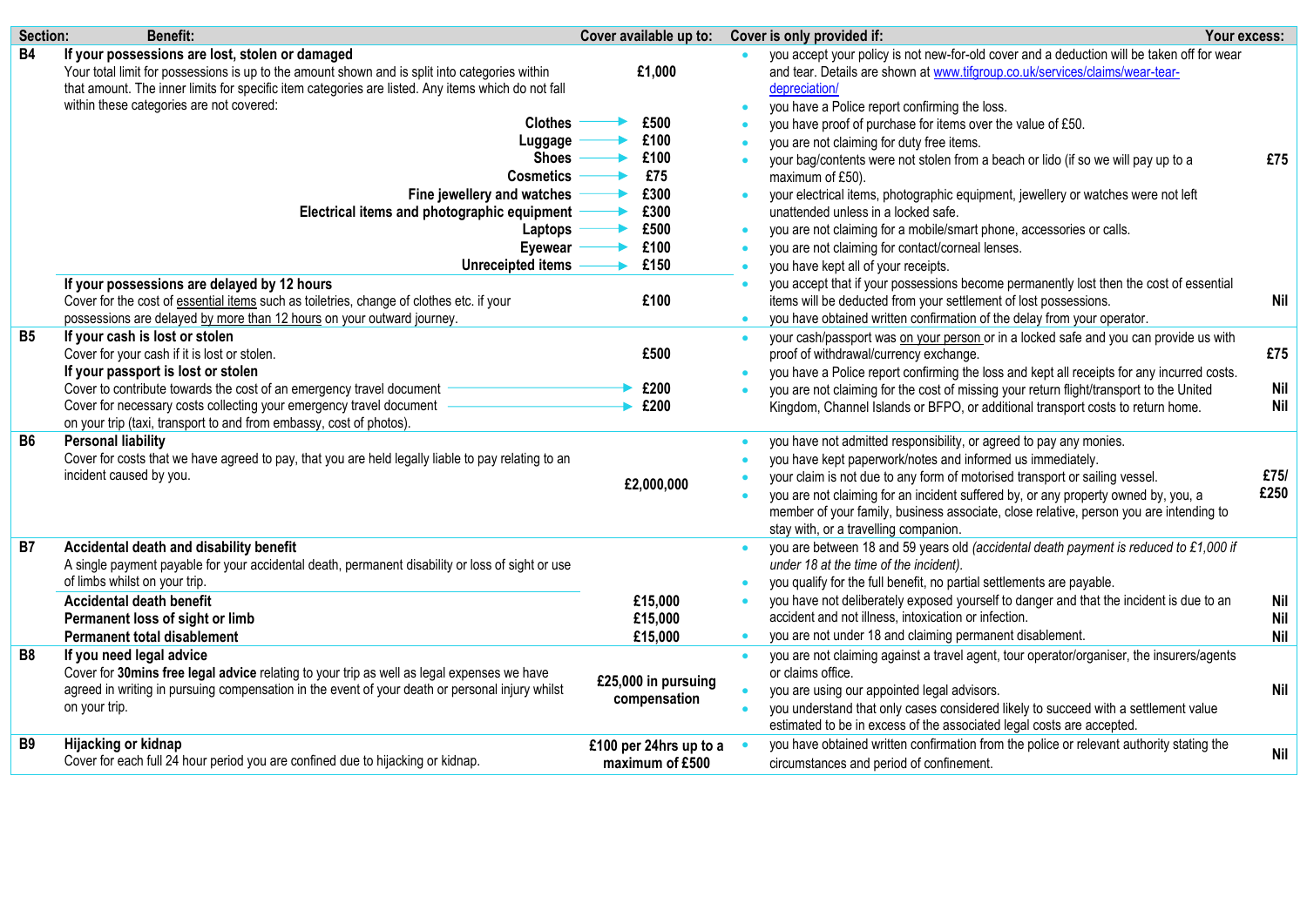| Optional extensions: Please find cover which is available at an additional premium. These extensions only apply if you have selected them upon purchase and is reflected in your insurance documentation. |                                                                                                                                                                                                                                                                                                                                                                                                                                                         |                                                                                  |                                                                                                                                                                                                                                                                                                                                                                                                                                                                                                                                                                                                                                                                                                                                                                                                                                                                                                                                                                                                                                                                                                                                                                                                                                                                                     |              |  |  |
|-----------------------------------------------------------------------------------------------------------------------------------------------------------------------------------------------------------|---------------------------------------------------------------------------------------------------------------------------------------------------------------------------------------------------------------------------------------------------------------------------------------------------------------------------------------------------------------------------------------------------------------------------------------------------------|----------------------------------------------------------------------------------|-------------------------------------------------------------------------------------------------------------------------------------------------------------------------------------------------------------------------------------------------------------------------------------------------------------------------------------------------------------------------------------------------------------------------------------------------------------------------------------------------------------------------------------------------------------------------------------------------------------------------------------------------------------------------------------------------------------------------------------------------------------------------------------------------------------------------------------------------------------------------------------------------------------------------------------------------------------------------------------------------------------------------------------------------------------------------------------------------------------------------------------------------------------------------------------------------------------------------------------------------------------------------------------|--------------|--|--|
| Section:                                                                                                                                                                                                  | <b>Benefit:</b>                                                                                                                                                                                                                                                                                                                                                                                                                                         | Cover available up to:                                                           | Cover is only provided if:                                                                                                                                                                                                                                                                                                                                                                                                                                                                                                                                                                                                                                                                                                                                                                                                                                                                                                                                                                                                                                                                                                                                                                                                                                                          | Your excess: |  |  |
| <b>B10</b>                                                                                                                                                                                                | <b>Gadget extension</b><br>Cover for your gadget if it is lost, stolen or damaged whilst on your<br>trip up to the level of cover you have chosen.<br>Section B10 is administered by Bastion Insurance Services<br>Limited and Underwritten by UK General Insurance Limited on<br>behalf of Great Lakes Insurance SE. See page 23 for more<br>information.                                                                                              | £500;<br>£1,000; or<br>£2,000<br>(Depending on your<br>chosen level of<br>cover) | you have paid your excess.<br>you have not left your gadgets unattended in a public place.<br>you are not claiming for the cost of replacing any music stored on the gadget.<br>you are not claiming for any unused credit on your mobile phone.<br>you are not claiming for the same items under Section B4 personal possessions.<br>your gadget was bought as new in your home country.<br>you have insured the full value of your gadget.<br>your gadget is less than 48 months old when the policy is purchased. This insurance does<br>not cover gadgets for which you cannot provide evidence of ownership to prove that the<br>gadget was purchased as new and within your home country.<br>the circumstances of any accidental loss cannot be clearly identified, i.e. where you are<br>unable to confirm the time and place where you last had your gadget.<br>proof of usage for your gadget can be provided or evidenced.<br>you did not damage, accidentally lose or have your gadget/s stolen whilst travelling on<br>public transport or on an aircraft unless it was carried in your hand luggage or on your<br>person.<br>the value of your gadget is within the maximum sum for the level of cover you choose. This<br>can be found on your Insurance Certificate. | £50          |  |  |
| Section:                                                                                                                                                                                                  | <b>Benefit:</b>                                                                                                                                                                                                                                                                                                                                                                                                                                         |                                                                                  | Cover available up to:<br>Cover is only provided if:                                                                                                                                                                                                                                                                                                                                                                                                                                                                                                                                                                                                                                                                                                                                                                                                                                                                                                                                                                                                                                                                                                                                                                                                                                | Your excess: |  |  |
| C <sub>1</sub>                                                                                                                                                                                            | <b>ESF (End Supplier Failure)</b><br>Irrecoverable sums paid in advance in the event of insolvency as per the terms and conditions<br>set out within the policy document.<br>Section C1 is provided by International Passenger Protection Limited and underwritten<br>by Liberty Mutual Insurance Europe SE if you are based inside the EEA or Liberty<br>Managing Agency Limited if you are based in Switzerland. See page 24 for more<br>information. |                                                                                  | travel or accommodation not booked within the United Kingdom or the Channel<br>Islands prior to departure<br>the financial failure as set out within this policy document<br>£3,000                                                                                                                                                                                                                                                                                                                                                                                                                                                                                                                                                                                                                                                                                                                                                                                                                                                                                                                                                                                                                                                                                                 | <b>Nil</b>   |  |  |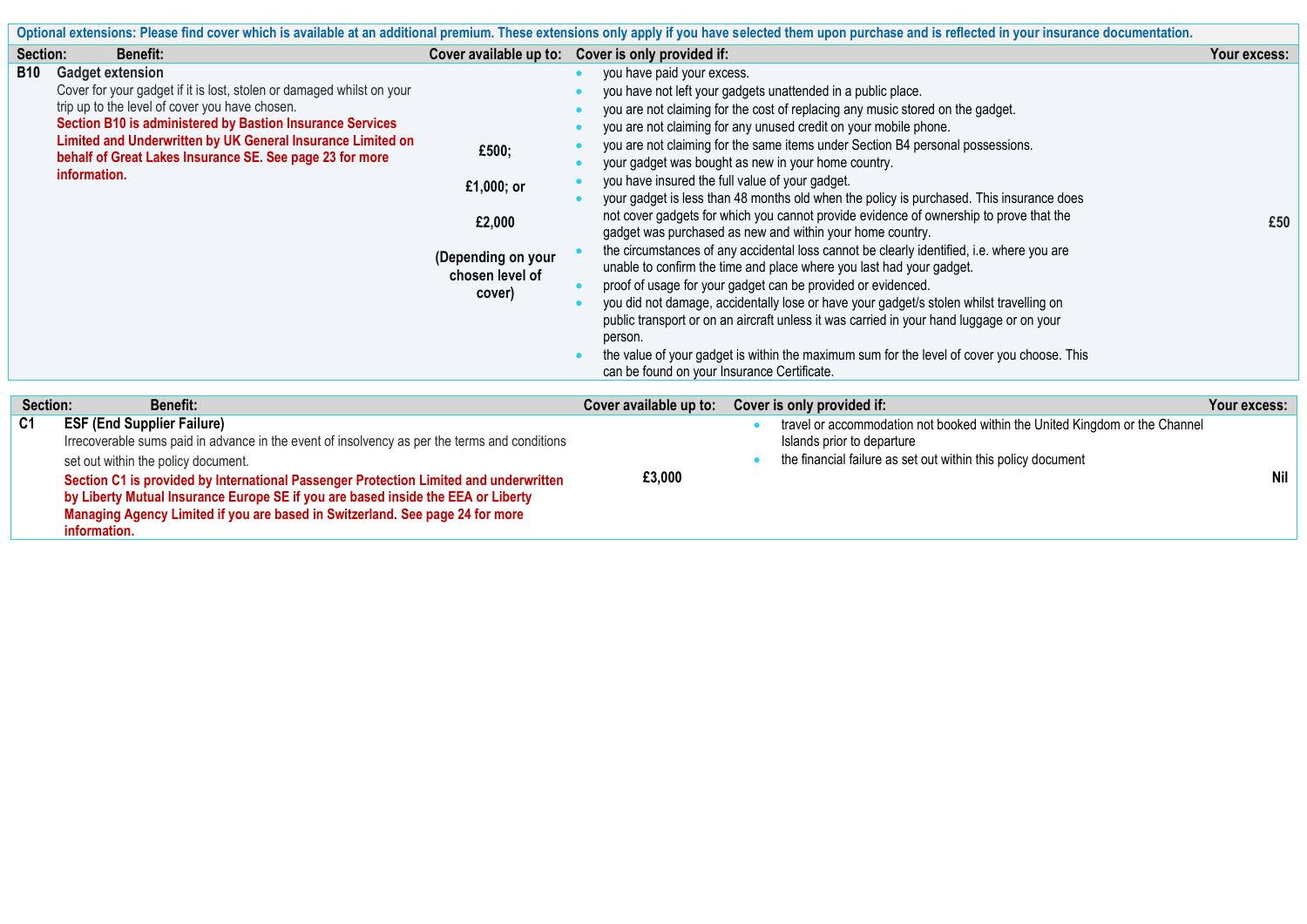# **fdfgdfgdfg CHANGE IN HEALTH Page 8 DISCLOSURE OF YOUR MEDICAL CONDITIONS**

**Your policies may not cover claims arising from your medical conditions. If you answer 'yes' to any of the questions below then you must declare the relevant conditions to us.**

**So that we can ensure you are provided with the best cover we can offer please read and answer the following questions carefully and accurately:**



**If you have answered yes to the questions on the left you must tell us, in order to obtain cover for your medical condition(s), although an increased premium or excess may be required to do so.** 

**To enable us to consider your medical condition please contact Travel Administration Facilities on:**

## **0203 829 6656**

**8am-8pm Monday to Friday**

### **9am-5pm Saturday**

**Should we require any additional premium, and you accept our offer, this should be paid to Travel Administration Facilities, and sent within 14 days of our offer. If your existing medical condition would require an additional premium to be covered and you choose not to declare it, we reserve the right to decline a claim relating to this condition, unless otherwise agreed by us in writing. Should you decide not to pay the additional premium the existing medical condition will not be covered. Full confirmation of our terms and conditions will be sent out to your address after your call. Any additional medical conditions not declared to us will not be covered.**

**If your answer changes to "yes" at any point after the purchase of this policy you must call to inform us of this change in health to ensure you are fully covered for your trip.**

### **BE AWARE!**

**We are unable to provide cover for any claim arising as a result of an existing medical condition of a nontravelling close relative, the person you are intending to stay with, or a business associate or friend, or any known or recognised complication of or caused by the existing medical condition.**

If your health or your ongoing medication changes between the date the policies were bought and the date of travel you must advise us on 0203 829 6656 as soon as possible. We will advise you what cover we are able to provide, for your change in health, as defined on page 10 after the date of diagnosis. We reserve the right to increase the premium, increase the excess, exclude the condition or withdraw the cover should the stability of the condition make it necessary

### **BE AWARE! We do not provide any cover for:**

- claims caused by an existing medical condition of a non-travelling close relative living in the UK, the person you are intending to stay with, or a close business associate, or any recognised complication caused by the existing medical condition as defined on page 10.
- any circumstances that are not specified in your policies.

### **WHEN YOUR THREE POLICIES START AND END**

The cover for Policy A, as described under section A of the pretravel policy, starts from the commencement date of cover shown on your insurance validation documentation, after the policy was issued and ends when you leave home to start your trip. The cover under policy B starts when you commence your trip and ends when you complete your trip. Cancellation cover will cease when you start your trip, or upon expiration of your policy, whichever is the first. No further trips are covered. The cover for Policy C, as described under section C starts from the commencement date of cover shown on your insurance validation and continues through your trip until your return home.

### **EXTENSION OF PERIOD**

If in the event of either your:

- death, injury or illness during your trip,
- delay or failure of public transport services during your trip,
- delay or failure of your return flight to the UK, Channel Islands or BFPO;

you are unable to complete the trip before your travel policy expires, cover will be automatically extended without additional premium for the additional days necessary to complete the trip.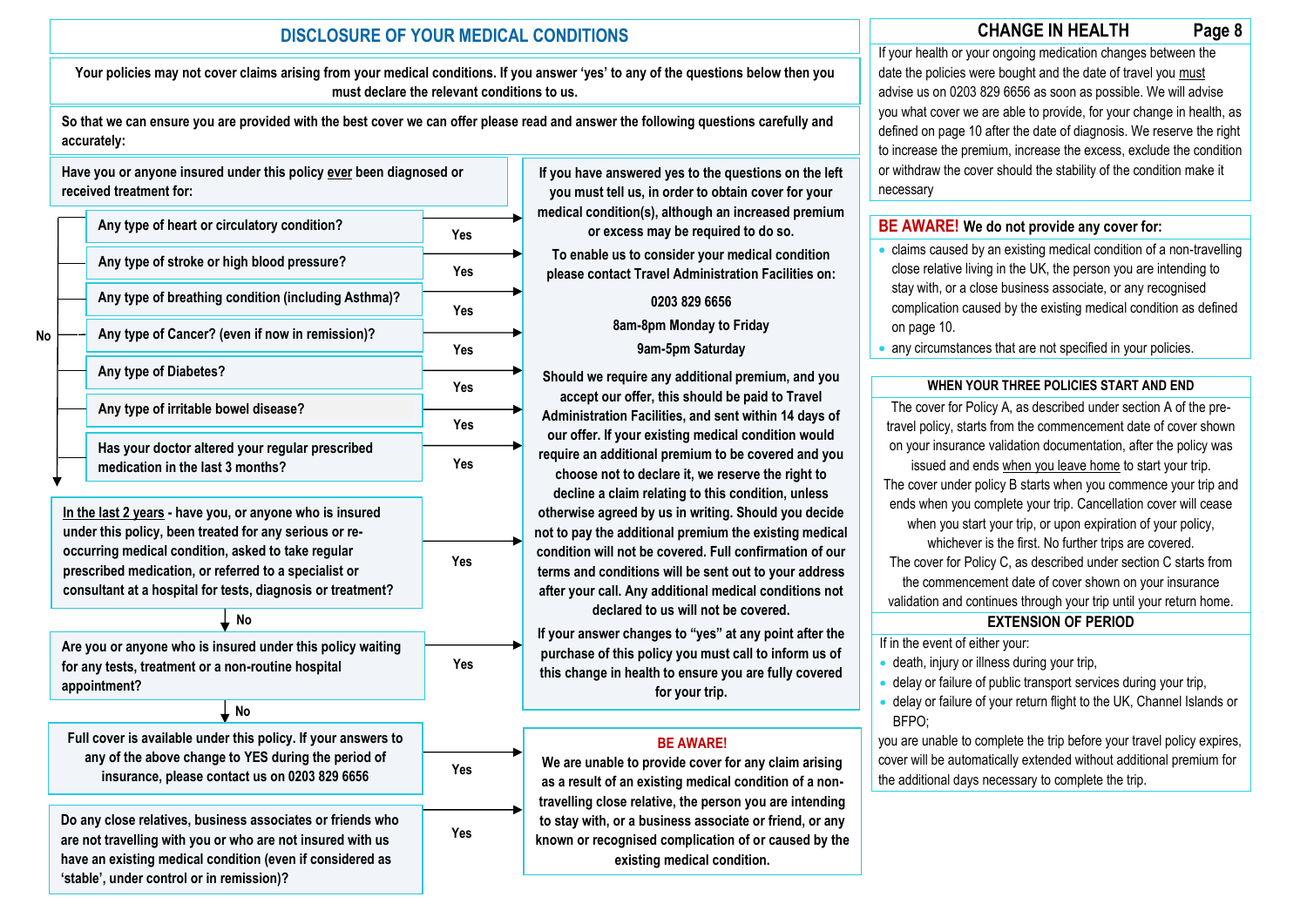|                                            | <b>HOW YOUR POLICIES WORK</b>                                                                                                                                                                                                                                                                                                                                                                                                                                                                                                                                                                                                                                                                                                                                                                                                                                                                                                                                                                                                                                                                                                                                                                                                                                                                                                                                                                                                               | Page 9 |
|--------------------------------------------|---------------------------------------------------------------------------------------------------------------------------------------------------------------------------------------------------------------------------------------------------------------------------------------------------------------------------------------------------------------------------------------------------------------------------------------------------------------------------------------------------------------------------------------------------------------------------------------------------------------------------------------------------------------------------------------------------------------------------------------------------------------------------------------------------------------------------------------------------------------------------------------------------------------------------------------------------------------------------------------------------------------------------------------------------------------------------------------------------------------------------------------------------------------------------------------------------------------------------------------------------------------------------------------------------------------------------------------------------------------------------------------------------------------------------------------------|--------|
| <b>YOUR POLICY</b><br><b>WORDINGS</b>      | Your insurance document shows details of pre-travel, travel and end supplier failure insurance policies, including the sections of cover, limits, conditions, exclusions, and information on what to do if you need to<br>claim. The policy is a legal contract between us and you. We will pay for any insured event, as described in the policy, that happens during the period of validity and for which you have paid the appropriate<br>premium. Travel insurance policies have specific requirements for both purchasing and making successful claims. Please take the time to read and understand it straight away as not all policies are the same. All<br>risks which are covered are set out clearly in sections with conditions, limits and exclusions (things which are not covered); if your circumstances do not fit those specified then there is no cover in place.                                                                                                                                                                                                                                                                                                                                                                                                                                                                                                                                                         |        |
| <b>CANCELLING YOUR</b><br><b>POLICIES</b>  | You have a 'cooling off' period where, should you decide that you find that the terms and conditions do not meet your requirements and provided you have not travelled or claimed on the policy,<br>you can advise Go Walkabout within 14 days of purchase for a full refund to be considered. Should you wish to cancel your policy outside of the 14 day cooling off period, and can confirm that<br>there have been no claims on the policy and that you have not travelled, in addition to a £15 administration charge; the following cancellation terms will be applied dependant on what type of<br>policy you have purchased.<br>Traveller Plus policies - In the event you have not travelled and are not claiming on the policy, a refund of 50% of the policy premium and any additional premium applied to your existing medical conditions will<br>apply. If you have travelled or are intending to claim, or have made a claim (irrespective of whether your claim was successful or not) we will not consider refunding any proportion of your premium. We reserve<br>the right to give 7 days' notice of cancellation of this policy, without refund, by recorded delivery to you at your last known address in the event of the following circumstances; fraud, suspected<br>fraud, misleading information or deliberate misrepresentation, abusive behaviour to any of our staff or agents.                                |        |
| <b>BE CAUTIOUS</b>                         | This policy is designed to cover most eventualities whilst you are on your trip. It does not provide cover in all circumstances and we expect that you take all possible care to safeguard against accident, injury,<br>loss or damage as if you had no insurance cover.                                                                                                                                                                                                                                                                                                                                                                                                                                                                                                                                                                                                                                                                                                                                                                                                                                                                                                                                                                                                                                                                                                                                                                    |        |
| <b>PREGNANCY</b>                           | Our policies include emergency medical expenses cover for pregnancy and childbirth from week 0 to week 28 inclusive whilst you are away. From the start of week 29 to week 40 of the pregnancy,<br>there is no cover for claims relating to normal pregnancy and normal childbirth or cancellation, however, medical expenses and cancellation cover will be provided if any of the following<br>complications arise: Toxaemia, Gestational hypertension, Ectopic pregnancy, Post-partum haemorrhage, Pre-eclampsia, Molar pregnancy or hydatidiform mole, Retained placenta membrane, Placental<br>abruption, Hyperemesis gravidarum, Placenta praevia, Stillbirth, Miscarriage, Emergency Caesarean, A termination needed for medical reasons, Premature birth more than 12 weeks (or 16 weeks if you know<br>you are having more than one baby) before the expected delivery date. Please note we will not cover denial of boarding by your carrier so you should check that you will be able to travel with the<br>carrier/airline in advance. It is essential if at the time of booking your trip you are aware that you are pregnant that you ensure that you are able to have the required vaccinations for that trip; no<br>cover will be provided for cancellation in the event that after booking you discover travel is advised against or you are unable to receive the appropriate and required vaccinations for that country. |        |
| <b>MEDICAL COVER</b>                       | Your travel policy is not Private Health Insurance, in that it only covers unavoidable, unexpected emergency treatment. You need to check that you have had all the recommended vaccinations and inoculations<br>for the area you are travelling to. It is also recommended that you check with your doctor that it is safe for you to travel bearing in mind your method of travel, the climate and the availability and standard of local<br>medical services in your chosen destination. You will then need to declare your existing medical condition and have it accepted by Travel Administration Facilities for it to be eligible for cover under your policy.<br>You may be required to obtain your medical records in the event of a claim. It is often wise to carry additional supplies of your regular prescribed medications in your hand luggage in case your bags are delayed.<br>Cover will not be granted if travel is against the advice of your doctor or a medical professional such as your dentist.                                                                                                                                                                                                                                                                                                                                                                                                                   |        |
| <b>EHIC</b>                                | The European Health Insurance Card (EHIC) allows you (provided you are a UK or BFPO resident) to access state-provided healthcare in all European Economic Area (EEA) countries and<br>Switzerland at a reduced cost and in many cases free of charge. We strongly recommend that you carry it with you when travelling abroad. Remember to check your EHIC is still valid before you travel.<br>Applying on www.ehic.org.uk for the card is free and it is valid for up to five years. If your EHIC is accepted whilst obtaining medical treatment abroad your policy excess will be reduced to Nil (with the exception<br>of increased excess relating to declared medical conditions). If you are travelling outside the EEA then there are some countries that have reciprocal agreements with the UK and these can be found on<br>http://www.nhs.uk/NHSEngland/Healthcareabroad/countryguide/NonEEAcountries/Pages/Non-EEAcountries.aspx. Please note residents of the Isle of Man or Channel Islands are not eligible for an EHIC.                                                                                                                                                                                                                                                                                                                                                                                                    |        |
| <b>MEDICARE</b>                            | If you are travelling to Australia you must register with Medicare on arrival. There is a Medicare office in all major towns and cities in Australia. Registration is free and this will entitle you to reduced medical<br>charges from doctors, reduced prescription charges and access to Medicare hospitals.                                                                                                                                                                                                                                                                                                                                                                                                                                                                                                                                                                                                                                                                                                                                                                                                                                                                                                                                                                                                                                                                                                                             |        |
| <b>YOUR EXCESS</b>                         | Your policy carries an excess and this is the amount you have to contribute towards each claim. All excesses shown for this policy are payable by each insured-person, per section and for each incident giving<br>rise to a separate claim. Your excess may be increased to include existing medical conditions (including anything directly or indirectly related to that condition) confirmed in writing by us. The increased excess<br>will apply to all persons insured on the policy whose claim has been caused by the declared medical condition.                                                                                                                                                                                                                                                                                                                                                                                                                                                                                                                                                                                                                                                                                                                                                                                                                                                                                   |        |
| <b>PROOF OF INTENT</b><br><b>TO RETURN</b> | There are a number of documents which can provide evidence of intent to return, and these are listed at http://www.tifgroup.co.uk/services/claims/faqs/. In addition to those shown on the web link we will also<br>accept a Visa as proof of intent to return. However, it is a requirement of the insured to inform us immediately if a Visa is extended and the insured is no longer intending to return within the original policy dates<br>detailed on your insurance validation documentation.                                                                                                                                                                                                                                                                                                                                                                                                                                                                                                                                                                                                                                                                                                                                                                                                                                                                                                                                        |        |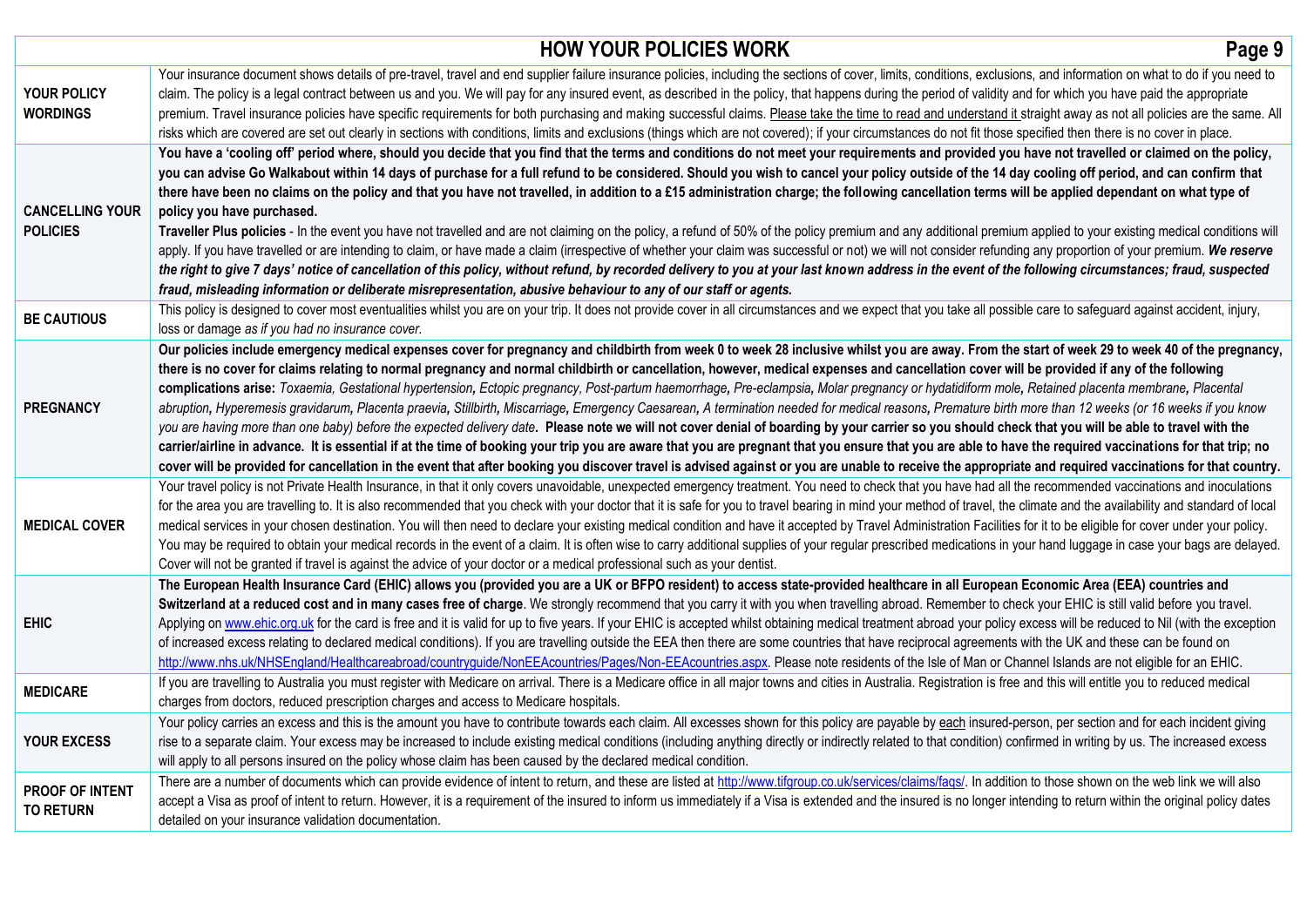|                                                  | Definitions - Where these words are used throughout your policy they will always have this meaning:<br>Page 10                                                                                                                                                                     |                                                                 |                                                                                                                                                                                                                                                                   |                                              |                                                                                                                                                                                                                        |  |  |  |
|--------------------------------------------------|------------------------------------------------------------------------------------------------------------------------------------------------------------------------------------------------------------------------------------------------------------------------------------|-----------------------------------------------------------------|-------------------------------------------------------------------------------------------------------------------------------------------------------------------------------------------------------------------------------------------------------------------|----------------------------------------------|------------------------------------------------------------------------------------------------------------------------------------------------------------------------------------------------------------------------|--|--|--|
| <b>AUSTRALIA</b><br><b>AND NEW</b>               | Australia, including Territory of Cocos (Keeling<br>islands, The Territory of Christmas Island, Norfolk                                                                                                                                                                            | <b>CURTAILMENT</b>                                              | The cutting short of your trip by your early return home or your<br>repatriation to a hospital or nursing home in your home country.                                                                                                                              | <b>HOME COUNTRY</b>                          | Either the United Kingdom or the Channel<br>Islands.                                                                                                                                                                   |  |  |  |
| <b>ZEALAND</b>                                   | Island and Lord How Island, and New Zealand,<br>including the Cook Islands, Niue and Tokelau.                                                                                                                                                                                      |                                                                 | Payment will be made on the number of full days of your trip that<br>are lost from the day you are brought home.                                                                                                                                                  | <b>INSURED</b><br>PERSON/YOU/<br><b>YOUR</b> | Any person named on the insurance<br>validation documentation.                                                                                                                                                         |  |  |  |
| <b>BACK</b><br><b>COUNTRY</b>                    | Guided skiing in terrain which are in remote areas<br>away from groomed pistes, not within ski<br>boundaries and outside of patrolled resort                                                                                                                                       | <b>DOMESTIC FLIGHT</b>                                          | A flight where the departure and arrival take place within the<br>United Kingdom or the Channel Islands.                                                                                                                                                          | <b>INSHORE</b>                               | Within 12 Nautical miles off the shore                                                                                                                                                                                 |  |  |  |
|                                                  | boundaries, this includes terrain that has been<br>accessed by a ski lift but then requiring a hike, ski,<br>climb or skidoo to reach areas of side country or                                                                                                                     | <b>EMERGENCY</b><br><b>TREATMENT</b>                            | Any ill-health or injury which occurs during your trip and requires<br>immediate treatment before you return home                                                                                                                                                 | <b>INTERNATIONAL</b><br><b>DEPARTURE</b>     | The airport, international rail terminal or<br>port from which you departed from the<br>UK, Channel Islands or BFPO to your                                                                                            |  |  |  |
| <b>BEACH</b>                                     | back country.<br>Within 30 metres of the shore, in areas marked with                                                                                                                                                                                                               | <b>ESSENTIAL ITEMS</b><br><b>EUROPE</b>                         | Underwear, socks, toiletries and a change of clothing.<br>Albania, Algeria, Andorra, Armenia, Austria, Azerbaijan, Azores,<br>Balearics, Belarus, Belgium, Bosnia-Herzegovina, Bulgaria,                                                                          | <b>POINT</b>                                 | destination, and from where you depart to<br>begin the final part of your journey home<br>at the end of your trip.                                                                                                     |  |  |  |
| <b>SWIMMING</b><br><b>BFPO</b>                   | safety buoys and under the supervision of a<br>lifeguard.<br><b>British Forces Posted Overseas</b>                                                                                                                                                                                 |                                                                 | Corfu, Corsica, Crete, Croatia, Cyprus, Czech Republic,<br>Denmark, Egypt, Eire (Republic of Ireland), Estonia, Faroe<br>Islands, Finland, France, Georgia, Germany, Gibraltar, Greece,                                                                           | <b>MANUAL</b><br><b>LABOUR</b>               | Work involving the lifting or carrying of<br>heavy items in excess of 25Kg, work at a                                                                                                                                  |  |  |  |
| <b>BUSINESS</b><br><b>ASSOCIATES</b>             | A business partner, director or employee of yours<br>who has a close working relationship with you.                                                                                                                                                                                |                                                                 | Guernsey, Holland (Netherlands), Hungary, Iceland, Isle of Man,<br>Italy, Jersey, KOS (Greek Island), Kosovo, Latvia, Liechtenstein,<br>Lithuania, Luxembourg, Macedonia, Madeira, Malta, Moldova,                                                                |                                              | higher level than two storeys, or any form<br>of work underground.                                                                                                                                                     |  |  |  |
| <b>CASH</b>                                      | Sterling or foreign currency in note or coin form.                                                                                                                                                                                                                                 |                                                                 | Monaco, Montenegro, Morocco, Northern Ireland, Norway,<br>Poland, Portugal, Rhodes, Romania, Russia, San Marino,                                                                                                                                                  | <b>MEDICAL</b><br><b>CONDITIONS</b>          | Any disease, illness or injury, including<br>any psychological conditions.                                                                                                                                             |  |  |  |
| <b>CHANGE IN</b><br><b>HEALTH</b>                | Any deterioration or change in your health between<br>the date the policy was bought and the date of<br>travel, this includes new medication, a new medical<br>condition, a change in regular medication,                                                                          |                                                                 | Sardinia, Serbia, Slovakia, Slovenia, Spain, Sweden,<br>Switzerland, The Canary Islands, Tunisia, Turkey, Ukraine,<br>United Kingdom, Vatican City.                                                                                                               | <b>NATURAL</b><br><b>DISASTER</b>            | A natural event such as avalanche,<br>blizzard, earthquake, flood, forest fire,<br>hurricane, lightening, tornado, tsunami or<br>volcanic eruption.                                                                    |  |  |  |
|                                                  | deterioration of a previously stable condition,<br>referral to a specialist, investigation of an<br>undiagnosed condition or awaiting<br>treatment/consultation.                                                                                                                   | <b>EXCURSION</b><br><b>EXISTING MEDICAL</b><br><b>CONDITION</b> | A short journey or activity undertaken for leisure purposes.<br>Any serious or recurring medical condition which has been<br>previously diagnosed or been investigated or treated in any way,<br>at any time prior to travel, even if this condition is currently | <b>OFF PISTE</b>                             | Skiing within ski area boundaries, off<br>marked and groomed pistes and in<br>between groomed trails and runs, where<br>ski lifts and emergency services are                                                           |  |  |  |
| <b>CHANNEL</b><br><b>ISLANDS</b><br><b>CLOSE</b> | Jersey, Guernsey, Alderney, Sark, Herm, Jethou,<br>Brecqhou and Lihou.<br>Spouse or partner who you are living together with,                                                                                                                                                      | <b>FAMILY</b>                                                   | considered to be stable and under control.<br>Up to two adults and their dependents who are under the age of<br>18, resident in the UK and in full time education. In this scenario                                                                               |                                              | easily accessible and ending back at a ski<br>area lift. Not including back country or<br>areas marked or prohibited from entry.                                                                                       |  |  |  |
| <b>RELATIVE</b>                                  | parents, grandparents, legal guardians, foster child,<br>parents-in-law, daughter-in-law, son-in-law, brother-<br>in-law, sister-in-law, step-parents, step-child, step-<br>brother, step-sister, aunt, uncle, brother, sister,<br>child, grandchild, niece, nephew, or fiancé(e). | <b>FLIGHT</b><br><b>HOME</b>                                    | a dependent is considered as children, grandchildren, step-<br>children, adopted children or foster children.<br>A service using the same airline or airline flight number.<br>One of your normal places of residence in the United Kingdom,                      | <b>ON PISTE</b>                              | Piste skiing, including skiing on areas in<br>and around the resort, but off the actual<br>marked pistes, such as skiing on a hillside<br>between marked pistes, or skiing down<br>slopes adjacent to marked runs, but |  |  |  |
| <b>CONNECTING</b><br><b>FLIGHT</b>               | A connecting flight which departs your first<br>scheduled stop-over destination 12 hours after<br>arrival from your international departure point.                                                                                                                                 | <b>GEOGRAPHICAL</b><br><b>AREA</b>                              | the Channel Islands or BFPO.<br>Either Australia and New Zealand, Europe, Worldwide excluding<br>USA, Canada & The Caribbean or Worldwide including USA,<br>Canada & The Caribbean.                                                                               |                                              | always finishing at the bottom of tows or<br>lifts within the resort and never in areas<br>cordoned off or restricted. All other areas<br>are considered as 'off piste' and therefore                                  |  |  |  |
| <b>CRUISE</b>                                    | A pleasure voyage of more than 72 hours duration,<br>sailing as a passenger on a purpose-built ship on<br>sea/s or oceans that may include stops at various<br>ports.                                                                                                              |                                                                 |                                                                                                                                                                                                                                                                   |                                              | require purchase of an additional activity<br>pack.                                                                                                                                                                    |  |  |  |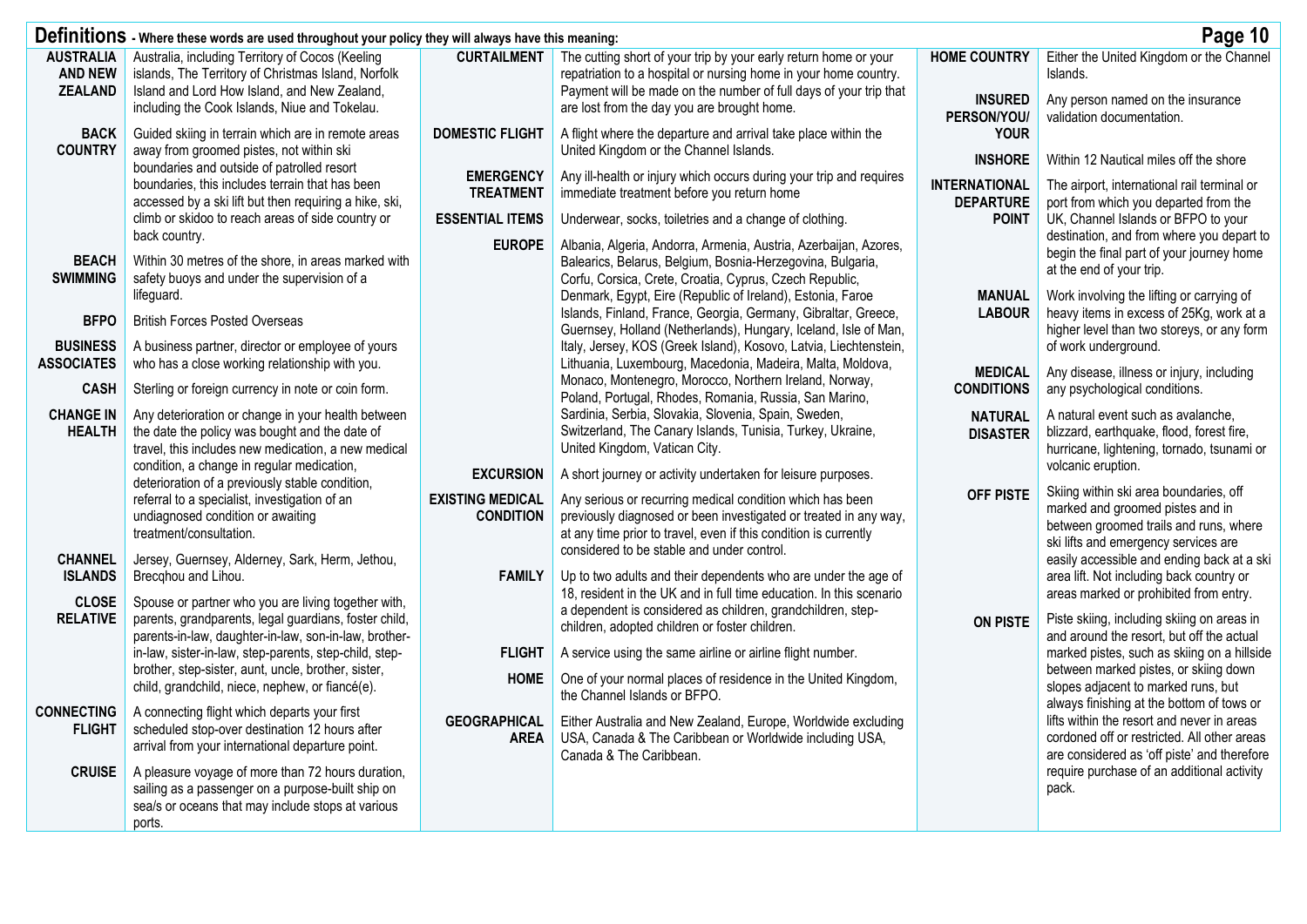|                                                         | Definitions (continued) - Where these words are used throughout your policy they will always have this meaning:                                                                                                                                                                     |                                                                                                                                      |                                                                                                                                                                                                         |                                           | Page 11                                                                                                                                                                                                                                                                   |
|---------------------------------------------------------|-------------------------------------------------------------------------------------------------------------------------------------------------------------------------------------------------------------------------------------------------------------------------------------|--------------------------------------------------------------------------------------------------------------------------------------|---------------------------------------------------------------------------------------------------------------------------------------------------------------------------------------------------------|-------------------------------------------|---------------------------------------------------------------------------------------------------------------------------------------------------------------------------------------------------------------------------------------------------------------------------|
| <b>OFFSHORE</b><br><b>PAIR OR SET</b>                   | Over 12 Nautical miles off the shore<br>Two or more items of possessions that are                                                                                                                                                                                                   | <b>PUBLIC</b><br><b>TRANSPORT</b>                                                                                                    | Buses, coaches, domestic flights or trains that run<br>to a published scheduled timetable.                                                                                                              | <b>TRAVEL</b><br><b>DOCUMENTS</b>         | Current passports, ESTAs, valid visas, travel<br>tickets, European Health Insurance Cards<br>(EHIC) and valid reciprocal health form S2.                                                                                                                                  |
|                                                         | complementary or purchased as one item or<br>used or worn together.                                                                                                                                                                                                                 | <b>REDUNDANCY</b>                                                                                                                    | Being an employee where you qualify under the<br>provision of the Employment Rights Acts, and who,                                                                                                      | <b>TRAVELLING</b>                         | A person with whom you are travelling with                                                                                                                                                                                                                                |
| <b>POSSESSIONS</b>                                      | Each of your suitcases and containers of a<br>similar nature and their contents and articles<br>you are wearing or carrying:                                                                                                                                                        |                                                                                                                                      | at the date of termination of employment by reason<br>of redundancy, has been continuously employed for<br>a period of two years or longer and is not on a short<br>term fixed contract.                | <b>COMPANION</b>                          | and on the same booking, or with whom you<br>have arranged to meet at your trip<br>destination with the intention of spending a<br>proportion of your trip with, who may have                                                                                             |
| <b>Clothes</b>                                          | Underwear, outerwear, hats, socks,                                                                                                                                                                                                                                                  |                                                                                                                                      |                                                                                                                                                                                                         |                                           | booked independently and therefore not                                                                                                                                                                                                                                    |
|                                                         | stockings, belts and braces.                                                                                                                                                                                                                                                        | <b>RELEVANT</b><br><b>INFORMATION</b>                                                                                                | A piece of important information that would<br>increase the likelihood of a claim under your policy.                                                                                                    |                                           | included on the same booking and may have<br>differing inbound and outbound departure                                                                                                                                                                                     |
| Cosmetics*<br>*excluding items considered               | Make-up, hair products, perfumes, creams,<br>lotions, deodorants, brushes, combs,                                                                                                                                                                                                   | <b>RESIDENT</b>                                                                                                                      | Means a person who has had their main home in                                                                                                                                                           |                                           | times or dates.                                                                                                                                                                                                                                                           |
| as 'Duty Free'                                          | toothbrushes, toothpastes and<br>mouthwashes.                                                                                                                                                                                                                                       |                                                                                                                                      | the United Kingdom, the Channel Islands or BFPO<br>and has not spent more than six months abroad in                                                                                                     | <b>TRIP</b>                               | A holiday or journey that begins when you<br>leave home and ends on your return to either                                                                                                                                                                                 |
| Luggage                                                 | Handbags, suitcases, holdalls, rucksacks<br>and briefcases.                                                                                                                                                                                                                         |                                                                                                                                      | the year before buying this policy.                                                                                                                                                                     |                                           | (i) your home, or (ii) a hospital or nursing<br>home in the United Kingdom, the Channel                                                                                                                                                                                   |
| <b>Electrical items &amp;</b><br>photographic equipment | Any item requiring power, either from the<br>mains or from a battery and any equipment                                                                                                                                                                                              | <b>SCHEDULED</b><br><b>AIRLINE</b>                                                                                                   | An airline that publishes a timetable and operates<br>its service to a distinct schedule and sells tickets to<br>the public at large, separate to accommodation and                                     | <b>UNATTENDED</b>                         | Islands or BFPO, following your repatriation.<br>Left away from your person where you are                                                                                                                                                                                 |
|                                                         | used with them such as CDs, drones,<br>games, tapes, cassettes or cartridges,                                                                                                                                                                                                       |                                                                                                                                      | other ground arrangements.                                                                                                                                                                              |                                           | unable to clearly see and are unable to get<br>hold of your possessions.                                                                                                                                                                                                  |
|                                                         | cameras, video cameras, camera cases,<br>stand, films, discs or cartridges.                                                                                                                                                                                                         | <b>SPORTS AND</b><br><b>HAZARDOUS</b>                                                                                                | Any recreational activity that requires skill and<br>involves increased risk of injury.                                                                                                                 | <b>UNITED KINGDOM</b>                     | United Kingdom - England, Wales, Scotland,                                                                                                                                                                                                                                |
| <b>Drones</b>                                           | Un-manned aerial vehicles                                                                                                                                                                                                                                                           | <b>ACTIVITIES</b><br><b>BE AWARE!</b>                                                                                                | If you are taking part in any sport/activity please<br>refer to page 25 where there is a list of activities                                                                                             |                                           | Northern Ireland and the Isle of Man.                                                                                                                                                                                                                                     |
| Fine jewellery & watches                                | Rings, watches, (only meaning a traditional<br>watch such as anolog; automatic or digital,<br>and not an item such as a smart watch. This<br>is a gadget as shown on page 12) necklaces,<br>earrings, bracelets, body rings, made of or<br>containing any precious or semi-precious | <b>ADDITIONAL</b><br><b>ACTIVITIES</b><br><b>AVAILABLE UPON</b><br><b>PURCHASE OF</b><br><b>APPROPRIATE</b><br><b>ACTIVITY PACKS</b> | informing you of which activities are covered<br>on the policy as standard. Should the activity<br>you are participating in not appear it may<br>require an additional premium so please call us<br>on: | <b>WE/OUR/US</b>                          | In respect of Sections A1, B1-B9 means<br>Union Reiseversicherung AG UK. In respect<br>of B10 means Great Lakes Insurance SE. C1<br>means Liberty Mutual Insurance Europe SE<br>if you are based inside the EEA or Liberty<br>Managing Agency Limited if you are based in |
|                                                         | stones or metal.                                                                                                                                                                                                                                                                    |                                                                                                                                      | 01424 223 964                                                                                                                                                                                           |                                           | Switzerland.                                                                                                                                                                                                                                                              |
| Laptops                                                 | Portable computer suitable for use whilst<br>travelling.                                                                                                                                                                                                                            |                                                                                                                                      | Monday to Friday 9am-5pm                                                                                                                                                                                | <b>WINTER SPORTS</b>                      | Skiing, snowboarding and ice skating.                                                                                                                                                                                                                                     |
| Eyewear                                                 | Spectacles, sunglasses, prescription<br>spectacles or binoculars.                                                                                                                                                                                                                   |                                                                                                                                      |                                                                                                                                                                                                         | <b>WORLDWIDE</b>                          | Anywhere in the world.                                                                                                                                                                                                                                                    |
| Duty free                                               | Any items purchased at duty free.                                                                                                                                                                                                                                                   |                                                                                                                                      |                                                                                                                                                                                                         | <b>WORLDWIDE</b><br><b>EXCLUDING USA,</b> | Anywhere excluding the United States of<br>America, Canada and the Caribbean.                                                                                                                                                                                             |
| <b>Shoes</b>                                            | Boots, shoes, trainers and sandals.                                                                                                                                                                                                                                                 |                                                                                                                                      |                                                                                                                                                                                                         | <b>CANADA &amp;</b><br><b>CARIBBEAN</b>   |                                                                                                                                                                                                                                                                           |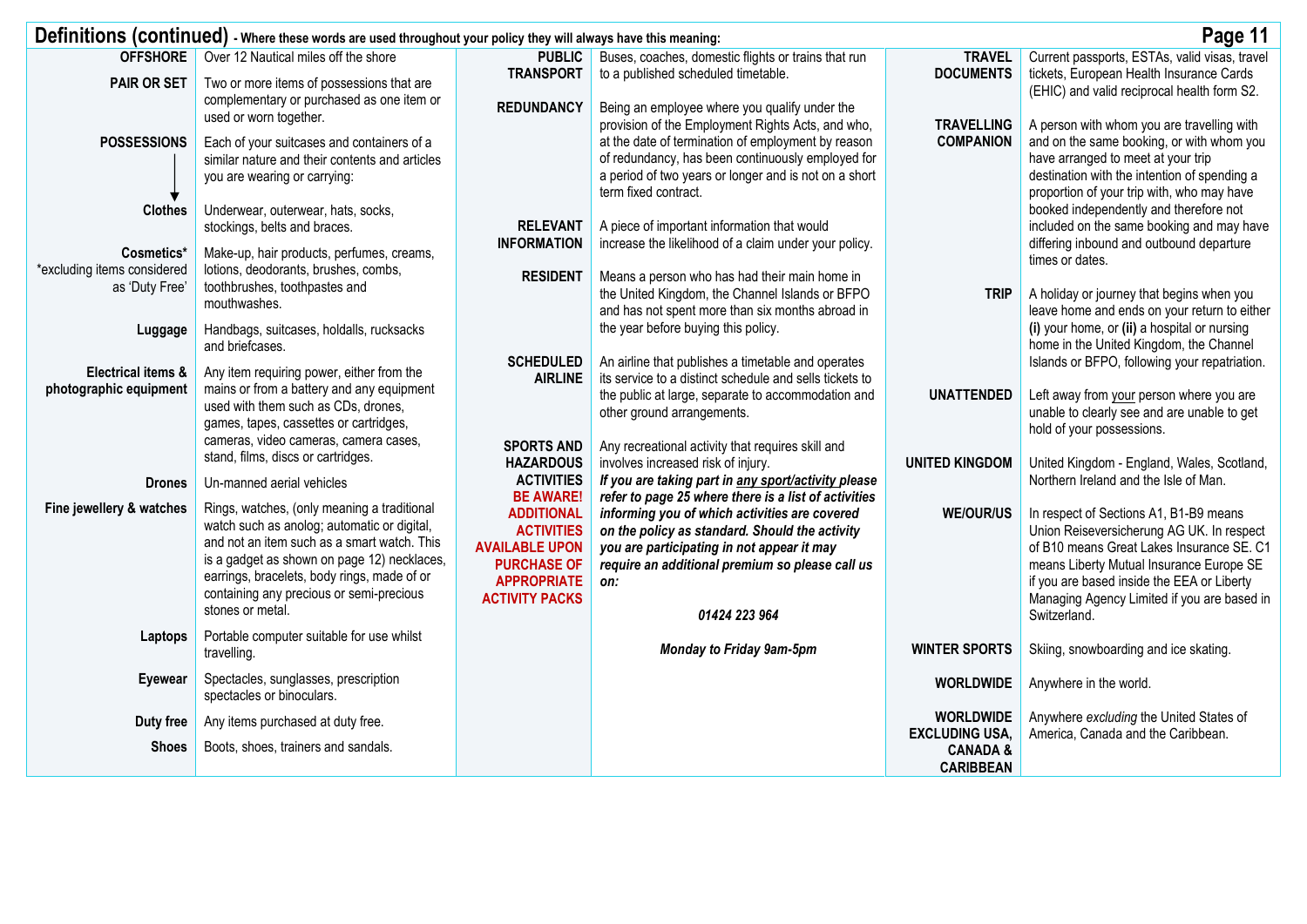|                                        | Page 12<br>Gadget cover definitions - Where these words are used in section B10 of your policy they will always have this meaning:                                                                                                                                                                                                                                |                         |                                                                                                                                                                                                                                                                                                                                                                                                                                       |                   |                                                                                |  |  |  |  |
|----------------------------------------|-------------------------------------------------------------------------------------------------------------------------------------------------------------------------------------------------------------------------------------------------------------------------------------------------------------------------------------------------------------------|-------------------------|---------------------------------------------------------------------------------------------------------------------------------------------------------------------------------------------------------------------------------------------------------------------------------------------------------------------------------------------------------------------------------------------------------------------------------------|-------------------|--------------------------------------------------------------------------------|--|--|--|--|
|                                        | BE AWARE! GADGET COVER IS ONLY AVAILABLE UPON PURCHASE OF GADGET EXTENSION                                                                                                                                                                                                                                                                                        |                         |                                                                                                                                                                                                                                                                                                                                                                                                                                       |                   |                                                                                |  |  |  |  |
| <b>ACCIDENTAL LOSS</b>                 | Means that the Gadget has been accidentally<br>left by you in a location and you are<br>permanently deprived of its use.                                                                                                                                                                                                                                          | <b>IMMEDIATE FAMILY</b> | Your Mother, Father, Son, Daughter and Spouse.<br>Immediate family also includes your domestic<br>partner (domestic partner is defined under this                                                                                                                                                                                                                                                                                     | <b>UNATTENDED</b> | Means not within your sight at all times and<br>out of your arms-length reach. |  |  |  |  |
| <b>EVIDENCE OF</b><br><b>OWNERSHIP</b> | A document to evidence that the gadget you<br>are claiming for belongs to you. This can be                                                                                                                                                                                                                                                                        |                         | policy as someone you are living with in a long-term<br>permanent relationship as if you are married to<br>them).                                                                                                                                                                                                                                                                                                                     | WE / US / OUR     | UK General Insurance Ltd, on behalf of<br>Great Lakes Insurance SE.            |  |  |  |  |
|                                        | a copy of the till receipt, delivery note, gift<br>receipt or, if the gadget is a mobile phone,<br>confirmation from your Network Provider that<br>the mobile phone has been used by you.                                                                                                                                                                         | <b>PRECAUTIONS</b>      | All measures that it would be reasonable to expect<br>a person to take in the circumstances to prevent<br>accidental loss, damage or theft of your gadgets.                                                                                                                                                                                                                                                                           | YOU / YOUR        | The person who owns the gadgets as stated<br>on the application form.          |  |  |  |  |
| <b>GADGETS</b>                         | The portable electronic items insured by this<br>certificate, purchased by you in the UK, Isle<br>of Man or the Channel Islands; that is no<br>more than 48 months old at the point of<br>policy purchase. Items must have been<br>purchased as new or, in the case of<br>refurbished items, purchased directly from<br>the manufacturer, and you must be able to | <b>PROOF OF USAGE</b>   | Means evidence that the gadget has been in use<br>since policy inception. Where the gadget is a<br>mobile phone, this information can be obtained<br>from your Network Provider. For other gadgets, in<br>the event of an accidental damage claim this can<br>be verified when the gadget is sent to our repairers<br>for inspection.                                                                                                 |                   |                                                                                |  |  |  |  |
|                                        | evidence ownership of your gadget. Gadgets<br>can include: Mobile Phones, Tablets, iPads,<br>E-readers/Kindles, Sat Navs, Handheld<br>games consoles, Portable DVD players,<br>Headphones, Wireless speakers, Cameras,<br>Laptops, iPods/MP3 Players and Smart<br>watches.                                                                                        | <b>TERRORISM</b>        | Means any act, including but not limited to the use<br>of force or violence of the threat thereof, of any<br>person or group of persons, whether acting alone<br>or on behalf of, or in connection with, any<br>organisation or government, committed for political,<br>religious, ideological or similar purposes, including<br>the intention to influence any government to put the<br>public or any section of the public in fear. |                   |                                                                                |  |  |  |  |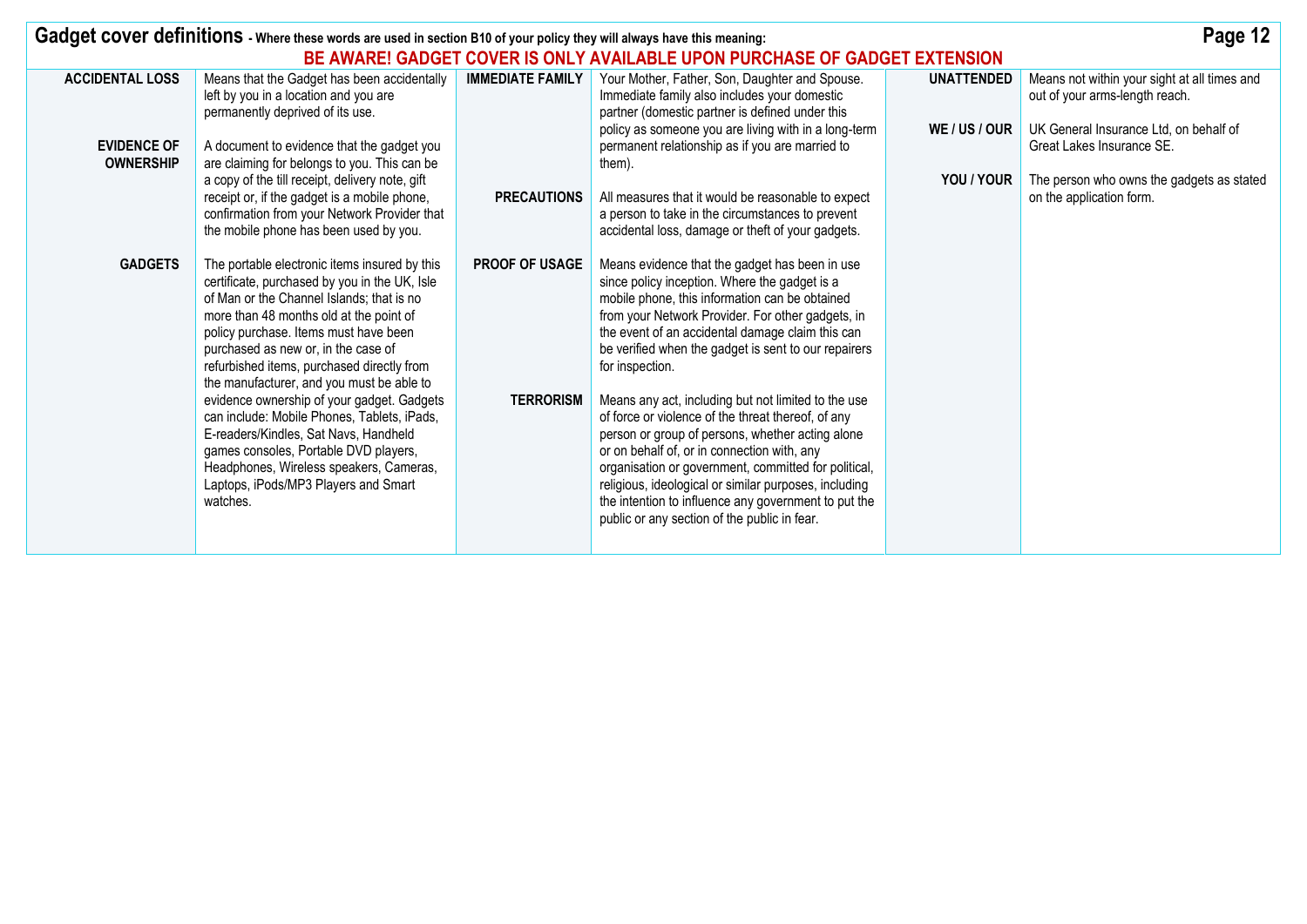# **Conditions and exclusions applying to your policies Page 13**

Below are some important conditions and exclusions which apply to your pre travel and travel policy, it is recommended that you read this along with the conditions for each section of your policies, **this will make sure that you are aware of any conditions which may affect your circumstances or likelihood to claim.** 

### **You are not covered under any section,** *unless specified***, for any of the following circumstances:**

### **We cannot cover you if:**

- **If you are riding pillion, it is your responsibility to check that the rider also holds appropriate qualifications.**
- **Any trip within your home country for less than 3 days duration or any trip anywhere of more than 744 days duration.**
- **Any claim not supported by the correct documentation as laid out in the individual section.**
- **You participate in any sports and activities listed in activity packs 2-4 unless the appropriate additional premium has been paid and the policy endorsed (see definitions for sports and activities page 11).**
- **You travelling on, or in, a motorised vehicle for which you do not hold appropriate qualifications to ride in the UK or the Channel Islands (Please note there is no cover under section B6 for any claim related to the use of motor vehicles). You can visit the following link to the UK Government site for more information on appropriate licenses:** [https://www.gov.uk/ride-motorcycle-moped/bike-categories-ages-and](https://www.gov.uk/ride-motorcycle-moped/bike-categories-ages-and-licence-requirements)[licence-requirements](https://www.gov.uk/ride-motorcycle-moped/bike-categories-ages-and-licence-requirements)
- 

### **We won't pay for:**

- **Any costs incurred before departure (except cancellation) or after you return home. The cost of taxi fares, telephone calls, faxes or any expenses for food or drink.**
- **Any claim arising from any relevant information known by you at the time of buying this policy or which occurs between booking and travel unless it has been disclosed to us and we have agreed in writing any terms applicable.**
- **Loss of earnings, additional hotel costs, additional car hire, Visa's, ESTAs, additional parking fees, vaccinations, inoculations, kennel fees or any other loss unless it is specified in the policy.** • **Cruises (see policy definition on page 10).**
- **More than the proportionate cost of your trip and any claim against the policy (all sections) where you have not insured for the full cost of your trip.**
- **Any claim that is due to any failure (including financial) of your travel agent or tour operator, any transport or accommodation provider, their agent or anybody who is acting as your agent, unless specified (this cover is provided under section C1).**
- **Within the last 2 years, any existing medical condition** *or* **health condition that has been diagnosed, been in existence or for which you have received treatment from a hospital or specialist consultant or for which you are awaiting or receiving treatment or under investigation, unless we have agreed cover in writing and any additional premium has been paid.**
- **Any claim due to your carrier's refusal to allow you to travel for whatever reason.**
- **Any costs which are due to any errors or omissions on your travel documents.**
- **No cover will be in force for Policy B if you claim under Policy A.**
- **The usage of Drones (see policy definition on page 11).**
- **Delay, confiscation, detention, requisition, damage, destruction or any prohibitive regulations by Customs or other government officials or authorities of any country.**
- 
- 
- **You travelling against the advice or recommendations published by the Foreign and Commonwealth Office applicable at the time of your departure.**
- **You are not able to provide your intention to return home to permanently reside in the United Kingdom, Channel Islands or BFPO within your trip dates unless an extension has been agreed with us and we have confirmed in writing.**
- **You undertake work involving the lifting or carrying of heavy items in excess of 25kg, work at a higher level than two storeys or any form of work underground.**
- **You travelling on a motorcycle or moped without wearing a crash helmet, whether legally required locally or not.**
- **You fail to obtain the required passport, visa or ESTA.**
- **You take any trip if you are aged over 59 years of age at the start date of the policy.**
- **You purchased this insurance after you started the trip. You are piloting or travelling in an aircraft where you or the pilot are not licensed to carry passengers.**
	-
	- **Any payments made or charges levied after the date of diagnosis of any change in your health or medication after the policy was bought unless this has been advised to us and any revised terms or conditions have been confirmed in writing.**
	-
	- **Your suicide, self-injury, reckless behaviour or any wilful act of self-exposure to danger or infection/injury (except where it is to save human life).**
	- **In respect of all sections other than** *emergency medical expenses -* **war, terrorism, biological or chemical warfare, invasion, act of foreign enemy, hostilities (whether war has been declared or not), civil war, rebellion, revolution, insurrection or military or usurped power.**
	- **You, your travelling companion, close relative or business associate being under the influence of:-**
	- **drugs (except those prescribed by your registered doctor but not when prescribed for treatment of drug addiction);**
	- **alcohol (a blood alcohol level that exceeds 0.19% – approximately four pints or four 175ml glasses of wine);**
	- **solvents, or;**
		- **anything relating to you, your travelling companion, close relative or business associates prior abuse of drugs, alcohol or solvents.**
	- **The operation of law, or as a result of an unlawful act or criminal proceedings against anyone included in your booking, or any deliberate or criminal act by an insured person.**
- **Travelling on a one-way trip (Unless noted on your policy documentation). More than 48 hours outside of your geographical area on your Traveller Plus policy.**
- **If you choose not to adhere to medical advice given, any claims related will not be paid. Any claim where you have travelled against the advice of your doctor or a medical professional such as your dentist.**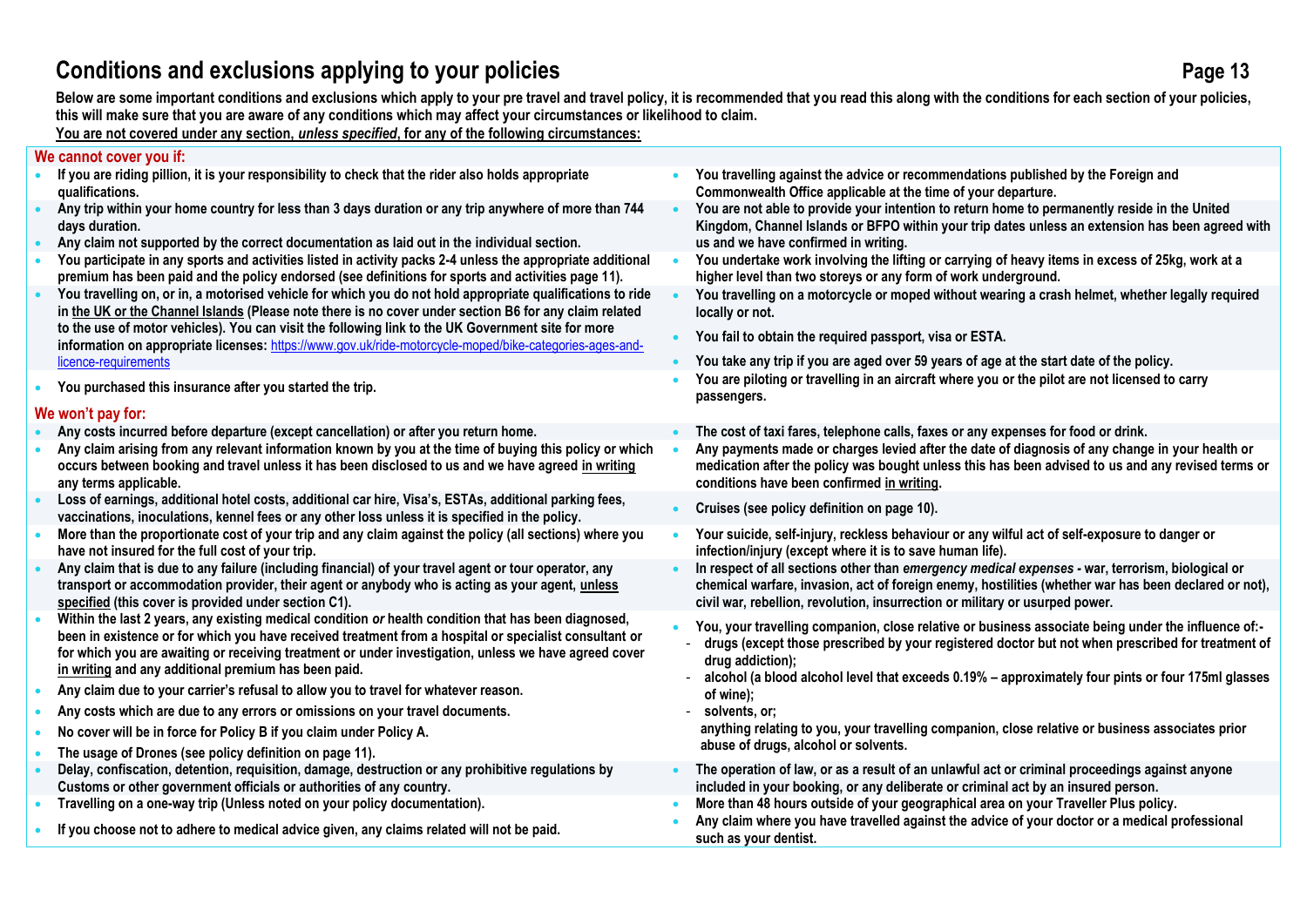# **Additional conditions & exclusions applying to Section B10 (Gadget extension) Page 14**

### **We cannot cover you if:**

| You cannot provide evidence of ownership for any gadget.                                                                                                                                                                                                                                                                                        | Your gadget(s) was purchased outside of the UK, or if it was purchased second hand.                                                                                                                                                                                                                                                                          |
|-------------------------------------------------------------------------------------------------------------------------------------------------------------------------------------------------------------------------------------------------------------------------------------------------------------------------------------------------|--------------------------------------------------------------------------------------------------------------------------------------------------------------------------------------------------------------------------------------------------------------------------------------------------------------------------------------------------------------|
| You are taking any trip to or through Afghanistan, Liberia, Syria or Sudan.                                                                                                                                                                                                                                                                     | You cannot provide proof of usage for your gadget after the date you started your trip.                                                                                                                                                                                                                                                                      |
| You cannot prove that your gadget is less than 48 months old at the date you start your trip<br>with valid evidence of ownership (not from online auctions), and purchased as new within the<br>United Kingdom.                                                                                                                                 | If you do not provide any damaged gadget for inspection / repair                                                                                                                                                                                                                                                                                             |
| We won't pay for                                                                                                                                                                                                                                                                                                                                |                                                                                                                                                                                                                                                                                                                                                              |
| Accidental loss where the circumstances of the loss cannot be clearly identified, i.e. where<br>you are unable to confirm the time and place where you last had your gadget                                                                                                                                                                     | Your SIM card or the theft or accidental loss of a mobile phone if a SIM card was not in your<br>mobile phone at the time of the incident.                                                                                                                                                                                                                   |
| Any expense incurred as a result of not being able to use the gadget, or any loss other than<br>the repair or replacement costs of the gadget.                                                                                                                                                                                                  | Any theft, loss or damage that occurs to your gadget/s whilst travelling on public transport or on<br>an aircraft unless they are being carried in your hand luggage or on your person.                                                                                                                                                                      |
| War Risk. Terrorism, war, invasion, acts of foreign enemies, hostilities whether war is declared<br>or not, civil war, rebellion, revolution insurrection, military or usurped power, confiscation,<br>nationalism or requisition or destruction or damage to property by or under the order of any<br>government or public or legal authority. | Nuclear risk. Damage or destruction caused by, contributed to or arising: a) ionizing radiation or<br>contamination by radioactivity from any nuclear fuel or from any nuclear waste from the<br>combustion of nuclear fuel; or b) the radioactive, toxic, explosive or other hazardous properties of<br>any explosive nuclear assembly or component thereof |
| Liability of whatsoever nature arising from ownership or use of the gadgets, including any<br>illness or injury resulting from it.                                                                                                                                                                                                              | Sonic Boom. Damage or destruction directly occasioned by pressure waves caused by aircraft or<br>other aerial devices travelling at sonic or supersonic speeds.                                                                                                                                                                                              |
| Reconnection costs or subscription fees of any kind                                                                                                                                                                                                                                                                                             | Loss of or damage to accessories of any kind                                                                                                                                                                                                                                                                                                                 |
| The cost of any unauthorised calls following the theft, accidental loss or damage of a mobile<br>phone unless the theft or loss of the mobile phone has been reported to the Service Provider<br>within 24 hours of discovery.                                                                                                                  | Loss of data or software. Any loss of or damage to information or data or software contained in or<br>stored on the gadgets whether arising as a result of a claim paid by this insurance or otherwise.                                                                                                                                                      |
| Value Added Tax (VAT) where you are registered with HM Revenue and Customs for VAT                                                                                                                                                                                                                                                              | Any indirect loss or damage resulting from any event which caused a claim under this policy.                                                                                                                                                                                                                                                                 |
| Additional conditions & avelusions applying to Section C1 (End Supplier Failure)                                                                                                                                                                                                                                                                |                                                                                                                                                                                                                                                                                                                                                              |

# **Additional conditions & exclusions applying to Section C1 (End Supplier Failure)**

### **We won't pay for:**

- **Travel or accommodation not booked within the United Kingdom, Channel Islands or Ireland prior to departure.**
- **Any loss or part loss which at the time of the happening of the loss is insured or guaranteed by any other existing policy, policies, bond, or is capable of recovery from under section 75 of the Consumer Credit Act or from any bank or credit issuer or any other legal means.**
- **The Financial Failure of any travel agent, tour organiser, booking agent of consolidator with who the Insured has booked travel or accommodation.**
- **Any End Supplier which is, or which any prospects of Financial Failure is known by the insured or widely known publicly at the date of the Insured's application under this policy.**
- **Any losses which are not directly associated with the incident that caused the Insured to claim. For example, loss due to being unable to reach your pre-booked hotel following the Financial Failure of an Airline.**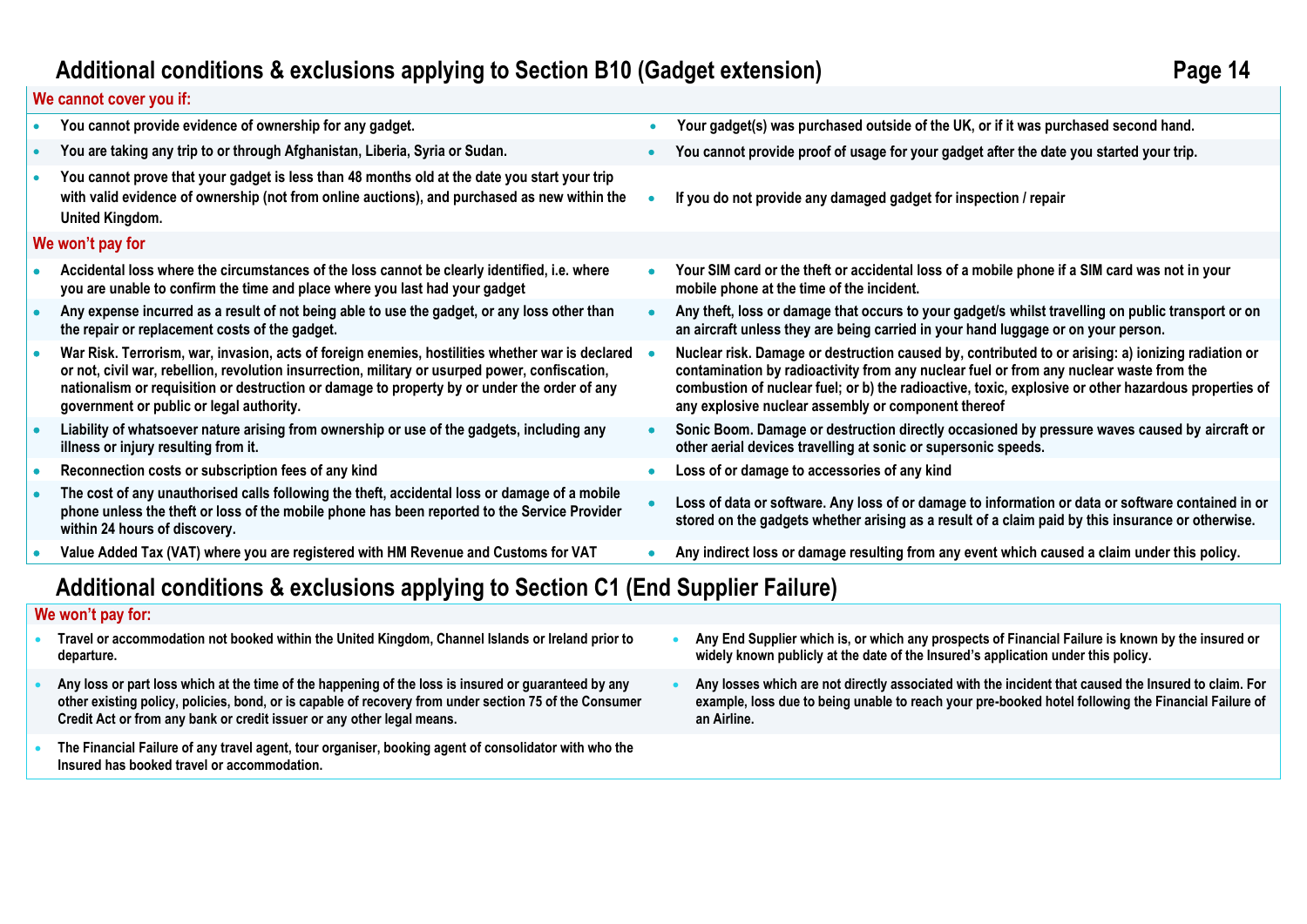| Page 15<br>Your pre-travel policy - If you are not able to go on your trip (Policy A Section 1)                                                                                                                                                                                                                                                                                                         |                                                                                                                                                                                                                                                                                                              |                                                                                                                                                                                                                                                                                                                                                                                                                                                                                                                                                                                                                                                                                                                                                                                                                                                                                                                                                                                                                                                                                                                                                                                                                                                                                                                                                                                                                                                                                                                                                                                                                                                                                                                                                                                                                                                                                                                                                                                                                                                                                                   |                                                                                                                                                                                                                                                                                                                                                                                                                                                                                                                                   |  |  |  |  |
|---------------------------------------------------------------------------------------------------------------------------------------------------------------------------------------------------------------------------------------------------------------------------------------------------------------------------------------------------------------------------------------------------------|--------------------------------------------------------------------------------------------------------------------------------------------------------------------------------------------------------------------------------------------------------------------------------------------------------------|---------------------------------------------------------------------------------------------------------------------------------------------------------------------------------------------------------------------------------------------------------------------------------------------------------------------------------------------------------------------------------------------------------------------------------------------------------------------------------------------------------------------------------------------------------------------------------------------------------------------------------------------------------------------------------------------------------------------------------------------------------------------------------------------------------------------------------------------------------------------------------------------------------------------------------------------------------------------------------------------------------------------------------------------------------------------------------------------------------------------------------------------------------------------------------------------------------------------------------------------------------------------------------------------------------------------------------------------------------------------------------------------------------------------------------------------------------------------------------------------------------------------------------------------------------------------------------------------------------------------------------------------------------------------------------------------------------------------------------------------------------------------------------------------------------------------------------------------------------------------------------------------------------------------------------------------------------------------------------------------------------------------------------------------------------------------------------------------------|-----------------------------------------------------------------------------------------------------------------------------------------------------------------------------------------------------------------------------------------------------------------------------------------------------------------------------------------------------------------------------------------------------------------------------------------------------------------------------------------------------------------------------------|--|--|--|--|
| We will pay:                                                                                                                                                                                                                                                                                                                                                                                            | If you are unable to travel because:                                                                                                                                                                                                                                                                         | Provided you:                                                                                                                                                                                                                                                                                                                                                                                                                                                                                                                                                                                                                                                                                                                                                                                                                                                                                                                                                                                                                                                                                                                                                                                                                                                                                                                                                                                                                                                                                                                                                                                                                                                                                                                                                                                                                                                                                                                                                                                                                                                                                     | If you need to claim:                                                                                                                                                                                                                                                                                                                                                                                                                                                                                                             |  |  |  |  |
| up to £2,500 for your proportion<br>of prepaid:<br>transport charges;<br>loss of accommodation;<br>foreign car hire; and<br>pre-paid excursions booked<br>before you go on your trip<br>that you have paid or have<br>agreed to pay, that you cannot<br>recover from any other source,<br>following your necessary<br>cancellation after you purchased<br>this insurance resulting in<br>financial loss | you or a travelling companion is ill,<br>injured or dies before the trip starts.<br>a close relative or a close business<br>associate in your home country is ill,<br>injured or dies before the trip starts.<br>the person you are going to stay with<br>is ill, injured or dies before the trip<br>starts. | have paid or accept that your excess will be deducted from any settlement<br>$\bullet$<br>have complied with the health declaration on page 8 and cancellation is not due, or caused by, an<br>$\bullet$<br>existing medical condition unless we have agreed cover, and additional premium has been paid.<br>accept that there is no cover for cancellation due to any elective or pre-arranged treatment, this<br>$\bullet$<br>includes being given a date for treatment which coincides with your trip dates, as well as<br>complications as a result of elective, pre-arranged or cosmetic treatment, unless declared and<br>accepted by us in writing.<br>have obtained a written statement from the treating doctor at the time of the cancellation<br>$\bullet$<br>confirming the necessity to cancel your trip.<br>accept that your claim is limited to the cancellation charges applicable on the date the GP initially<br>$\bullet$<br>diagnosed or investigated the condition, or at the point a declared existing medical condition<br>deteriorated and required medical attention, or referral. No payments/cancellation charges after<br>this date will be reimbursed.<br>are not cancelling due to the death, injury or illness of any pets or animals.<br>$\bullet$<br>accept that we can only offer to medically screen and extend cover for declared existing medical<br>$\bullet$<br>conditions to our own policyholders so if any of the following people cause you to cancel because<br>of a reoccurrence or complication of a medical condition diagnosed prior to travel, you will not be<br>covered:<br>a travel companion not insured by us;<br>a close relative of you or your travel companion;<br>a business associate of you or your travel companion; or<br>the person you are intending to stay with.<br>are not claiming for the cost of Air Passenger Duty (or equivalent), airport charges and booking<br>charges, or any payments or part payment made by using frequent flyer vouchers, Avios<br>vouchers or other vouchers that have no financial face value. | Download or request a<br>cancellation claim form and<br>ensure that the medical certificate<br>in the cancellation claim form is<br>filled by the General Practitioner<br>of the persons whose injury,<br>illness or death has caused the<br>cancellation. As well as providing<br>the claims handlers with required<br>documentation as listed on the<br>front of your claim form.<br>Inform your tour operator/travel<br>agent/flight company immediately<br>of your necessity to cancel and<br>request a cancellation invoice. |  |  |  |  |
|                                                                                                                                                                                                                                                                                                                                                                                                         | you are required for jury service or<br>as a witness in a court of law.                                                                                                                                                                                                                                      | are not cancelling due to a criminal act committed by you or where you are the defendant in the<br>$\bullet$<br>court case.                                                                                                                                                                                                                                                                                                                                                                                                                                                                                                                                                                                                                                                                                                                                                                                                                                                                                                                                                                                                                                                                                                                                                                                                                                                                                                                                                                                                                                                                                                                                                                                                                                                                                                                                                                                                                                                                                                                                                                       | Provide us with your original<br>summons notice.                                                                                                                                                                                                                                                                                                                                                                                                                                                                                  |  |  |  |  |
|                                                                                                                                                                                                                                                                                                                                                                                                         | you or a travel companion being<br>made redundant.                                                                                                                                                                                                                                                           | are not claiming due to financial circumstances or unemployment except when it is due to a<br>compulsory redundancy notice which you received after buying this insurance, and you have<br>been in continuous employment for two years (see definition - redundancy on page 11).                                                                                                                                                                                                                                                                                                                                                                                                                                                                                                                                                                                                                                                                                                                                                                                                                                                                                                                                                                                                                                                                                                                                                                                                                                                                                                                                                                                                                                                                                                                                                                                                                                                                                                                                                                                                                  | Obtain written confirmation to<br>validate your circumstances.                                                                                                                                                                                                                                                                                                                                                                                                                                                                    |  |  |  |  |
|                                                                                                                                                                                                                                                                                                                                                                                                         | of the requirements of HM forces.                                                                                                                                                                                                                                                                            | have been granted leave orders (and these have not been withdrawn by your employer on<br>$\bullet$<br>disciplinary grounds).                                                                                                                                                                                                                                                                                                                                                                                                                                                                                                                                                                                                                                                                                                                                                                                                                                                                                                                                                                                                                                                                                                                                                                                                                                                                                                                                                                                                                                                                                                                                                                                                                                                                                                                                                                                                                                                                                                                                                                      | Obtain written confirmation to<br>validate your circumstances.                                                                                                                                                                                                                                                                                                                                                                                                                                                                    |  |  |  |  |
| BE AWARE! No cover is provided under this section for;<br>your carrier's refusal to allow you to travel for whatever reason.                                                                                                                                                                                                                                                                            | anything mentioned in the conditions and exclusions (page 13).<br>the fear of an epidemic, pandemic, infection or allergic reaction.<br>your disinclination to travel or any circumstance not listed above.                                                                                                  | the cancellation of your trip by the tour operator.<br>$\bullet$<br>a previously diagnosed condition of any close relatives, your travelling companion, the person you are intending to stay with, or a<br>business associate.<br>your failure to obtain the required ESTA, Visa, vaccinations or inoculations in time.<br>the advice or recommendation of the Foreign and Commonwealth Office applicable at the time of your departure.<br>$\bullet$                                                                                                                                                                                                                                                                                                                                                                                                                                                                                                                                                                                                                                                                                                                                                                                                                                                                                                                                                                                                                                                                                                                                                                                                                                                                                                                                                                                                                                                                                                                                                                                                                                             |                                                                                                                                                                                                                                                                                                                                                                                                                                                                                                                                   |  |  |  |  |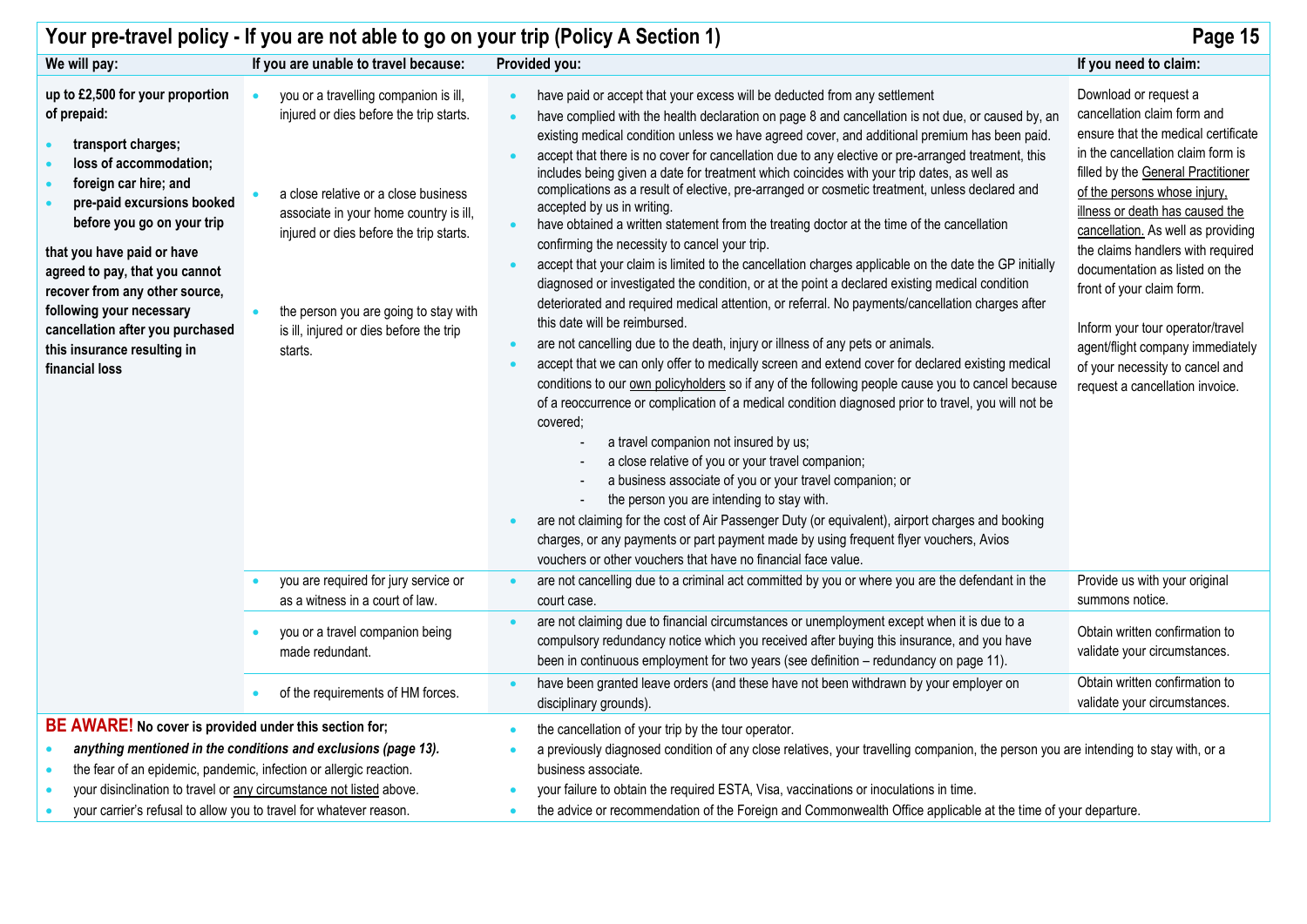| Your travel policy - If your travel plans are disrupted (Policy B Section 1)<br>Page 16                                                    |                                                                                                                                                    |  |  |  |  |  |  |  |
|--------------------------------------------------------------------------------------------------------------------------------------------|----------------------------------------------------------------------------------------------------------------------------------------------------|--|--|--|--|--|--|--|
| <b>Provided:</b>                                                                                                                           | If you need to claim:                                                                                                                              |  |  |  |  |  |  |  |
| you are at the airport/port/station and the delay is over 12 hours.<br>delay is not due to the diversion of aircraft after it has departed | Download or request and<br>complete a departure delay<br>claim form.                                                                               |  |  |  |  |  |  |  |
| your trip is not less than 2 days duration or is a one-way trip.<br>your excess has been paid or deducted from any settlement.             | Obtain written confirmation<br>from your airline, railway<br>company, shipping line or<br>their handling agents that                               |  |  |  |  |  |  |  |
| you have allowed sufficient time to check-in as shown on your<br><i>itinerary.</i>                                                         | shows the scheduled<br>departure time, the actual<br>departure time and reason<br>for the delay of your flight,<br>international train or sailing. |  |  |  |  |  |  |  |
| departure from the United Kingdom, Channel Islands or BFPO.<br>BE AWARE! No cover is provided under this section for:                      |                                                                                                                                                    |  |  |  |  |  |  |  |
|                                                                                                                                            |                                                                                                                                                    |  |  |  |  |  |  |  |
|                                                                                                                                            |                                                                                                                                                    |  |  |  |  |  |  |  |

· any compensation when your tour operator has rescheduled your flight itinerary or the airline/railway company/shipping line/handling agents offer or provide alternative transport that departs within 12hrs, or where you a able to obtain a refund from any other source, where your scheduled airline is bonded or insured elsewhere or where you have paid for the flight by credit card and can claim a refund from your credit card provider, even if the payment is insufficient to meet your claim.

• the failure of public transport services that is due to a strike or industrial action that started or that had been announced before the date of your departure from home.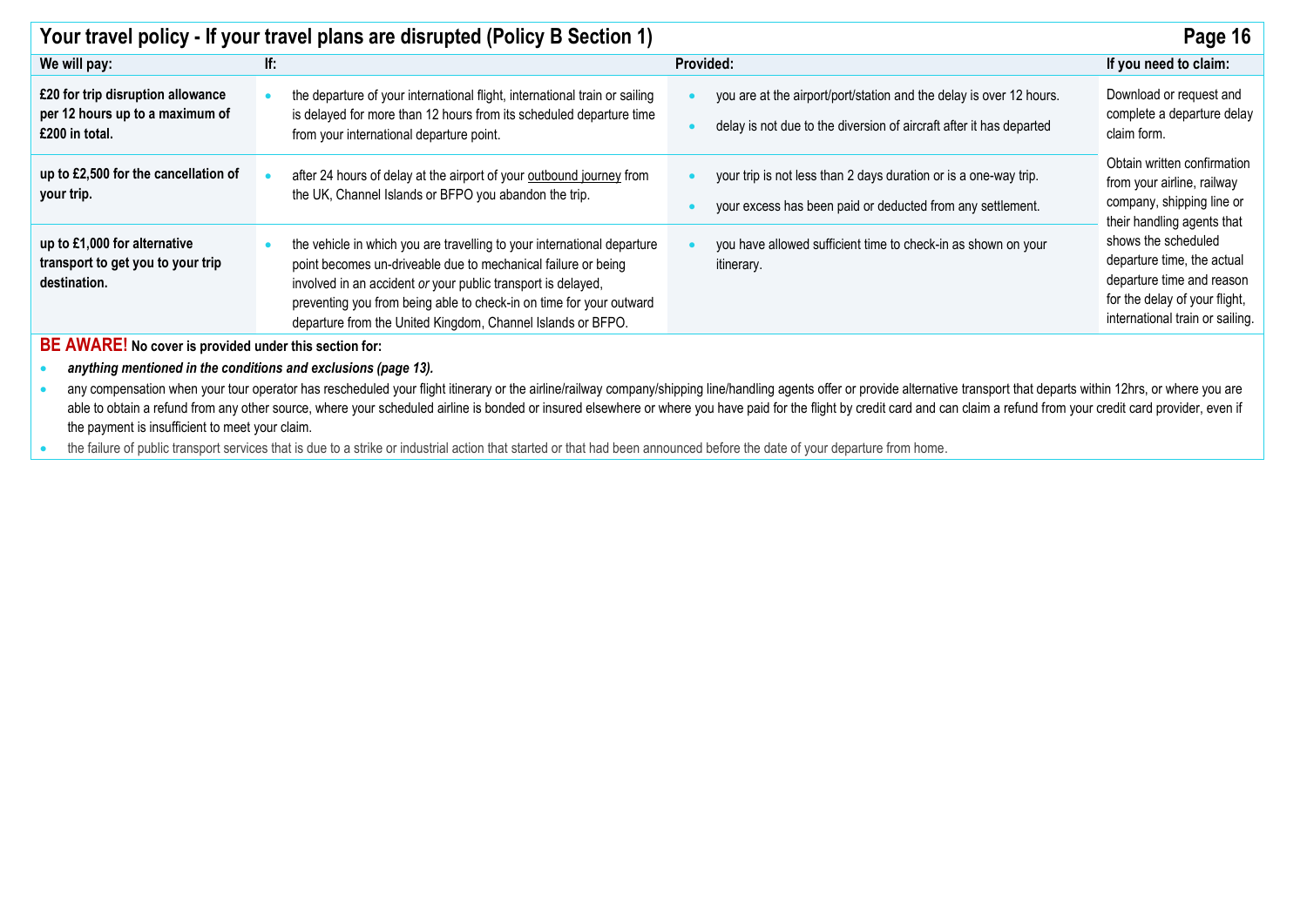|                                                                               | If you need emergency medical attention (Policy B Section 2)                                                                |                                                                                                                                                          | Page 17                                                                                                            |  |
|-------------------------------------------------------------------------------|-----------------------------------------------------------------------------------------------------------------------------|----------------------------------------------------------------------------------------------------------------------------------------------------------|--------------------------------------------------------------------------------------------------------------------|--|
| We will pay:                                                                  | For:                                                                                                                        | Provided you are not claiming for:                                                                                                                       | If you need to claim:                                                                                              |  |
| for trips outside your home country:<br>up to £10,000,000 following necessary | customary and reasonable fees or charges for<br>necessary and emergency treatment, to be paid                               | any costs where you have not paid your excess.                                                                                                           | <b>FOR MEDICAL EMERGENCIES</b>                                                                                     |  |
| emergency expenses that are payable<br>within six months of the event that    | outside your home country for medical, surgical,<br>hospital, nursing home or nursing services.                             | treatment due to, or a complication of, an existing medical condition<br>unless we have agreed cover in writing and any additional premium               | +44 (0) 203 829 6745                                                                                               |  |
| causes the claim that results from your<br>death, injury or illness:          | additional travel, accommodation and repatriation                                                                           | has been paid.<br>any elective or pre-arranged treatment or any routine non-emergency                                                                    | <b>Call our Emergency Assistance</b><br>Facilities service 24 hours a day,<br>7 days a week, 365 days a year,      |  |
|                                                                               | costs to be made for, or by, you and for any one<br>other person who is required for medical reasons to                     | tests or treatment, this includes complications as a result of elective,<br>pre-arranged or cosmetic treatment received whilst abroad.                   | from anywhere in the world                                                                                         |  |
|                                                                               | stay with you, to travel to you from your home<br>country or to travel with you, where it is deemed<br>medically necessary. | costs of private treatment unless our 24 hour Emergency Assistance<br>Facilities service has agreed and adequate public facilities are not<br>available. | Download or request a claim form<br>for emergency medical expenses<br>and complete to the best of your<br>ability. |  |
|                                                                               | the cost of returning your ashes home or the return<br>of your body to your home.                                           | replenishment of any medication you were using at the start of the trip,<br>or follow up treatment for any condition you had at the start of your trip.  | For non-emergency cases, visits to<br>doctors, hospital outpatients, or                                            |  |
| up to £5,000                                                                  | your death outside your home country for your burial<br>or cremation.                                                       | the cost of early repatriation when medical treatment of a standard<br>acceptable by our medical director is available locally.                          | pharmacies you must keep and<br>provide us with all (original)                                                     |  |
| public hospital benefit of up to £20 per<br>24 hours, up to a maximum of £200 | each full 24 hour period that you are in a public<br>hospital as an in-patient during the period of the trip                | the cost associated with the diversion of an aircraft due to your death,<br>injury or illness.                                                           | receipts accounts and medical<br>certificates.                                                                     |  |
|                                                                               | in addition to the fees and charges.                                                                                        | repairs to or for artificial limbs or hearing aids.                                                                                                      | For cases where the Emergency                                                                                      |  |
|                                                                               |                                                                                                                             | the cost of diagnostic tests or treatment for any existing condition other<br>than that which has caused the immediate emergency.                        | Assistance Facilities service were<br>informed please provide (in<br>addition to the above) your case              |  |
|                                                                               |                                                                                                                             | any extra costs for single/private accommodation in a hospital or<br>nursing home.                                                                       | number or name of the person you<br>spoke to and a photocopy or                                                    |  |
| up to a maximum cost of £100                                                  | emergency dental treatment only to treat sudden                                                                             | work involving the use of precious metals in any dental treatment.                                                                                       | scanned image of your EHIC card.                                                                                   |  |
|                                                                               | pain.                                                                                                                       | the provision of dentures, crowns or veneers.                                                                                                            |                                                                                                                    |  |
|                                                                               |                                                                                                                             | any treatment or work which could wait until your return home.                                                                                           |                                                                                                                    |  |

BE AWARE! Your policy is intended to cover immediate treatment in an emergency situation. We reserve the right to repatriate you immediately for treatment in your home country when this is deemed to be preferable regardless of your original travel plans. All medical decisions are at the discretion of our medical director. It is essential for you to contact the Emergency Assistance Facilities service prior to being **admitted anywhere. In this instance we may arrange for a local transfer to a hospital better equipped for your immediate needs. No cover is provided under this section for:**

- *anything mentioned in the conditions and exclusions (page 13)* **(including any treatment, tests and associated illnesses for non-declared existing medical conditions).**
- any costs where you are an inpatient or it is a repatriation claim and our 24 hour assistance service, Emergency Assistance Facilities, have not been notified or has not agreed the costs, we reserve the right to decline associated costs.
- services or treatment received by you, including any form of cosmetic surgery OR any treatment received by you after the date that in the opinion of our Emergency Assistance Facilities, in consultation with your treating doctor, you can return home or which can reasonably wait until you return to your home country.
- additional accommodation which exceeds the standard of that originally booked or any costs for food or drink.
- additional flights which exceed the standard of that originally booked unless medically necessary and agreed with Emergency Assistance Facilities.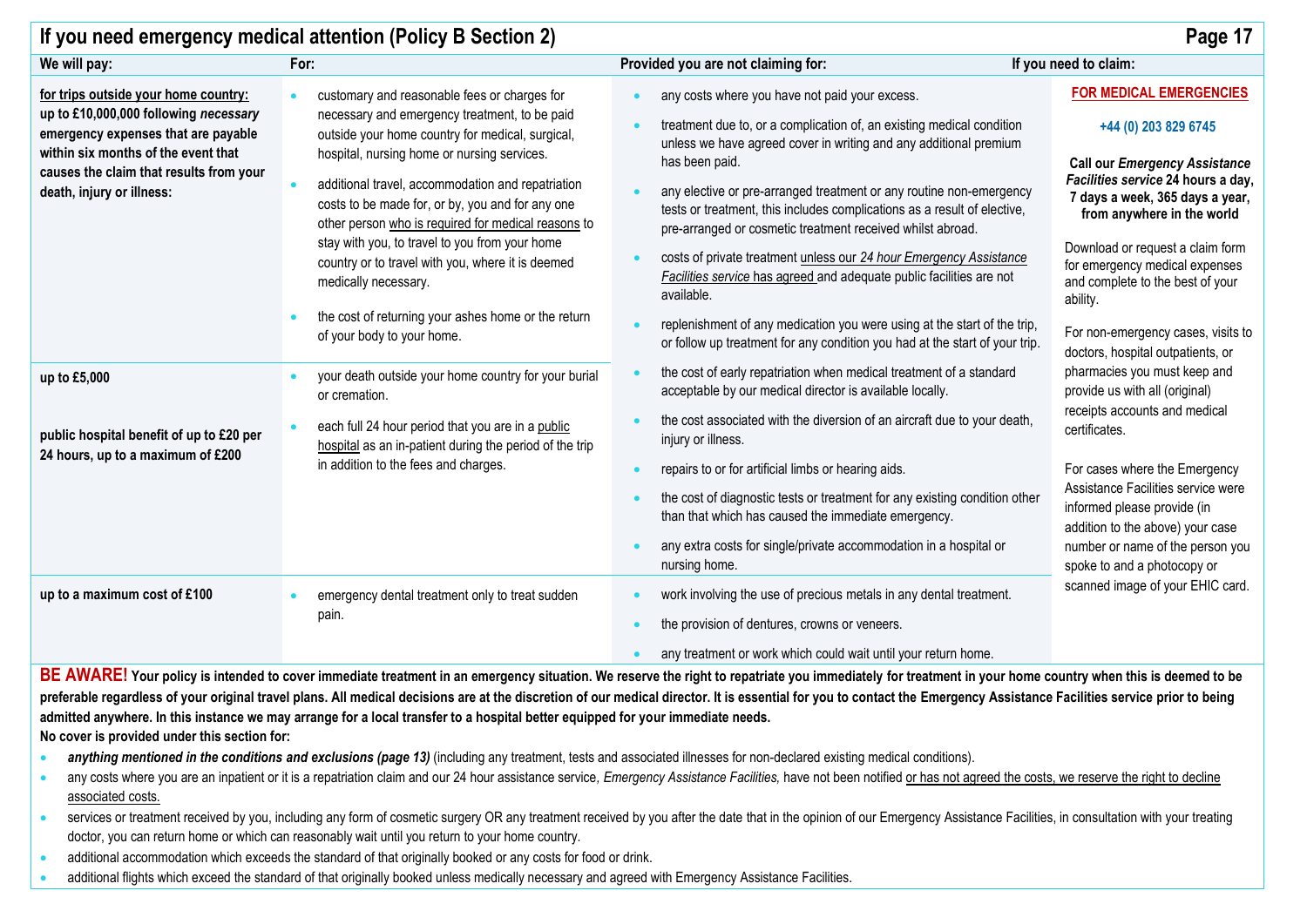|                                                                                                                                                                                                                                                                                                                                                                                                                                                                                                                                                                                                             | If you need to come home early (Policy B Section 3)                                                                                                                                                                                                                                                                                                                                                                                                                                                                                                                                                                                                                                                                                                                                                                      |                                                                                                                                                                                                                                                                                                                                                                                                                                                                                                                                                                                                                                                                                                                                                                                                                                                                                                                                                                                                                                                                                                                                                                                                                                                                                                                                                              | Page 18                                                                                                                                                                                                                                                                                                                                                                                                                                                                                                                                                                                                                                                                                                                                                                                                                                                                            |
|-------------------------------------------------------------------------------------------------------------------------------------------------------------------------------------------------------------------------------------------------------------------------------------------------------------------------------------------------------------------------------------------------------------------------------------------------------------------------------------------------------------------------------------------------------------------------------------------------------------|--------------------------------------------------------------------------------------------------------------------------------------------------------------------------------------------------------------------------------------------------------------------------------------------------------------------------------------------------------------------------------------------------------------------------------------------------------------------------------------------------------------------------------------------------------------------------------------------------------------------------------------------------------------------------------------------------------------------------------------------------------------------------------------------------------------------------|--------------------------------------------------------------------------------------------------------------------------------------------------------------------------------------------------------------------------------------------------------------------------------------------------------------------------------------------------------------------------------------------------------------------------------------------------------------------------------------------------------------------------------------------------------------------------------------------------------------------------------------------------------------------------------------------------------------------------------------------------------------------------------------------------------------------------------------------------------------------------------------------------------------------------------------------------------------------------------------------------------------------------------------------------------------------------------------------------------------------------------------------------------------------------------------------------------------------------------------------------------------------------------------------------------------------------------------------------------------|------------------------------------------------------------------------------------------------------------------------------------------------------------------------------------------------------------------------------------------------------------------------------------------------------------------------------------------------------------------------------------------------------------------------------------------------------------------------------------------------------------------------------------------------------------------------------------------------------------------------------------------------------------------------------------------------------------------------------------------------------------------------------------------------------------------------------------------------------------------------------------|
| We will pay:                                                                                                                                                                                                                                                                                                                                                                                                                                                                                                                                                                                                | For:                                                                                                                                                                                                                                                                                                                                                                                                                                                                                                                                                                                                                                                                                                                                                                                                                     | Provided you are not claiming for:                                                                                                                                                                                                                                                                                                                                                                                                                                                                                                                                                                                                                                                                                                                                                                                                                                                                                                                                                                                                                                                                                                                                                                                                                                                                                                                           | If you need to claim:                                                                                                                                                                                                                                                                                                                                                                                                                                                                                                                                                                                                                                                                                                                                                                                                                                                              |
| up to £500 in total for your unused<br>proportion of:<br>pre-paid excursions booked<br>before you go on your trip;<br>loss of accommodation;<br>foreign car hire; and<br>either your pre-booked return<br>travel costs, or the cost of your<br>curtailment travel costs,<br>whichever is greater<br>that you have paid or agreed to pay<br>and that you cannot recover from<br>any other source following your<br>necessary cutting short of your trip.<br><b>PLEASE NOTE</b> Your unused<br>proportion of trip costs will be<br>calculated in full days lost from the<br>date of your return journey home. | your early return home because of the<br>death, injury or illness of:<br>you or a friend with whom you are<br>travelling;<br>a close relative who lives in your<br>home country;<br>a close business associate who lives<br>in your home country; or<br>a friend who lives abroad and with<br>whom you are staying<br>or<br>you, a friend or close relative who is<br>travelling with you being required in your<br>home country for jury service or as a<br>witness in a court of law<br>or<br>you, a friend, business associate or close<br>relative who is travelling with you being<br>called back by the Police after your home,<br>or the home in your home country of your<br>friend, business associate or close relative,<br>or usual place of business in your home<br>country, having suffered from burglary, | any payment where you have not suffered any financial loss.<br>coming home due to your existing medical condition, unless declared and<br>accepted by us in writing.<br>coming home due to an existing medical condition of a non-travelling close<br>relative, the person you are staying with, a business associate, or a travelling<br>companion.<br>any costs where you have not paid your excess.<br>the cost of Air Passenger Duty (or equivalent), airport charges and booking<br>charges, or any payments or part payment made by using frequent flyer<br>vouchers, Avios vouchers or other vouchers that have no financial face value.<br>any claim due to the death, injury or illness of any pets or animals.<br>the withdrawal of previously approved leave by your employer unless it is due<br>to the death or serious illness of a close business associate.<br>any unused portion of your original ticket where you have been repatriated.<br>coming home early due to the fear of an epidemic, pandemic, infection or<br>allergic reaction.<br>curtailment cover where the trip is of 2 days duration or less or is a one-way<br>trip.<br>the operation of law or as a result of an unlawful action by you or criminal<br>proceedings against you or anyone included in your booking.<br>the curtailment of your trip by the tour operator. | Download or request a curtailment claim<br>form and ensure that the medical certificate<br>in the cancellation claim form is completed<br>by the General Practitioner of the persons<br>whose injury, illness or death has caused<br>the curtailment. As well as providing the<br>claims handlers with required<br>documentation as listed on the front of your<br>claim form.<br>Inform your tour operator/travel agent/flight<br>company immediately of your necessity to<br>cancel and request a cancellation invoice.<br>If you need to cut short your trip:<br>Due to a medical necessity you must ring<br>to confirm this with our 24 hour Emergency<br>Assistance Facilities service.<br>+44 (0) 203 829 6745<br>curtailment claims will not otherwise be<br>covered.<br>You should keep any receipts or accounts<br>given to you and send them in to the<br>claims office. |

BE AWARE! If you need to come home early due to your illness you MUST contact our emergency assistance service who will be able to assist you. If you need to come home for any other reason you should **make your own arrangements. Please also note curtailment claims are calculated from the day you return home and no payment is made for loss of enjoyment however caused. No cover is provided under this section for:**

- *anything mentioned in the conditions and exclusions (page 13).*
- coming home early due to your existing medical condition where the risk attached to that medical condition has not been accepted by us in writing.
- coming home early due to death or illness of a close relative, the person you are staying with, a travelling companion, or a close business associate caused by an existing medical condition or a known complication of it.
- any claim not supported by a detailed letter/certificate from the treating doctor explaining why your early return was medically necessary.
- any resumption of your trip once it has been curtailed. There is no further cover once you have returned to your home country.
- your curtailment travel costs must be to the same standard as that of your pre-booked return travel costs booked as part of your original trip.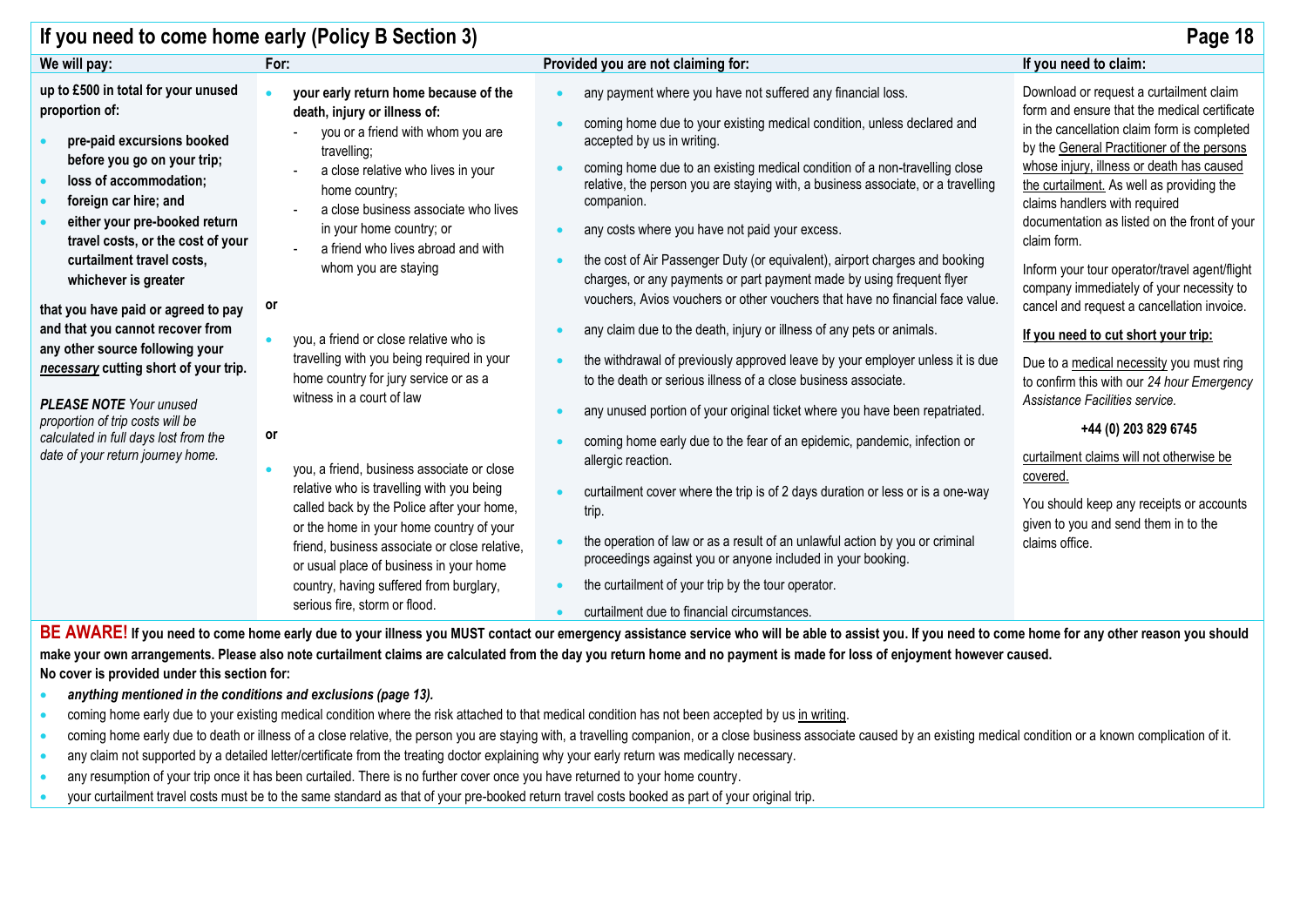|                                                                                                                                                                                                                                                                                               | If your possessions are lost, stolen, damaged or delayed (Policy B Section 4)                                                                                                                                                                                                                                                                                                |                                                                                                                                                                                                                                                                                                                                                                                                                                                                                                                                                                                                                                                                                                                                                                           | Page 19                                                                                                                                                                                                                                                                                                                                                                                                                                                                                                                                                                                                                                                                                  |
|-----------------------------------------------------------------------------------------------------------------------------------------------------------------------------------------------------------------------------------------------------------------------------------------------|------------------------------------------------------------------------------------------------------------------------------------------------------------------------------------------------------------------------------------------------------------------------------------------------------------------------------------------------------------------------------|---------------------------------------------------------------------------------------------------------------------------------------------------------------------------------------------------------------------------------------------------------------------------------------------------------------------------------------------------------------------------------------------------------------------------------------------------------------------------------------------------------------------------------------------------------------------------------------------------------------------------------------------------------------------------------------------------------------------------------------------------------------------------|------------------------------------------------------------------------------------------------------------------------------------------------------------------------------------------------------------------------------------------------------------------------------------------------------------------------------------------------------------------------------------------------------------------------------------------------------------------------------------------------------------------------------------------------------------------------------------------------------------------------------------------------------------------------------------------|
| We will pay:                                                                                                                                                                                                                                                                                  | For:                                                                                                                                                                                                                                                                                                                                                                         | Provided you:                                                                                                                                                                                                                                                                                                                                                                                                                                                                                                                                                                                                                                                                                                                                                             | If you need to claim:                                                                                                                                                                                                                                                                                                                                                                                                                                                                                                                                                                                                                                                                    |
| up to a total of £1,000 for your<br>possessions, with a maximum<br>amount for:<br><b>Clothes</b><br>Luggage<br><b>Shoes</b><br><b>Cosmetics</b><br>Fine jewellery & watches<br>Electrical items & photographic<br>equipment<br>Laptops<br>Eyewear<br>Unreceipted items up to a<br>maximum of: | £500<br>£100<br>£100<br>£75<br>£300<br>£300<br>£500<br>£100<br>£150                                                                                                                                                                                                                                                                                                          | have paid your excess or accept it will be deducted from any<br>settlement.<br>have complied with the carrier's conditions of carriage.<br>have notified the Police, your carrier or tour operator's<br>representative and obtained an independent written report.<br>own the items you are claiming for and are able to provide<br>proof of ownership/purchase for any items over £50 in value.<br>are not claiming for items which have been damaged by a<br>domestic dispute, atmospheric or climatic conditions, age,<br>wear, tear, moth or vermin, perishable items and/or their<br>contents i.e. food, liquids, gels etc.<br>are not claiming for possessions which have been lost or<br>stolen from a beach or lido (if so we will only pay a maximum<br>of £50). | For all damage claims:<br>you should retain the items in case we wish to see them,<br>you will need to obtain an estimate for repairs or a letter<br>confirming that the damage is irreparable. Please then<br>return the damaged items to:<br>The Recoveries Department at Travel Claims Facilities<br>1 Tower View, Kings Hill<br>West Malling, Kent, ME19 4UY<br>For all loss or damage claims during transit:<br>(a) retain your tickets and luggage tags,<br>(b) report the loss or damage to the airline, railway<br>company, shipping line, coach company or their handling<br>agents, and obtain a Property Irregularity Report (PIR) form<br>or its equivalent within 24 hours. |
|                                                                                                                                                                                                                                                                                               | either<br>the cost of repairing items that are damaged<br>whilst on your trip, up to the original purchase<br>price of the item, less an allowance for age,<br>wear and tear.<br><b>or</b><br>the original purchase price of the item, less an<br>allowance for age, wear and tear, to cover<br>items that are stolen, permanently lost or<br>destroyed whilst on your trip. | have not left electrical items, eyewear, jewellery & watches or<br>photographic equipment unattended (including being contained<br>in luggage during transit) except where they are locked in a<br>safe or safety deposit box where these are available (or left out<br>of sight in your locked holiday or trip accommodation). This<br>includes items left behind following you disembarking your<br>coach, train, bus, flight, ferry or any other mode of transport.<br>have not left your possessions not mentioned in the preceding<br>bullet point unattended away from your holiday or trip<br>accommodation unless left between 6.00 am and 11.00 pm                                                                                                               | For all losses you should report to the Police as soon as<br>possible, and within 24 hours of discovery, and obtain a<br>written report and reference number from them. You should<br>also report the loss to your tour operator's representative or<br>hotel/apartment manager wherever appropriate.<br>For delay claims<br>You must keep all receipts for these items and send them in<br>to us with your claim and any amount paid will be deducted<br>from the final claim settlement if the items are permanently<br>lost.                                                                                                                                                          |
| up to £100<br>DE AMIADELV                                                                                                                                                                                                                                                                     | the purchase of essential items if your<br>luggage containing your possessions is<br>delayed due to being misplaced, lost or stolen<br>on your outward journey from your home<br>country for over 12 hours from the time you<br>arrived at your trip destination.<br>$\mathbf{r}$ , and $\mathbf{r}$ , and $\mathbf{r}$ , and $\mathbf{r}$ , and $\mathbf{r}$<br>.           | local time (during daytime) in the locked boot or covered<br>luggage area of a motor vehicle unless entry was gained by<br>violent and forcible means.<br>have obtained written confirmation of any loss, damage or<br>delay from your tour operator / airline provider.                                                                                                                                                                                                                                                                                                                                                                                                                                                                                                  | Any item with a purchase price in excess of £50 must be<br>supported by original proof of ownership/purchase. Any<br>items not supported by such proof of<br>ownership/purchase will be paid at the maximum of £50<br>subject to an overall limit for all such items of £150.                                                                                                                                                                                                                                                                                                                                                                                                            |

**BE AWARE! Your travel insurance policy is not intended to cover items of high value, such as video camcorders, expensive watches etc. as these should be fully insured under your house contents insurance on an All Risks extension for 365 days of the year. There is a maximum amount you can claim and a maximum amount in total for each category, and these are shown under the possessions section. The**  possessions section only covers items that belong to you, is not 'new for old' and an amount for age, wear and tear will be deducted. You can find full details of our wear and tear scale published on our website **at** [www.tifgroup.co.uk/services/claims/wear-tear-depreciation/.](http://www.tifgroup.co.uk/services/claims/wear-tear-depreciation/) **No cover is provided under this section for:**

• *anything mentioned in the conditions and exclusions (page 13) or any items that do not fall within the categories of cover listed.*

- mobile telephones, SIM cards, mobile telephone prepayment cards, lost/stolen mobile telephone call charges or mobile telephone accessories, car keys, duty free items such as tobacco products, alcohol and perfumes.
- the use of, or damage to, drones.
- the mechanical breakdown of a laptop computer.
- any claim evidenced by any other report not specified in this section, unless otherwise agreed by us.
- any claim which has already been submitted under Section B10.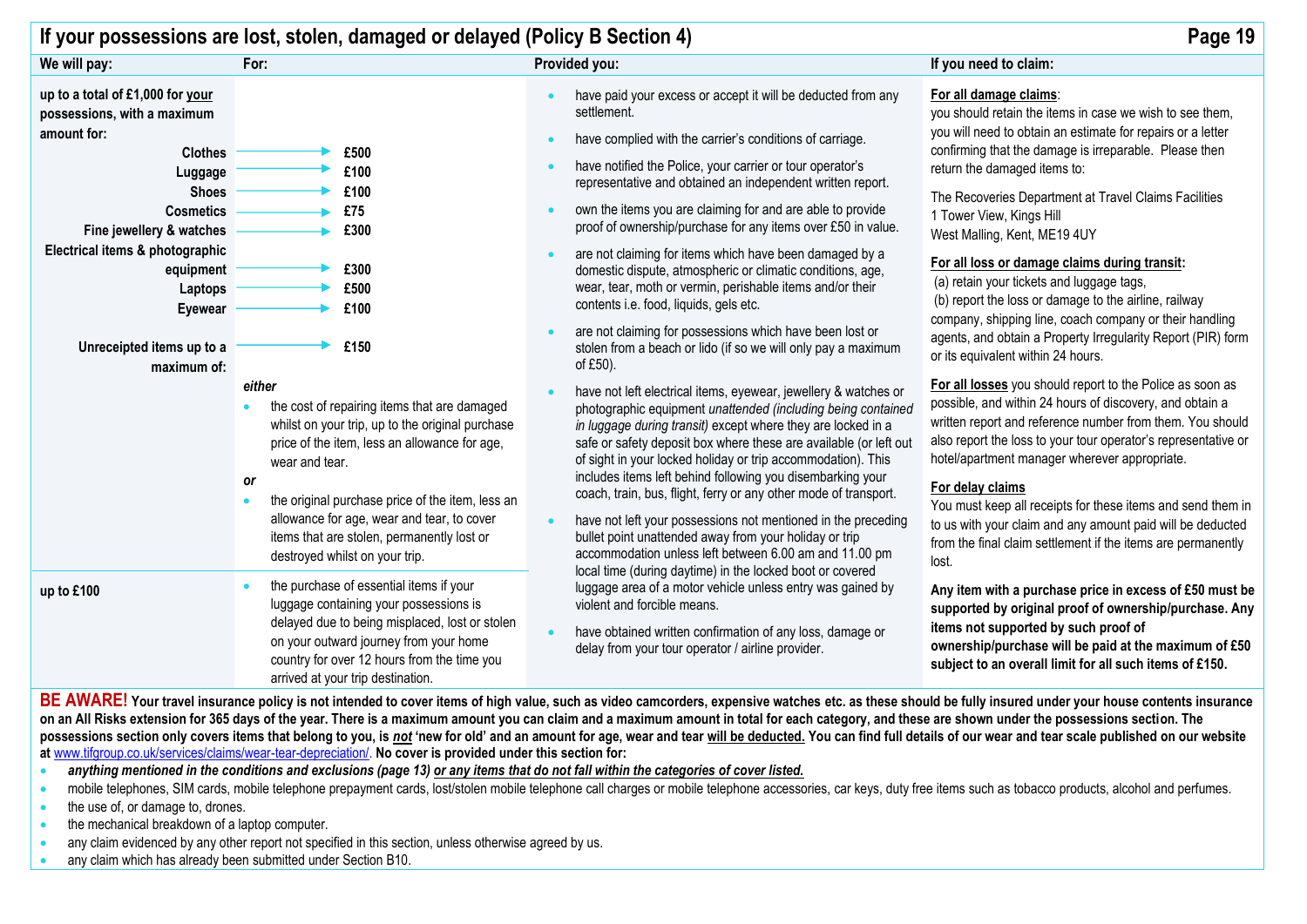|                                                                                                                                                                                                                                                                                                                                                                                                                                                                                         |                                                                                         | If your cash or passport is lost or stolen on your trip (Policy B Section 5)                                                                                                                                                                                    | Page 20                                                                                                                                                                                                                                                                                            |  |
|-----------------------------------------------------------------------------------------------------------------------------------------------------------------------------------------------------------------------------------------------------------------------------------------------------------------------------------------------------------------------------------------------------------------------------------------------------------------------------------------|-----------------------------------------------------------------------------------------|-----------------------------------------------------------------------------------------------------------------------------------------------------------------------------------------------------------------------------------------------------------------|----------------------------------------------------------------------------------------------------------------------------------------------------------------------------------------------------------------------------------------------------------------------------------------------------|--|
| We will pay:                                                                                                                                                                                                                                                                                                                                                                                                                                                                            | For:                                                                                    | Provided:                                                                                                                                                                                                                                                       | If you need to claim:                                                                                                                                                                                                                                                                              |  |
| each insured person:<br>up to $£500$                                                                                                                                                                                                                                                                                                                                                                                                                                                    | the loss or theft of your cash<br>during your trip.                                     | your excess has been paid or deducted from any settlement.<br>your cash or passport is:<br>on your person;                                                                                                                                                      | For all losses you should report to the Police as soon as possible, and within 24<br>hours of discovery, and obtain a written report and reference number from<br>them. You should also report the loss to your tour operator's representative or<br>hotel/apartment manager wherever appropriate. |  |
| up to £200                                                                                                                                                                                                                                                                                                                                                                                                                                                                              | cover to contribute towards<br>the cost of an emergency<br>travel document.             | held in a safe or safety deposit box where one is available; or<br>left out-of-sight in your locked trip accommodation.<br>you are not claiming for any costs incurred before departure or after<br>you return home or any costs which are due to any errors or | For loss of cash we will also require:<br>(a) exchange confirmations from your home country for foreign currency.<br>(b) where sterling is involved, documentary evidence of possession.                                                                                                           |  |
| up to £200                                                                                                                                                                                                                                                                                                                                                                                                                                                                              | cover for necessary costs<br>collecting your emergency<br>travel document on your trip. | omissions on your travel documents or money exchange<br>you are not claiming for any missed travel or accommodation<br>arrangements as a result of your passport being lost or stolen.                                                                          | For a lost or stolen passport you will also need to get a letter from the<br>consulate, airline or travel provider where you obtained a replacement and<br>keep all the receipts for your travel and accommodation expenses.                                                                       |  |
| BE AWARE! No cover is provided under this section for:<br>anything mentioned in the conditions and exclusions (page 13).<br>any financial loss suffered as a result of your debit/credit card or passport being lost or stolen.<br>the cost of a new passport upon your return to the United Kingdom, Channel Islands or BFPO.<br>cash or passport that is not on your person.<br>aaala ay maaqaad dhad iyo ay dhahaadah dagaadd lay ay laft ay ta falyddig wyn lagladdig aagaanaadahaa |                                                                                         |                                                                                                                                                                                                                                                                 |                                                                                                                                                                                                                                                                                                    |  |

- cash or passport that is not in a safe/safety deposit box or left out-of-sight in your *locked* trip accommodation.
- loss or theft of cash due to depreciation in value, currency changes or shortage caused by any error or omission.

| <b>Personal liability (Policy B Section 6)</b> |  |
|------------------------------------------------|--|
|------------------------------------------------|--|

| We will pay:                                                       | For: |                                                                                                                                                                                                                                                                                                                                                                                                                                                                                                                                                                                                  | Provided:                                                                                                                                                                                                                                                                                                                                                                                                                                                                                                                                                                                                                                                                                                                                                                                                                                                                                                                                                                                                                            | If you need to claim:                                                                                                                                                                                                                                                                                                              |
|--------------------------------------------------------------------|------|--------------------------------------------------------------------------------------------------------------------------------------------------------------------------------------------------------------------------------------------------------------------------------------------------------------------------------------------------------------------------------------------------------------------------------------------------------------------------------------------------------------------------------------------------------------------------------------------------|--------------------------------------------------------------------------------------------------------------------------------------------------------------------------------------------------------------------------------------------------------------------------------------------------------------------------------------------------------------------------------------------------------------------------------------------------------------------------------------------------------------------------------------------------------------------------------------------------------------------------------------------------------------------------------------------------------------------------------------------------------------------------------------------------------------------------------------------------------------------------------------------------------------------------------------------------------------------------------------------------------------------------------------|------------------------------------------------------------------------------------------------------------------------------------------------------------------------------------------------------------------------------------------------------------------------------------------------------------------------------------|
| up to £2,000,000<br>plus costs agreed<br>between us in<br>writing: |      | any amount incurred due to an event<br>occurring during the period of this insurance<br>that you are legally liable to pay that relates<br>to an incident caused directly or indirectly by<br>you and that results in:<br>injury, illness or disease of any person.<br>loss of, or damage to, property that<br>does not belong to you or any member<br>of your family and is neither in your<br>charge or control nor under the charge<br>or control of any member of your family.<br>loss of, or damage to, trip<br>accommodation which does not belong<br>to you or any member of your family. | your excess has been paid or deducted from any settlement.<br>liability for loss of, or damage to, property or injury, illness or disease is not caused or<br>suffered by:<br>your own employment, profession or business or anyone who is under a contract of service<br>with you, acting as a carer, whether paid or not, or any member of your family or travelling<br>companion or is caused by the work you or any member of your family or travelling<br>companion employ them to do.<br>your ownership, care, custody or control of any animal.<br>$\overline{\phantom{a}}$<br>compensation or any other costs are not caused by accidents involving your ownership,<br>possession or control of any:<br>land or building or their use either by or on your behalf other than your temporary trip<br>$\overline{\phantom{a}}$<br>accommodation, mechanically propelled vehicles and any trailers attached to them, aircraft,<br>motorised skis, motorised waterborne craft or sailing vessel, firearms or incendiary devices. | Never admit responsibility to anyone<br>and do not agree to pay for any<br>damage, repair costs or compensation.<br>Keep notes of any circumstances that<br>may become a claim so these can be<br>supplied to us along with names and<br>contact details of any witnesses as well<br>as any supporting evidence we may<br>require. |
|                                                                    |      | BE AWARE! No cover is provided under this section for:                                                                                                                                                                                                                                                                                                                                                                                                                                                                                                                                           |                                                                                                                                                                                                                                                                                                                                                                                                                                                                                                                                                                                                                                                                                                                                                                                                                                                                                                                                                                                                                                      |                                                                                                                                                                                                                                                                                                                                    |

• *anything mentioned in the conditions and exclusions (page 13) (Where you are liable for damage to trip accommodation your excess is increased to £250).*

- injury, illness or disease suffered by you or any member of your family, or any event caused by any deliberate or reckless act or omission by you or a member of your family.
- claims where an indemnity is provided under any other insurance or where it falls on you by agreement and would not have done if such agreement did not exist i.e. rental disclaimer.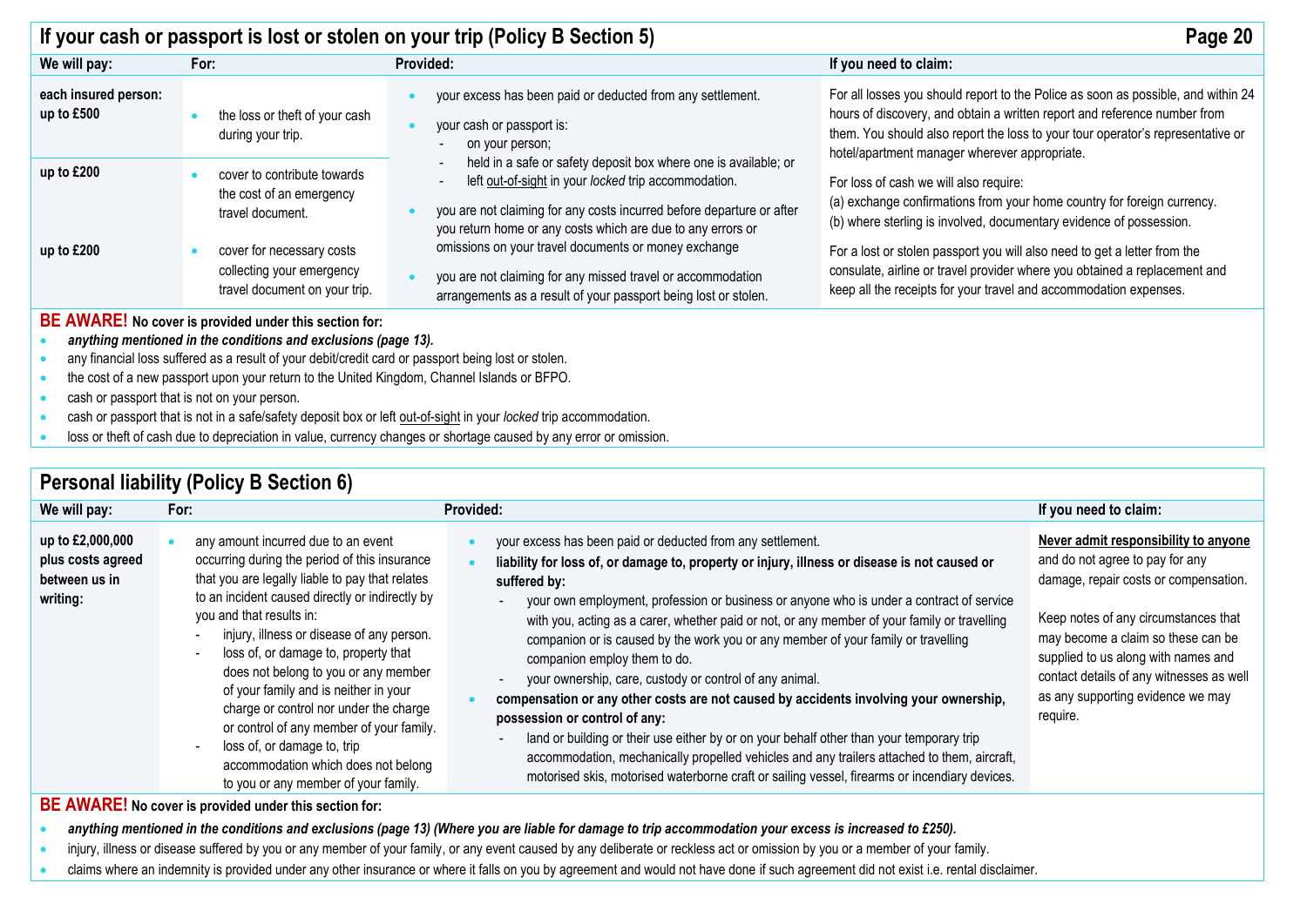| Accidental death and disability benefit (Policy B Section 7)<br>Page 21 |                                                                                                                                                                                                                                            |                                                                                                                |                                                                                                                                                            |  |
|-------------------------------------------------------------------------|--------------------------------------------------------------------------------------------------------------------------------------------------------------------------------------------------------------------------------------------|----------------------------------------------------------------------------------------------------------------|------------------------------------------------------------------------------------------------------------------------------------------------------------|--|
| We will pay:                                                            | For:                                                                                                                                                                                                                                       | Provided:                                                                                                      | If you need to claim:                                                                                                                                      |  |
| a single payment as shown on<br>your summary of cover<br>£15,000        | your accidental bodily injury whilst on your trip, that independently of any other<br>cause, results in your:                                                                                                                              | you have not deliberately exposed<br>yourself to danger and that the<br>incident is due to an accident and not | Download or request a claim form for Personal<br>Accident immediately and complete to the best of<br>your ability.                                         |  |
| £15,000                                                                 | death (limited to £1,000 when you are under 18 at the time of incident).<br>total and permanent loss of sight in one or both eyes, or total loss by physical severance<br>or total and permanent loss of use of one or both hands or feet. | illness or infection.<br>you are not under 18 and claiming<br>permanent disablement.                           | In the event of death we will require sight of an<br>original copy of the death certificate, for other<br>claims please write describing the circumstances |  |
| £15,000                                                                 | permanent and total disablement from engaging in paid employments or paid occupations<br>of any and every kind all occurring within 12 months of the event happening*.                                                                     | you are not claiming for more than<br>one of the benefits that is a result of<br>the same injury.              | of the accident and its consequences, and you<br>will be advised what further documentation is<br>required.                                                |  |

BE AWARE! This is a one off lump sum benefit for the death or very serious incapacity, as specified, of an insured person when this is solely caused by an accident occurring during the period of insurance. It **is quite separate from costs covered under the medical section** 

(\*Where you are not in paid employments or occupations, this shall be defined as 'all your usual activities, pastimes and pursuits of any and every kind'.)

**No cover is provided under this section for:**

- *anything mentioned in the conditions and exclusions (page 13).*
- any payment for permanent disablement when your age is under eighteen (18) at the time of the incident.

| If you need legal advice (Policy B Section 8)                           |                                                                                                                                                                                                          |                                                                                                                                                                                                                                                                                                                                                                                                                                                                                                                                                                                                                                                                                                                                                                                                                                                                                                                                    |                                                                                                                                                                                                                                                                                                                                                                      |  |  |
|-------------------------------------------------------------------------|----------------------------------------------------------------------------------------------------------------------------------------------------------------------------------------------------------|------------------------------------------------------------------------------------------------------------------------------------------------------------------------------------------------------------------------------------------------------------------------------------------------------------------------------------------------------------------------------------------------------------------------------------------------------------------------------------------------------------------------------------------------------------------------------------------------------------------------------------------------------------------------------------------------------------------------------------------------------------------------------------------------------------------------------------------------------------------------------------------------------------------------------------|----------------------------------------------------------------------------------------------------------------------------------------------------------------------------------------------------------------------------------------------------------------------------------------------------------------------------------------------------------------------|--|--|
| We will pay:                                                            | For:                                                                                                                                                                                                     | Provided:                                                                                                                                                                                                                                                                                                                                                                                                                                                                                                                                                                                                                                                                                                                                                                                                                                                                                                                          | If you need to claim:                                                                                                                                                                                                                                                                                                                                                |  |  |
| up to £25,000<br>and<br>for 30 minutes legal<br>advice on the telephone | legal costs and expenses<br>incurred in pursuing claims<br>for compensation and<br>damages due to your death<br>or personal injury whilst on<br>the trip.<br>enquiries relating to your<br>insured trip. | your excess has been paid or deducted from any settlement.<br>you accept that if you are awarded compensation and receive payment then all sums paid out by us shall<br>be paid out of that compensation.<br>legal proceedings in the USA or Canada follow the contingency fee system operating in North America.<br>you are not pursuing a claim against a carrier, travel agent, tour operator, tour organiser, the insurers or<br>their agents or the claims office.<br>the estimated recovery is more than £500.<br>we believe that you are likely to obtain a reasonable settlement.<br>the costs cannot be considered under an arbitration scheme or a complaints procedure.<br>you are not claiming against another insured-person who is a member of your family, a friend or travelling<br>companion, whether insured by us or another provider.<br>the claim is not due to damage to any mechanically propelled vehicle. | If you have an accident abroad and require<br>legal advice you should contact:<br>Slater & Gordon LLP, 58 Moseley Street,<br>Manchester, M2 3HZ<br>They will arrange for up to thirty minutes of<br>free advice to be given to you by a lawyer.<br>To obtain this service you should:<br>telephone 0161 228 3851 or fax 0161 909<br>4444<br>Monday to Friday 9am-5pm |  |  |

BE AWARE! Legal expenses claims are only considered on the condition that you use Slater & Gordon LLP as your legal representative and they will always have complete control over the legal proceedings and the selection, appointment and control of lawyers. Where a claim occurs you will supply any reports or information and proof to us and the claims office as may be required. Any legal expenses incurred without our prior authorisation or that of the claims office will not be paid. We will settle all claims under the Law of the country that you live in within the United Kingdom or the Channel Islands unless we agree **otherwise with you.**

**No cover is provided under this section for:**

- *anything mentioned in the conditions and exclusions (page 13).*
- legal proceedings in more than one country for the same event.
- any claims for legal proceedings through the contingency fee system in the USA or Canada.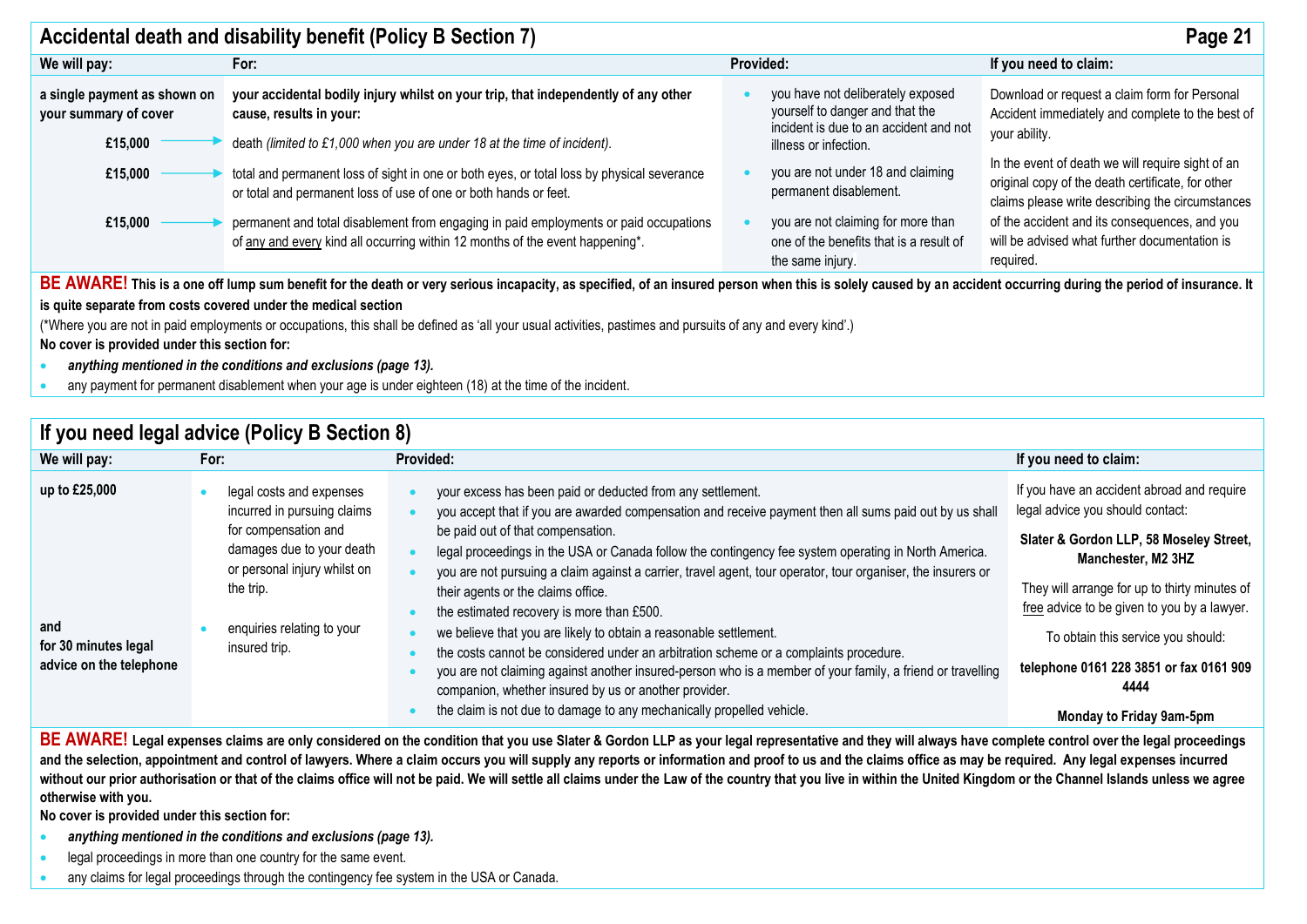| Hijacking or Kidnap (Policy B Section 9)<br>Page 22                                                      |                                                                                                                      |                                                                                                                                                                       |                                                                                                                                                                                                           |  |  |
|----------------------------------------------------------------------------------------------------------|----------------------------------------------------------------------------------------------------------------------|-----------------------------------------------------------------------------------------------------------------------------------------------------------------------|-----------------------------------------------------------------------------------------------------------------------------------------------------------------------------------------------------------|--|--|
| We will pay:                                                                                             | For:                                                                                                                 | <b>Provided:</b>                                                                                                                                                      | If you need to claim:                                                                                                                                                                                     |  |  |
| £100 per 24 hours up to<br>a maximum of £500                                                             | each full 24 hours you are confined as a result<br>of hijacking or kidnap.                                           | you have obtained confirmation from the Police or<br>relevant authority confirming the period of confinement.<br>you have been innocently and involuntarily involved. | Download a claim for either medical expenses/and possessions (if<br>applicable) and complete it to the best of your ability.<br>Claims will need to be supported by a written report from the appropriate |  |  |
|                                                                                                          |                                                                                                                      |                                                                                                                                                                       | authorities.                                                                                                                                                                                              |  |  |
|                                                                                                          | BE AWARE! No cover is provided under this section for:                                                               |                                                                                                                                                                       |                                                                                                                                                                                                           |  |  |
|                                                                                                          | anything mentioned in the conditions and exclusions (page 13).                                                       |                                                                                                                                                                       |                                                                                                                                                                                                           |  |  |
|                                                                                                          | any claim where you are unable to provide us with proof of the incident, i.e. Police / authorities / medical report. |                                                                                                                                                                       |                                                                                                                                                                                                           |  |  |
| any claim where you are attacked or confined as a result of your illegal activity or reckless behaviour. |                                                                                                                      |                                                                                                                                                                       |                                                                                                                                                                                                           |  |  |
|                                                                                                          |                                                                                                                      |                                                                                                                                                                       |                                                                                                                                                                                                           |  |  |
| <b>RETURN HOME EXTENSION:</b>                                                                            |                                                                                                                      |                                                                                                                                                                       |                                                                                                                                                                                                           |  |  |

**The cover under Policy B allows you to make 2 return trips to your home country during the policy period.** 

**However, you must be aware of the following conditions that will apply should you choose to use this option:** 

- You are only allowed two return trips during the policy period.
- Each trip can only be for a maximum of 21 days.
- If you trip exceeds 21 days, your policy terminates immediately, and you will have to purchase a new policy should you wish to travel again.
- When using the return home extension all cover is suspended on clearance of customs in your home country and restarts after the baggage check in at your international departure point for your return flight, international train or ferry to your overseas destination.
- All cover ceases if you have made a claim or intend to make a claim under the Policy B Section 3.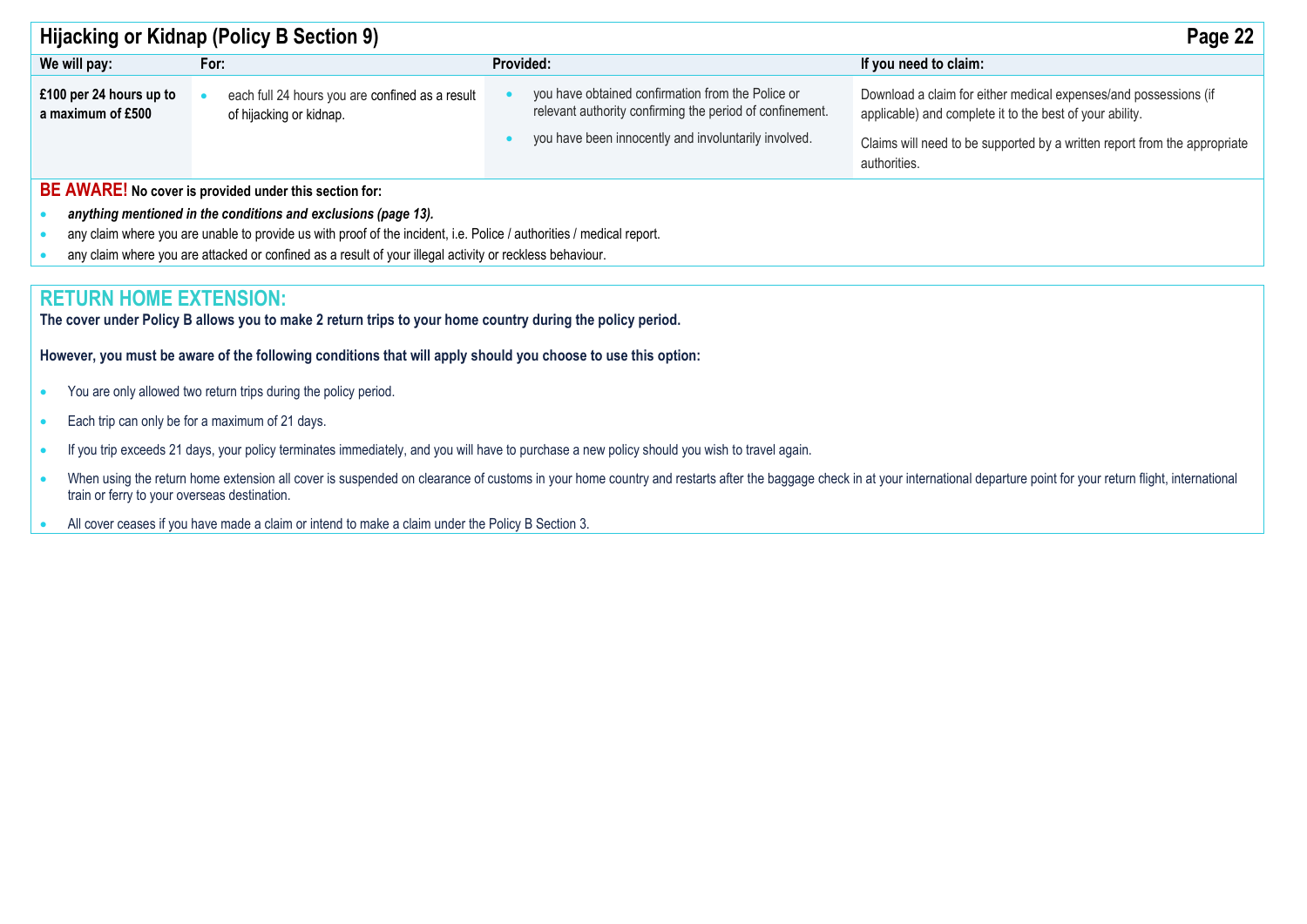| Gadget & mobile phone extension (Policy B Section 10) requires payment of an additional premium<br>Page 23<br>This extension to your policy is administered by Bastion Insurance Services Limited and underwritten by UK General Insurance Limited on behalf of Great Lakes Insurance SE.                                                                             |                                                                                                                                                                                                                                                                                                                                                                                                                                                                                                              |                                                                                                                                                                                                                                                                                                                                                                                                                                                                                                                                                                                                                                                                                                                                                                                                                                                                                                                                                                                                                                                                                                                                                                                                                                                                                                                                                                                                                                                                                                                             |                                                                                                                                                                                                                                                                                                                                                                                                                                                                                                                                                                                                                                                                                 |
|-----------------------------------------------------------------------------------------------------------------------------------------------------------------------------------------------------------------------------------------------------------------------------------------------------------------------------------------------------------------------|--------------------------------------------------------------------------------------------------------------------------------------------------------------------------------------------------------------------------------------------------------------------------------------------------------------------------------------------------------------------------------------------------------------------------------------------------------------------------------------------------------------|-----------------------------------------------------------------------------------------------------------------------------------------------------------------------------------------------------------------------------------------------------------------------------------------------------------------------------------------------------------------------------------------------------------------------------------------------------------------------------------------------------------------------------------------------------------------------------------------------------------------------------------------------------------------------------------------------------------------------------------------------------------------------------------------------------------------------------------------------------------------------------------------------------------------------------------------------------------------------------------------------------------------------------------------------------------------------------------------------------------------------------------------------------------------------------------------------------------------------------------------------------------------------------------------------------------------------------------------------------------------------------------------------------------------------------------------------------------------------------------------------------------------------------|---------------------------------------------------------------------------------------------------------------------------------------------------------------------------------------------------------------------------------------------------------------------------------------------------------------------------------------------------------------------------------------------------------------------------------------------------------------------------------------------------------------------------------------------------------------------------------------------------------------------------------------------------------------------------------|
| We will pay:                                                                                                                                                                                                                                                                                                                                                          | For:                                                                                                                                                                                                                                                                                                                                                                                                                                                                                                         | Provided you are not claiming for:                                                                                                                                                                                                                                                                                                                                                                                                                                                                                                                                                                                                                                                                                                                                                                                                                                                                                                                                                                                                                                                                                                                                                                                                                                                                                                                                                                                                                                                                                          | If you need to claim:                                                                                                                                                                                                                                                                                                                                                                                                                                                                                                                                                                                                                                                           |
| up to either £500,<br>£1,000 or £2,000<br>depending on which<br>level of cover is chosen                                                                                                                                                                                                                                                                              | • the cost of repairing your gadget if it is<br>damaged as the result of an accident<br>whilst on your trip.<br>the cost of repairing your gadget if is<br>damaged as a direct result of electrical or                                                                                                                                                                                                                                                                                                       | any costs where you have not have paid your excess or accept it will be deducted from any settlement.<br>damage caused by;<br>you deliberately damaging or neglecting the gadget;                                                                                                                                                                                                                                                                                                                                                                                                                                                                                                                                                                                                                                                                                                                                                                                                                                                                                                                                                                                                                                                                                                                                                                                                                                                                                                                                           | <b>Please telephone the Bastion</b><br>claims department<br>+ 44 (0) 345 074 4813<br><b>Monday to Friday 9am-6pm</b><br>Saturday 10am-4pm                                                                                                                                                                                                                                                                                                                                                                                                                                                                                                                                       |
| Before purchasing this<br>extension please<br>ensure that you are<br>aware that we can only<br>insure gadgets that are:<br>1) Purchased your<br>gadget/s as new, in<br>the UK, with evidence<br>of ownership<br>available (see<br>definitions on page                                                                                                                 | mechanical breakdown occurring whilst<br>on your trip and outside of the<br>manufacturer's guarantee period.<br>N.B. Repairs will be carried out using<br>readily available parts. Where possible we<br>will use original parts but, in some cases,<br>unbranded parts may be used. In the event<br>that any repairs authorised by us under this<br>policy invalidate your manufacturer's<br>warranty, we will repair or replace your<br>gadget for the remaining period of your<br>manufacturer's warranty. | you not following the manufacturer's instructions;<br>routine servicing, inspection, maintenance or cleaning;<br>a manufacturer's defect or recall of the gadget;<br>repairs carried out that have not been pre-approved by us;<br>repairs carried out by non-manufacturer approved repairers;<br>liquid damage to your gadget/s where the event causing the need to claim involved you taking your<br>gadgets on a boat, other water vessels or whilst taking part in water activities.<br>cosmetic damage of any kind, including scratches, dents and other visible defects that do not affect<br>safety or performance                                                                                                                                                                                                                                                                                                                                                                                                                                                                                                                                                                                                                                                                                                                                                                                                                                                                                                   | or you can go online at:<br>https://bastion.directgroup.co.uk/<br>If your gadget is lost or stolen you<br>need to do the following:<br>1. Notify the Claims Administrators<br>as soon as possible but in any event<br>within 28 days of any incident likely<br>to give rise to a claim under this<br>insurance;<br>2. Report the theft or accidental<br>loss of any gadget to the Police                                                                                                                                                                                                                                                                                        |
| 12);<br>Purchased as<br>refurbished in the UK<br>direct from the<br>manufacturer or<br>network provider with<br>evidence of<br>ownership available;<br>(see definitions on<br>page 12);<br>Gifted to you as long<br>as you are able to<br>provide a gift receipt;<br>4) Not more than 48<br>months old at the<br>date you start your<br>trip;<br>5) In good condition | • the cost of replacing your gadget if it is<br>accidentally lost or stolen whilst on your<br>trip.<br>N.B. Where only part or parts of your<br>gadget have been accidentally lost or<br>stolen, we will only replace that part or<br>parts.                                                                                                                                                                                                                                                                 | any costs where you have not have paid your excess or accept it will be deducted from any settlement.<br>theft or accidental loss;<br>where the gadget has been left unattended in a public place;<br>where you have left the gadget unattended (including being in luggage during transit) except where it is<br>locked in a safe or safety deposit box where these are available, or left out of sight in your locked holiday or<br>trip accommodation and force, resulting in damage to the accommodation, was used to gain entry or exit,<br>evidence of which must be provided with your claim;<br>where you have left the gadget behind following disembarking your coach, train, bus, flight or any other<br>mode of transport;<br>have not left the gadget unattended away from your holiday or trip accommodation unless left between<br>6.00am and 11.00pm local time (during daytime) in a locked boot or covered luggage area of a motor<br>vehicle or, locked pannier of a motorcycle, where entry was gained by violent and forcible means evidence<br>of which must be provided with your claim;<br>when away from your holiday accommodation, or when in your holiday accommodation with invited<br>guests or other people; unless the gadget is concealed on or about your person when not in use;<br>where all available precautions have not been taken;<br>if you do not report the theft or loss of your gadgets to the police within 48 hours of discovering it and do not<br>obtain a police report; | within 48 hours of discovery and<br>obtain a written crime report in<br>support of a theft claim or a written<br>lost property report in support of an<br>accidental loss claim;<br>3. Report the theft or accidental loss<br>of any mobile phone within 24 hours<br>of discovery to your Airtime Provider<br>and blacklist your handset.<br>Airtime Providers' numbers:<br>3<br>07782 333 333<br>$\blacktriangle$<br>BT Mobile 08000 322 111<br>$\blacktriangleright$<br>O <sub>2</sub><br>08705 214 000<br>$\blacktriangleleft$<br>07973 100 150<br>Orange<br>T-Mobile<br>0845 412 5000<br>$\blacktriangleright$<br>08456 000 789<br>Virgin<br>⋗<br>Vodafone<br>07836 191 191 |
| and full working<br>order at the time this<br>policy is purchased.                                                                                                                                                                                                                                                                                                    | • the reimbursement of unauthorised calls<br>or data download if your mobile phone is<br>accidentally lost or stolen whilst on your<br>trip and is used fraudulently.                                                                                                                                                                                                                                                                                                                                        | the reimbursement of charges where you have not provided an itemised bill from your service provider<br>the cost for any calls or data where you have not reported the incident to your service provider to bar<br>and blacklist your phone within 24 hours of discovery of the incident.<br>unauthorised call or data download exceeding the sum of £1,000.                                                                                                                                                                                                                                                                                                                                                                                                                                                                                                                                                                                                                                                                                                                                                                                                                                                                                                                                                                                                                                                                                                                                                                | 07953 966 250<br>EE<br>4. If your gadget is damaged you<br>must provide this gadget for<br>inspection / repair.                                                                                                                                                                                                                                                                                                                                                                                                                                                                                                                                                                 |

BE AWARE! This policy is not a replacement as a new policy. If the gadgets cannot be repaired, we will replace with identical gadgets, if this is not possible, we will replace it with one of comparable or better specification or the equivalent value. Replacement items will only be delivered to a UK address of your choice. You will need to arrange onward shipment to your destination country. **No cover is provided under this section for:**

• *anything mentioned in the conditions and exclusions (page 14)*

• mechanical breakdown of a laptop computer.

• loss, damage or theft of a drone.

any claim evidenced by any other report not specified in this section, unless otherwise agreed by us.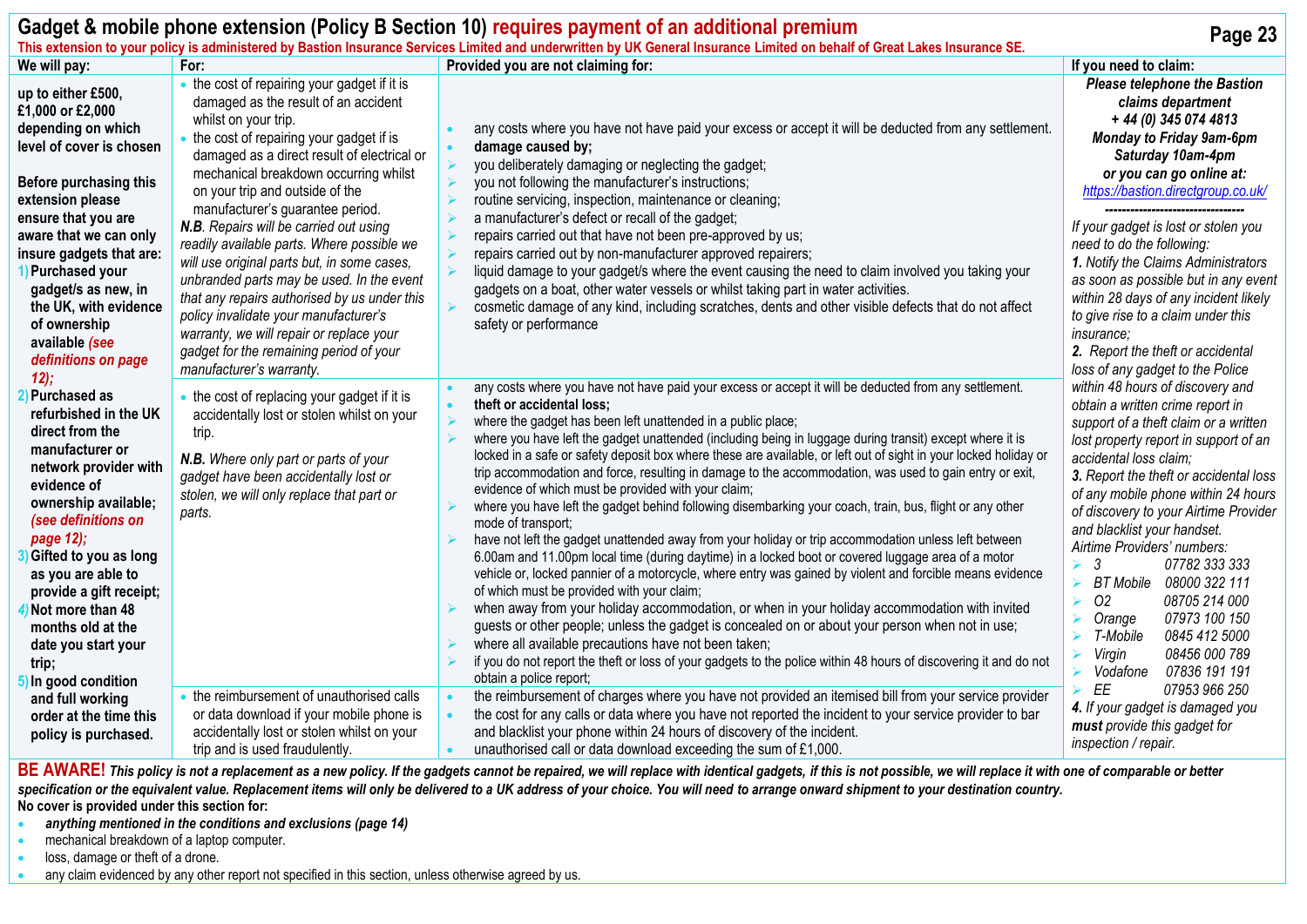|                                                                                                                                                                                                                                                                                                                                                                                                                                                                                    | <b>End Supplier Failure (Policy C Section 1)</b><br>if you are based inside the EEA or Liberty Managing Agency Limited if you are based in Switzerland (The Insurer(s)).                                                                                                                                                                                                                                                                                                                                                                                                                                                                                                                                                                                                                                                                                                                                                                                                                                               | Section C1 is provided by International Passenger Protection Limited, IPP House, 22-26 Station Road, West Wickham, Kent, BR4 0PR, United Kingdom and is underwritten by Liberty Mutual Insurance Europe SE                                                                                                                                                                                                                                                                                                                                                                                                                                                                                                                                                                                                                                                                                                                                                                                                                                              | Page 24                                                                                                                                                                                                                                                                                                                                                                                                                                                                                                                                                                                                                                                                      |
|------------------------------------------------------------------------------------------------------------------------------------------------------------------------------------------------------------------------------------------------------------------------------------------------------------------------------------------------------------------------------------------------------------------------------------------------------------------------------------|------------------------------------------------------------------------------------------------------------------------------------------------------------------------------------------------------------------------------------------------------------------------------------------------------------------------------------------------------------------------------------------------------------------------------------------------------------------------------------------------------------------------------------------------------------------------------------------------------------------------------------------------------------------------------------------------------------------------------------------------------------------------------------------------------------------------------------------------------------------------------------------------------------------------------------------------------------------------------------------------------------------------|---------------------------------------------------------------------------------------------------------------------------------------------------------------------------------------------------------------------------------------------------------------------------------------------------------------------------------------------------------------------------------------------------------------------------------------------------------------------------------------------------------------------------------------------------------------------------------------------------------------------------------------------------------------------------------------------------------------------------------------------------------------------------------------------------------------------------------------------------------------------------------------------------------------------------------------------------------------------------------------------------------------------------------------------------------|------------------------------------------------------------------------------------------------------------------------------------------------------------------------------------------------------------------------------------------------------------------------------------------------------------------------------------------------------------------------------------------------------------------------------------------------------------------------------------------------------------------------------------------------------------------------------------------------------------------------------------------------------------------------------|
| We will pay:                                                                                                                                                                                                                                                                                                                                                                                                                                                                       | For:                                                                                                                                                                                                                                                                                                                                                                                                                                                                                                                                                                                                                                                                                                                                                                                                                                                                                                                                                                                                                   | The Insurer will not pay for:                                                                                                                                                                                                                                                                                                                                                                                                                                                                                                                                                                                                                                                                                                                                                                                                                                                                                                                                                                                                                           | If you need to claim:                                                                                                                                                                                                                                                                                                                                                                                                                                                                                                                                                                                                                                                        |
| up to £3,000 in total for<br>each Person-Insured<br>named on the invoice.<br>This cover is provided<br>by International<br><b>Passenger Protection</b><br>Limited, IPP House, 22-<br>26 Station Road, West<br>Wickham, Kent BR4<br>0PR, United Kingdom<br>and is underwritten by<br><b>Liberty Mutual Insurance</b><br>Europe SE if you are<br>based inside the EEA, or<br><b>Liberty Managing</b><br><b>Agency Limited if you</b><br>are base in Switzerland<br>(The Insurer(s)). | 1) Irrecoverable sums paid prior to Financial Failure of the<br>Scheduled Airline, Hotel, Train Operator including Eurostar, Car<br>Ferries; Villas abroad & Cottages in the UK; Coach Operator, Car<br>or Camper Hire company, Caravan Sites, Campsites, Mobile<br>Home, Safaris; Excursions; Eurotunnel; Theme Parks or<br>attractions all known as the End Supplier of the travel<br>arrangements not forming part of an inclusive holiday prior to<br>departure, or;<br>2) In the event Financial Failure after departure:<br>a) additional pro rata costs incurred by the Insured-Person(s) in<br>replacing that part of the travel arrangements to a similar<br>standard as enjoyed prior to the curtailment of the travel<br>arrangements<br><sub>or</sub><br>b) if curtailment of the holiday is unavoidable - the cost of return<br>transportation to the United Kingdom, Channel Islands, Isle of<br>Man or Ireland to a similar standard as enjoyed prior to the<br>curtailment of the travel arrangements. | Travel or Accommodation not booked within the United Kingdom,<br>Channel Islands, Isle of Man or Ireland prior to departure.<br>Any End Supplier which is, or which any prospects of Financial<br>2.<br>Failure is known by the insured or widely known publicly at the<br>date of the Insured's application under this policy.<br>Any loss or part loss which at the time of the happening of the<br>3.<br>loss is insured or guaranteed by any other existing policy,<br>policies, bond, or is capable of recovery from under section 75 of<br>the Consumer Credit Act or from any bank or credit issuer or any<br>other legal means.<br>The Financial Failure of any travel agent, tour organiser,<br>4.<br>booking agent or consolidator with whom the Insured has booked<br>travel or accommodation.<br>Any losses which are not directly associated with the incident that<br>5.<br>caused the Insured to claim. For example, loss due to being<br>unable to reach your pre-booked hotel following the <b>Financial</b><br>Failure of an airline. | <b>Claims Procedure: International Passenger</b><br>Protection claims only - any occurrence<br>which may give rise to a claim should be<br>advised as soon as reasonably practical to<br>the following by quoting your Policy<br>Number, Travel Insurance Policy Name and<br>Reference ESFI-V2.19:<br><b>IPP Claims at Cunningham Lindsey</b><br>Oakleigh House<br>14-15 Park Place<br>Cardiff<br><b>CF10 3DQ</b><br><b>United Kingdom</b><br>Telephone: +44 (0) 345 266 1872<br>Email: insolvency-claims@ipplondon.co.uk<br>Website: www.ipplondon.co.uk/claims.asp<br>ALL OTHER CLAIMS - REFER TO YOUR<br><b>INSURANCE POLICY AND SEE</b><br>ALTERNATIVE CLAIMS PROCEDURE. |

# **Definitions**

**Financial Failure** means the **End Supplier** becoming insolvent or has an administrator appointed and being unable to provide agreed services. **End Supplier** means the company that owns and operates the services listed in point 1 above.

### **Your right to complain about this section of cover.**

If your complaint is concerning Section C1 - End Supplier Failure Cover please contact International Passenger Protection Limited direct at; International Passenger Protection Lid, IPP House, 22-26 Station Road, West Wickham, Kent, BR4 0PR. Alternatively, you can email them at [info@ipplondon.co.uk](mailto:info@ipplondon.co.uk) IPP will review your complaint and do their best to address your concerns.

They will review your complaint and do their best to address your concerns. If the matter is not resolved to your satisfaction you can write to the Financial Ombudsman Service and further information about this can be foun Page 26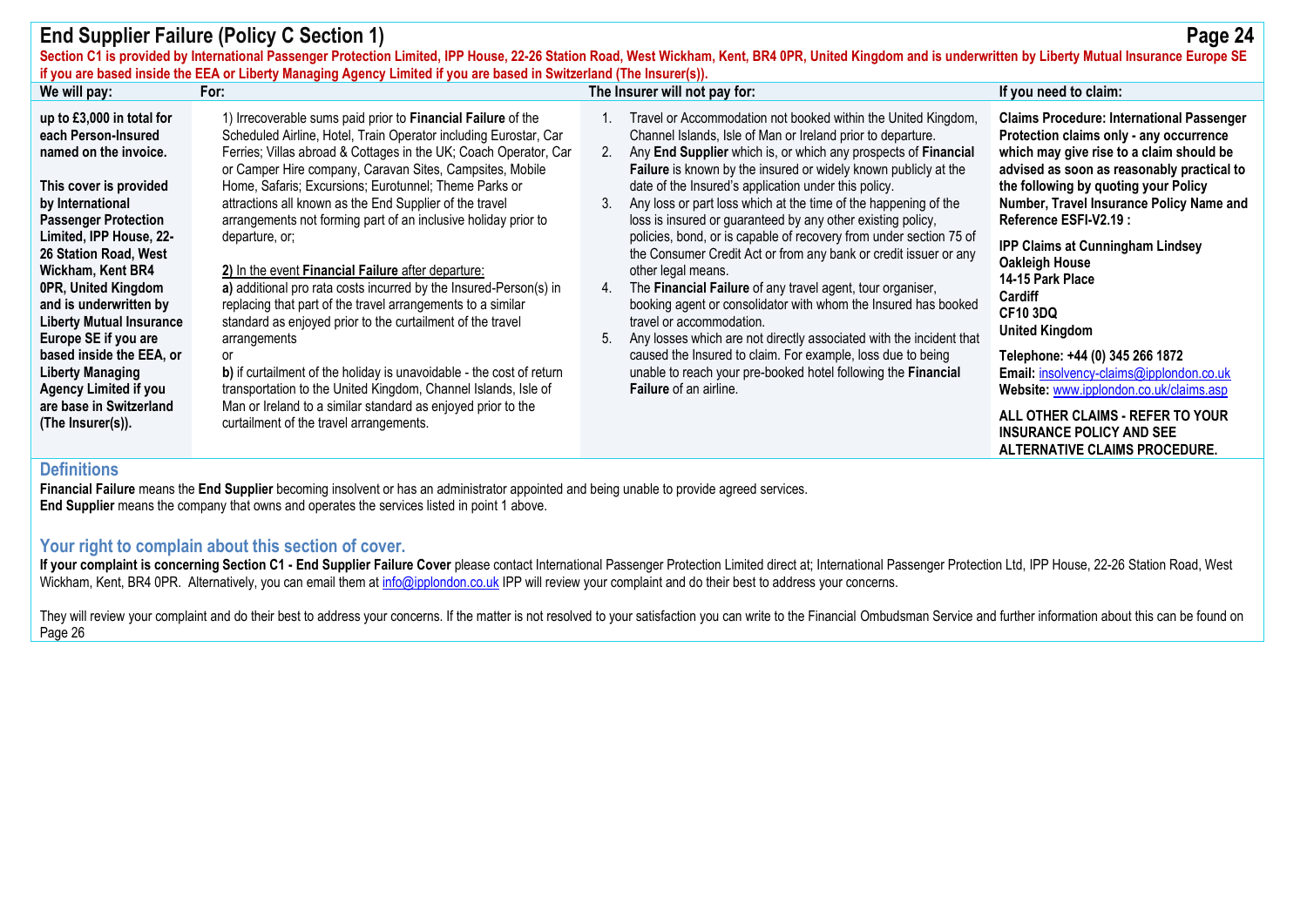# **ADDITIONAL SPORTS AND HAZARDOUS ACTIVITIES: Page 25**

Unlike other policies we cover many sports and activities as standard: no additional premium is required for activities listed in Activity Pack 1. We have categorised the activities that are not covered as standard into th bands. If you do not see your chosen activity, do not worry, we may cover it, but you must contact us so we can discuss the activity and what, if any, additional premium is necessary, (All of the activities are covered on professional and non-competitive basis, unless otherwise stated). Any claims which arise whilst undertaking any of these activities for any purpose other than leisure (examples of non-leisure purposes include professional / sponsored racing, timed events – unless otherwise specified, professional, display events, photo shoots, etc...) will not be covered under this policy. Safety quidelines provided from a professional event company or orga Failure to do so will invalidate a claim. If you are unsure please do not hesitate to contact us on 01424 223 964 and we can discuss your individual requirements. We consider 'professional or competitive' to be activities/ paid for participating in, receive any element of sponsorship, fees or prize money in excess of £200. Please note those activities marked in italics and underlined do not have Personal Liability cover or Accidental Death a

Activitv Pack 1 - Covered as standard Adventure Racing (up to 6 hours), Aerobics, Amateur Athletic Field Events, Amateur Athletic Track Events, Angling/Fishing (freshwater), Animal Sanctuary (non big game), Archery, Badminton. Bamboo Rafting. Banana Boating. Baseball. Basketball. Beach Swimming (inside marked areas and / or with lifequard present). Billiards. Bird Watching, Board & Card Games, Body Boarding, Boules, Bowling, Bowls, Br Bungee Jumping, Camel/Elephant Riding/Trekking (UK booked), Camping, Canoeing/Kavaking (White Water Grades 1-3), Carayanning, Catamaran Sailing (In-shore), Clav Pigeon Shooting, Cricket, Croquet, Cross Country Running, Cur Cycle Touring/Leisure Biking (up to 1,000m), Dancing, Darts, Disc Golf, Diving (Indoor up to 5m), Dragon Boat Racing, Fencing, Fives, Flag Football, Flying as passenger (private/small aircraft/helicopter), Football/Soccer Frisbee (recreational), Golf, Gorilla Trekking (Booked pre-trip - requires appropriate trekking altitude pack), Handball - Practice and Training, Highland games, Hockey (Field - Organised Amateur Match), Horse Riding (No J Ballooning, Indoor Skating (not ice), Jet Boating, Jet Skiing, Kiting, Korfball, Laser Tag, Low Ropes, Marathons, Mini-Golf, Model Flying, Model sports, Mountain Biking (up to 1,000m), Netball, Orienteering, Petangue, Peta Trekking, Pool, Quoits, Rackets, Racquetball, Rafting (White Water Grades 1-3), Re-Enactment, Rifle Range, Ringos, River Punting, Roller Blading/Skating (not ice)/Skate Boarding/Scooters (non motorised), Rounders, Rowing ( recreational), Safari (UK organised), Safari Trekking (UK organised), Sailing/Yachting (recreational - inshore), Scuba Diving (not solo, up to maximum 30m), Segway (supervised, non-competitive), Snorkelling (inside marked lifequard present), Softball, Squash, Stoolball, Swimming (inside marked areas and / or with lifequard present), Swimming off a boat (with a qualified supervisor in attendance - i.e. a lifequard), Swimming with Dolphins (i or with lifeguard present), Sydney Harbour Bridge Climbing (Professional organised and supervised), Table Tennis, Ten Pin Bowling, Tennis, Theme Parks, Trekking/Mountain Walking/Hiking/Rambling/Mountaineering (in group) al Tubing, Tug of War, Unicycle riding, Volleyball, Water Parks, Whale Watching (professionally organised), Yachting (Inshore - crewing), Yoga, Zip Lining / Zip Trekking (booked pre-trip - requires appropriate trekking altitu

Activity Pack 2 - Additional Premium required (in addition to the activities listed under Pack 1) Abseiling (Indoor/Outdoor climbing wall up to 25m), Adventure Racing (up to 12 hours), Airsoft, American Football -Training or Amateur Match - (Organised & with Safety Equipment), Angling/Fishing (Sea), Animal Sanctuary (Big Game), Assault Courses (No High Ropes), Biathlon, Big Foot Skiing, Blade Skating, Breathing Observation Bubble ( Camel/Elephant Riding/Trekking (non-UK booked), Canoeing/Kayaking (White Water Grade 4), Canyoning, Cat Skiing, Climbing (Indoor/Outdoor climbing wall up to 25m), Diving (Indoor up to 10m), Dry Slope Skiing, Equestrian, Fa Running (up to 2.000m), Fly boarding, Flying (Crew/Pilot), Flying Helicopter (Pilot), Football/Soccer - Organised Amateur Match, Frisbee (Ultimate Frisbee), Gaelic Football - Training or Amateur Match, Glacier Walking, Gli Go Karting, Gorge Walking (with ropes), Gorilla Trekking (booked during trip – requires appropriate trekking altitude pack), Gymnastics, Handball (Organised Amateur Match), Harness Racing, Hockey (Ice) With Full Body Prote Jumping (no Polo, no Hunting), Horse Riding (Eventing), Husky Dog Sledding, Hydro Zorbing, Ice Fishing, Ice Skating, Iron Man, Judo (Organised Training), Karate (Organised Training), Kendo (Organised Training), Kick Sledgi Skiing, Langlauf, Martial Arts (Organised Training), Modern Pentathlon, Mono-Skiing, Mountain Biking (up to 2,000m), Mountain Boarding, Octopush, Off Road Motorcycling (up to 250cc), Off-piste skiing/snowboarding (with gui Parasailing, Parascending (Over water), Passenger Sledge, Power Boating (inshore), Power lifting, Quad Bikes (Providing you wear a helmet), Rafting (White Water Grade 4), Rap Running/Jumping (Indoor/Outdoor climbing wall u Tubing, Rodeo, Roller Derby (Safety equipment must be worn), Roller Hockey, Rugby (Amateur Match), Rugby (Training), Safari (non UK booked), Safari Trekking (non UK booked), Sand Boarding, Sand Dune Surfing/Skiing, Sand Ya Canoeing/Kayaking (inshore), Shark Diving/Swimming (Cage), Shinty, Ski Boarding, Ski Bobbing, Ski Dooing, Skiing, Skiing - Nordic/Cross Country, Sledging/Tobogganing, Sleigh riding (Reindeer, Horses or Dogs), Snorkelling areas and / or without lifeguard present, Snow Biking, Snow Mobile/Ski Doos, Snow Parascending, Snow Scooting, Snow Shoe Walking, Snow Tubing, Snowcat Driving, Speed Sailing (in shore), Speed Skating, Speed Trials/Time Tri (Organised, not public roads), Street Hockey, Summer Tobogganing, Surf life-saving (organised competition), Surfing, Swimming (outside marked areas and / or without lifeguard present), Swimming off of a boat (Unsupervised lifeguard),Telemarking, Tough Mudder, Trampolining, Tree Top Canopy Walking, Trekking/Mountain Walking/Hiking/Rambling/Mountaineering (in group) all up to 2,000m, Triathlon, Under 17 Driving (not public roads, War Games/Pa Water Polo, Water Skiing (No Jumping), Weight Lifting, Windsurfing/Boardsailing/Sailboarding, Wrestling (Organised Training), Zip Lining / Zip Trekking (booked during trip - requires appropriate trekking altitude pack), Zo

Activity Pack 3 - Additional Premium required (in addition to the activities listed under Pack 1 & 2) Abseiling (outdoor above 25m), Blowcarting/Land Yachting/Kite Buggy, Boxing Training, Caving/Pot Holing, Climbing (Rock & Ice - Harnessed up to 3,000m), Devil Karting, Dirt Boarding, Fell Running (up to 3,000m), Glacier Skiing, Gorge Walking (no ropes), Heli-skiing, High Diving, Hurling, Hydrospeeding, Ice Go Carting, Ice Windsurfing, Boarding/Surfing, Motorised Buggying, Mountain Biking (up to 3,000m), Paragliding, Parascending (over land), Roller Skating (24 hour relay), Paramotoring, Passenger Sledge, Rap Running/Jumping (Outdoor above 25m), River Bu Skeleton, Ski Biking, Ski Blading /Snow Blading, Ski Mountaineering (up to 3,000m), Ski Randonee, Ski Run / Walking (up to 3,000m), Ski Touring (up to 3,000m), Ski Joering, Skiing - Freestyle, Skiing - Glacier, Skiing - Sn Snow Kiting, Snow Surfing, Trekking/Mountain Walking/Hiking/Rambling/Mountaineering - in group (up to 3,000m), Via Ferratta, Wake Boarding, Water Skiing (Jumping), Wind Tunnel Flying/Indoor Sky Diving, Zorbing/Sphering.

Activity Pack 4 - Additional Premium required (in addition to the activities listed under Packs 1-3) Adventure Racing (up to 24 hours), Assault Courses including High Ropes and Harnessed, Black Water Rafting, BMX Freestyle & Racing, Bull Riding, Canoeing/Kayaking (White Water Grade 5), Cave Diving, Cave Tubing, Climbing (Rock & Ice - Harnessed up to 4,000m), Cycling Racing, Cyclo Cross, Downhill Mountain Biking, Fell Running (up to Freestyle Skateboarding, Gliding (competition), Hang Gliding, Micro Lighting, Motocross, Motor Racing/Rallies/Competitions (amateur), Mountain Biking (up to 4,000m), Off-Piste Skiing/Snowboarding (Without a Guide), Parapen Polo, Polo cross, Power Boating (off shore), Power Gliding, Power Kiting, Rafting (White Water Grade 5), Scuba Diving (not solo - to 40m), Ski Flying, Slack-Lining, Tandem Skydive (maximum of 2 jumps per trip), Trekking/Mo Walking/Hiking/Rambling/Mountaineering - in group (Inca - Trail), Trekking/Mountain Walking/Hiking/Hiking/Rambling/Mountaineering- in group (up to 4,000m), Wicker Basket Tobogganing, Yachting (racing/crewing) - outside ter